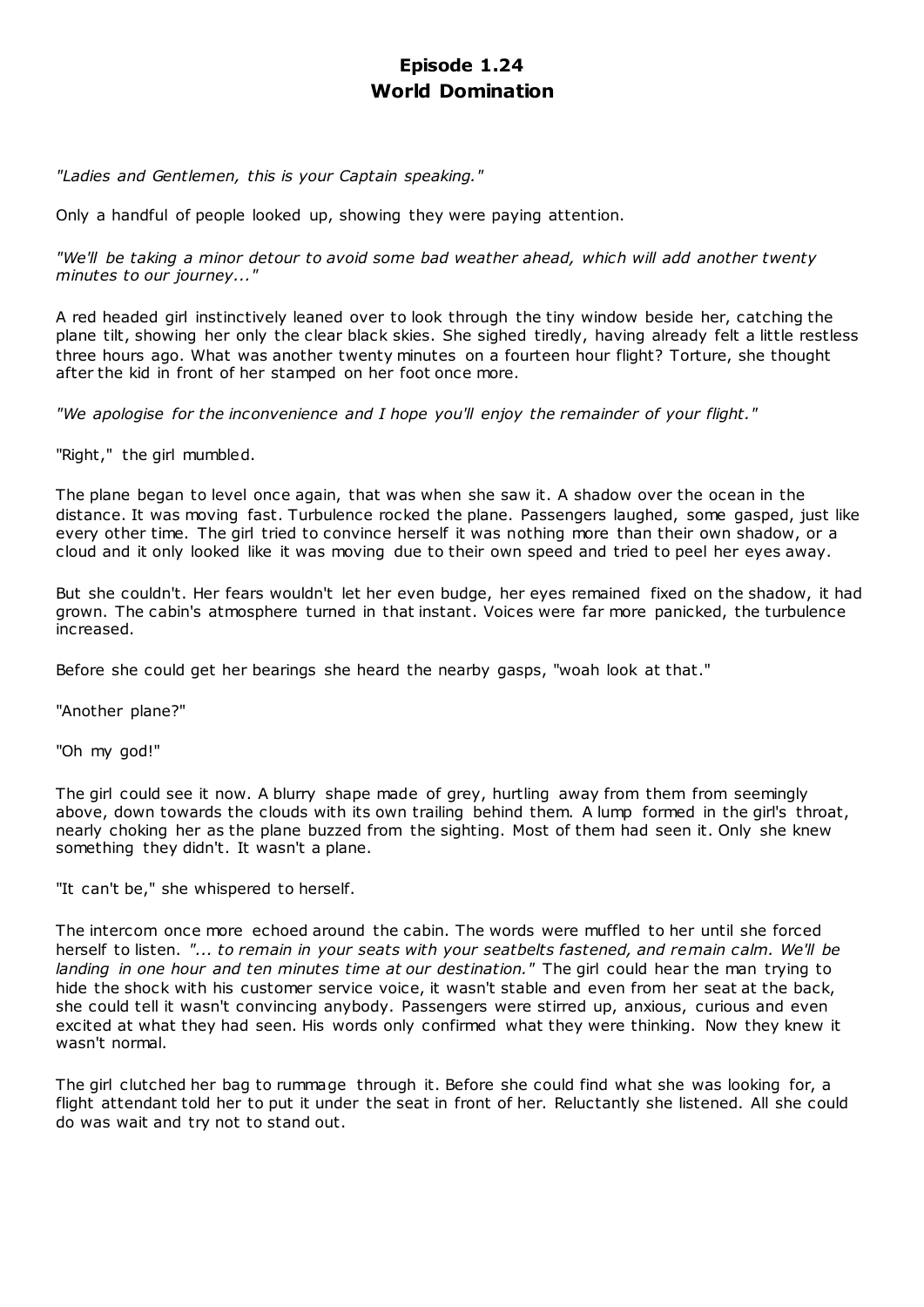*Captain's Log Supplemental: We're responding to a distress call a couple of lightyears off our course. Scans tell us nothing unusual about this binary system with two inhabited worlds. We should know when we get closer.*

Kathryn paced, only stopping to sip the coffee sitting on her armrest.

"Still nothing unusual," Harry reported.

Tom shook his head gingerly, "I have a feeling we're in for a bucketful of crazy here."

"And? When are we not?" Jessie genuinely wondered.

"True," Tom nodded.

A few minutes of nothing flew by. Naturally Tom had to break the silence, "entering system."

"Slow us to quarter impulse," Chakotay ordered. "Where was the distress call coming from?"

"From the sixth planet in the system. M-Class..." Harry reported, trailing off while he was checking the sensors. "Weird. No signs of advanced civilisation on either habited worlds. Settlements on the one with the distress call are of the industrial era."

"What? Then who...?" Kathryn snapped.

"Hold on," Harry stammered over the top of his recently bleeping console. "We're getting a new message. Audio only."

Kathryn swivelled around to stare at him. "So where is it actually coming from?"

Harry started to sweat. No matter where he looked, he couldn't find an answer. "It's coming from the planet, but it's not. I mean, it's not coming from anywhere on the surface. Just the planet's general direction."

Chakotay got out of his chair to stand beside Kathryn, giving her a firm stare. She shared a similar one, then nodded like she agreed with him. "Keep us at Yellow Alert. Open a channel."

The commline buzzed for a moment, until it turned into malicious sniggering. "Surprise," a woman hissed.

"What?" Kathryn froze, then fumed, "was that...?"

"Captain, I'm detecting traces of subspace fluctuations and intermittent temporal waves in the atmosphere, it's the same co-ordinates the hail originated from. A vessel is emerging," Tuvok reported. He was changing the viewscreen to show the planet which appeared normal when his readings changed. "There are five more behind it," he added on as a silver vessel emerged from seemingly out of nowhere, directly ahead of them.

Kathryn groaned impatiently, "figured. Shields better be up." Tuvok quickly deviated to do something when the ship on the screen fired a few phaser blasts towards them, shaking the ship. "Oh, someone's getting a slap."

Other, smaller ships also appeared from the same place out of nowhere and flew in different directions out of their line of sight.

"They're taking up a circular holding pattern around us. All of them have their weapons armed and trained on us," Harry said.

"Shield emitters were jammed by the interference. They're holding at thirty percent," Tuvok said.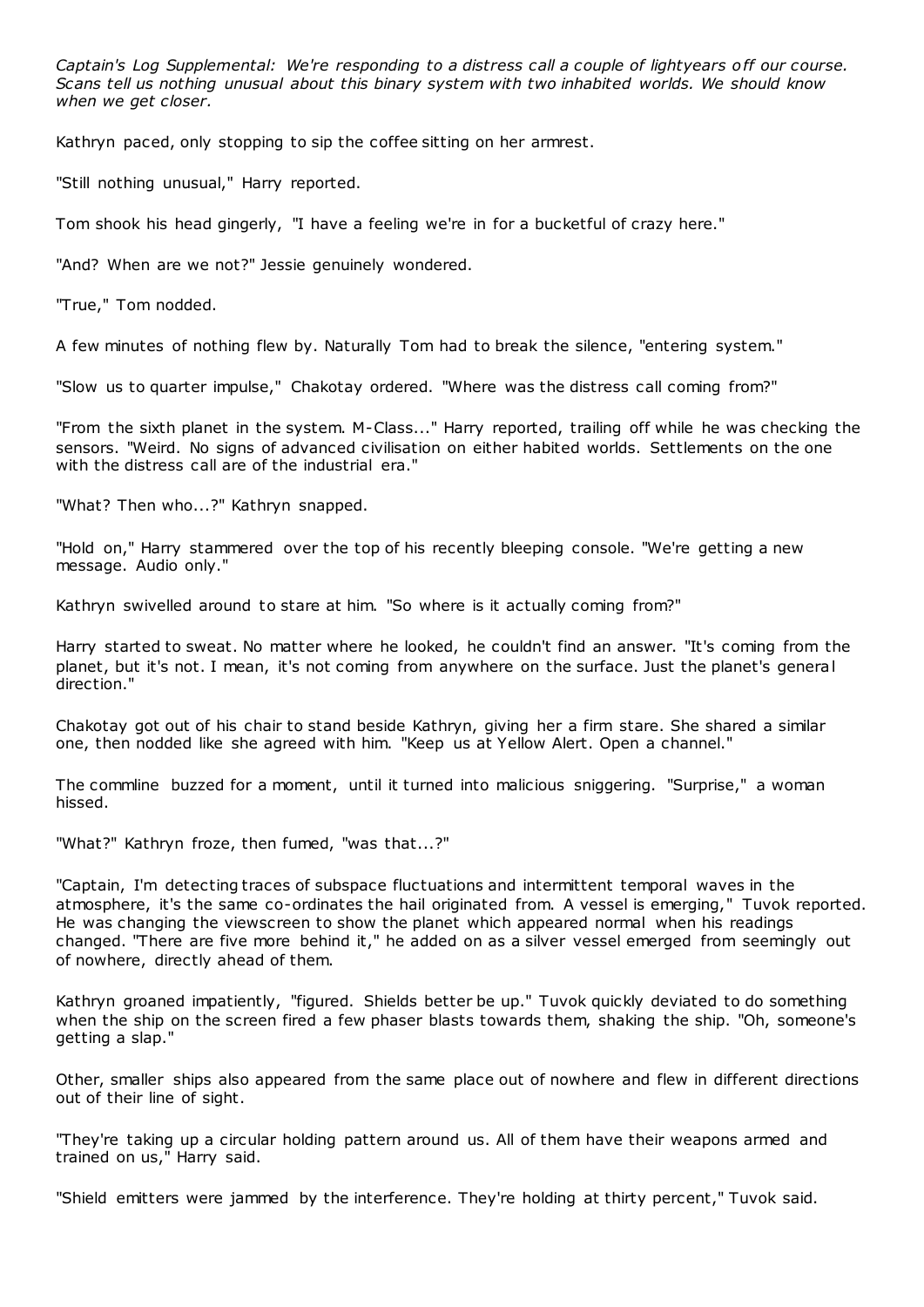Kathryn scowled over her shoulder, "yes, jammed. I believe you, others wouldn't." As she expected, she got double the eyebrow treatment.

"Shields aren't the only ones. I'm not getting any response from the warp core. We're limited to impulse," Tom reported.

"Return fire to the lead vessel, wide beam phasers..." Kathryn ordered.

"No, hail them," Chakotay quickly said, fearing the glare he'd get for it. And he got it.

"Why bother? They'll only gloat and hurt my eyes," Kathryn grunted. She focused her intense stare at the viewscreen, particularly to the familiar vessel ahead of them. It was almost like someone had placed a mirror in front of their own ship. The only differences in the ship ahead of them were patches of Borg technology imbedded in its hull.

"Seventh Voyager," Jessie said with disgust.

Everyone instinctively clung onto the nearest thing as the ship shook again, this time the vessel ahead wasn't the cause of them.

"Fifteen percent," Tuvok reported.

"They're hailing *us* Captain," Harry said.

Kathryn hesitated, glancing toward the right side of the Bridge. Who saw her assumed she was looking toward the Ready Room, thinking of having a coffee injection before answering them. "Fine. I'll get some sunglasses first."

Chakotay resisted laughing for the time being. "It's not that bad."

"Yes it is, just open a channel," Kathryn groaned.

When the viewscreen changed, the mirror image effect was a lot less effective with the vastly different hairstyles, clothes and expressions that greeted them. The completely different Janeway in command would have done it alone, but the assault on the eyes threw the entire bridge off.

"Oh hey sis, how do you like your present?" Phoebe sneered.

Kathryn's fists clenched on approach, Tom winced as she was in arms reach of him. "Don't call me that, you little brat."

"Ooph touched a nerve," Phoebe teased with a devilish smirk on her face.

"Is this the only way you can hurt us? Sneak attack and recruiting nobodies?" Kathryn asked, doubling the strength of her glare.

Tuvok flinched, "actually Captain..."

"I wouldn't call them nobodies," Phoebe smirked. "This is the rebellion. The true will take your place."

"I'm sorry," Kathryn said in an over the top sad voice, mocking the younger Janeway. "I don't speak cheesy villain-bragonese. Come back when you're not stupid."

"Oh, you're not meant to understand. Not yet," Phoebe cackled. "I just wanted to see your faces as I shoot you out of the sky. Fire!" Nothing happened for a few seconds. Phoebe turned to Tactical with a ferocious look on her face. She got a blank look in return. "I said, fire."

"Fire what? Phasers, torpedoes. If so, how many?" Seventh Tuvok questioned with the same touch of seriousness as his counterpart, but there was a twinkle in his eye. Phoebe must've spotted it and was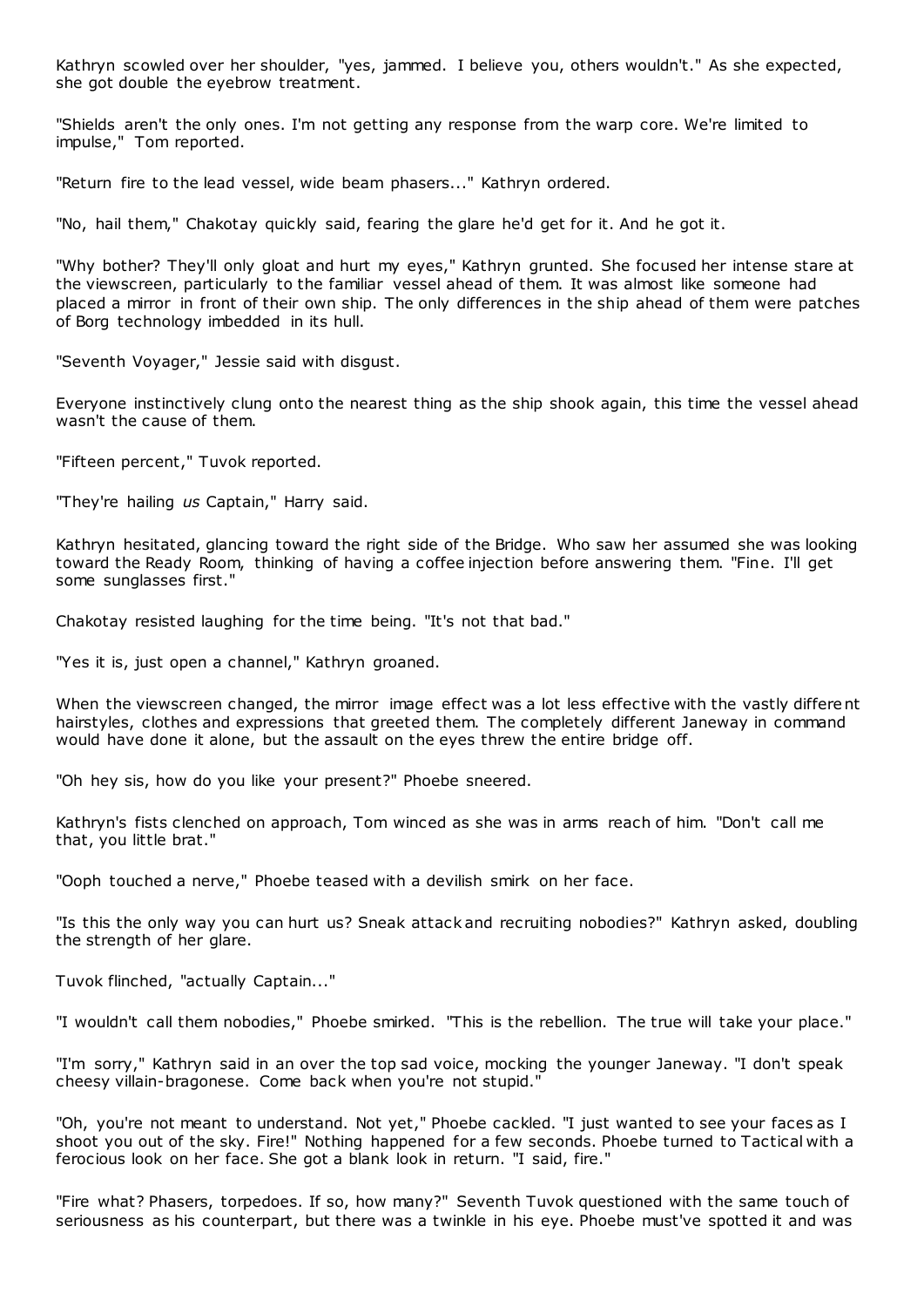fuming more than ever. "You can't complain about using the goddamn torpedoes, then call me a wuss for phasering someone."

Chakotay tried not to laugh, "apple doesn't fall far, does it?"

Kathryn made a mental note to slap him for that later. She lowered her voice to a whisper to speak to Tom, "you can get us out of here while they're not doing anything, right?" Tom's smile was her answer. He got straight to work as she backed away slowly.

Phoebe's hands flew to her hips, amusing most of the Fifth bridge crew further. "This is the goodie two shoe Voyager. You know the plan, you know it doesn't matter! Do I have to make all the plans?"

"Opps is whispering something to me," Seventh Harry piped up.

Phoebe rolled her eyes, "put a sock in it Looney Tunes."

"You never make the plans. Our Boss does," Seventh Tom said smugly. Seventh Chakotay slapped the back of his head, making him whimper. "But he does? Since when do you stick up for her?"

Seventh Chakotay looked puzzled, "what are you talking about, I was swatting a fly."

"Keep talking," Tom more or less mimed as he piloted Voyager downwards to go underneath Seventh Voyager. He already set their escape course away from the system before he made the dive, one mere finger on the engage button and they'd be away while they were still bickering. Only once they were clear of the ship and making the turn Voyager instead was tugged sideways towards the planet, shaking it all the while. "What, we're caught in something."

"What?" Kathryn snapped.

"What?" Phoebe and Seventh Chakotay directed to their Tom, who was still checking for a fly that didn't exist. By the time they noticed the commotion on the other Bridge, the screen switched back to space view with no sign of their enemy anywhere.

"They flew into the portal, we tried to warn you," Seventh Harry gloated.

Phoebe growled and clenched her fists. "I thought I told you to lock the door as we left."

"We did!" Harry protested, caressing his station.

"If you thought I meant a literal door, I'm going to use you as a mop next time Tuvok *cleans out* the kitchen," Phoebe muttered.

"Opps says that's not funny and she's very offended," Harry huffed. "Yes, I told the portal to close."

"Then why... oh whatever, pursue them!" Chakotay snapped. He rolled his eyes, "Tom. You're the fly I was swatting."

Tom stopped mid checking his hair. He only seemed to hesitate as he kept going after a few seconds, then decided to turn the ship around and go back the way they came. They barely turned around when the tip of the saucer bumped into something, the impact pushed them backwards harshly, almost taking out their ally ships. "Oopsie," both he and Harry said simultaneously.

Phoebe chose Harry to glare at though, who had meekly threw his arms around the station as much as he could. "See, closed it. It's not instant you know," he sniffled.

"And you ask why Boss wants to capture the Fifth crew so desperately," Phoebe said toward Chakotay with narrowed eyes.

He looked confused, "I thought it was because they were st..."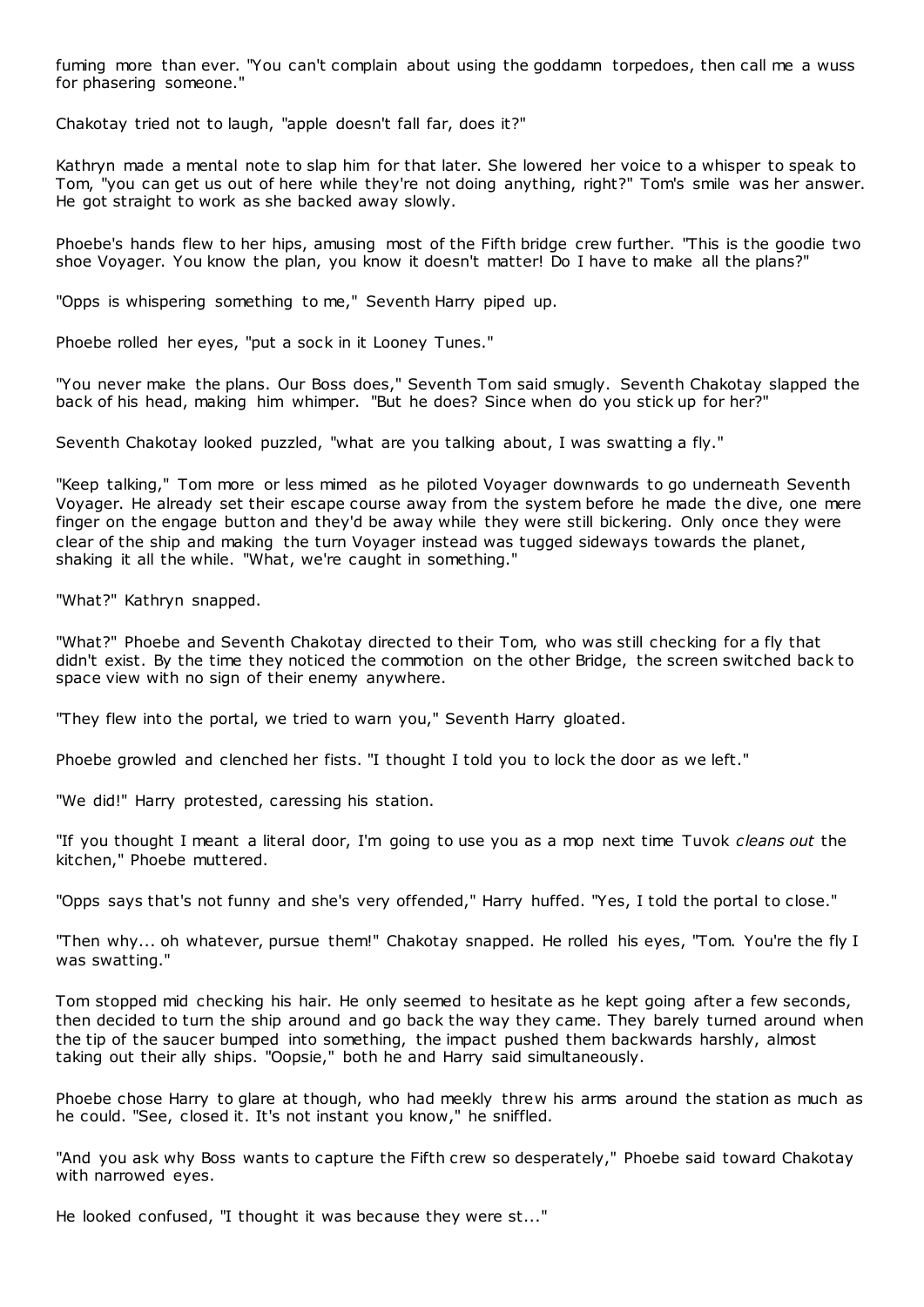Phoebe slapped him before he could finish. Before she stomped off he returned the favour. This went on for a few minutes until Phoebe got bored and kneed him in between the legs. "Surrounded by people who would struggle to recite the alphabet," she sighed.

"That's not true," Tom huffed.

The turbolift doors opened, allowing the Seven alter ego named Six to hurry out, wearing a bathrobe and a towel on her head. Most of the crew averted their eyes with a disgusted groan. "Sorry, didn't hear the Red Alert, was in the tub. What did I miss?"

Phoebe was the only one who dared to look at her. "Tub? You're dead. You'll only make the smell worse, you cretin."

"The word's Tolg, you insensitive..." Six cried before scurrying back into the turbolift, sobbing loudly.

"On second thoughts, yes it is," Tom said.

Voyager emerged sideways not far away from a different world. As soon as Tom regained control again he carefully straightened her up and flew into a proper orbit.

"Status?" Chakotay directed at anyone, or everyone.

"It appears we inadvertently flew into the distortion the Seventh ship and its allies emerged from," Tuvok replied.

Kathryn rolled her eyes and marched to stand beside Tom again, he swallowed a massive lump in his throat. "Any moron could've figured that out. Take us back through. Make sure the shields are up this time."

"Um..." Harry tried to intervene, his face had turned whiter than Neelix's mince and dumplings.

"I'm trying, nothing like that is happening again," Tom started to sweat.

Tuvok backed him up, "the readings I was getting from the anomaly are no longer registering."

"Uh guys," Harry tried again.

Jessie groaned, "so we're stuck in evil wannabe dimension?"

"To hell we are. Check the sensor logs, we have to recreate it, or we can just wait for the imbeciles to follow us here," Kathryn said.

Harry had enough of being ignored. He changed the viewscreen to show the planet, hoping that would get their attention. It took a while, Tom noticed it first and his eyes bugged out.

"Holy moly..." he stammered.

The look he got from Kathryn froze his blood, he shakily pointed at the screen. This time everyone looked, it left the bridge in silence.

"Earth," Harry squeaked, ready to faint any second. "We're ho..."

Kathryn snapped out of the daze first. "Don't get your knickers in a twist. This'll be their Earth, not ours."

"Curious," Tuvok said, getting their attention instead. "I am not detecting any starships in the vicinity, nothing that would indicate a post-warp civilisation."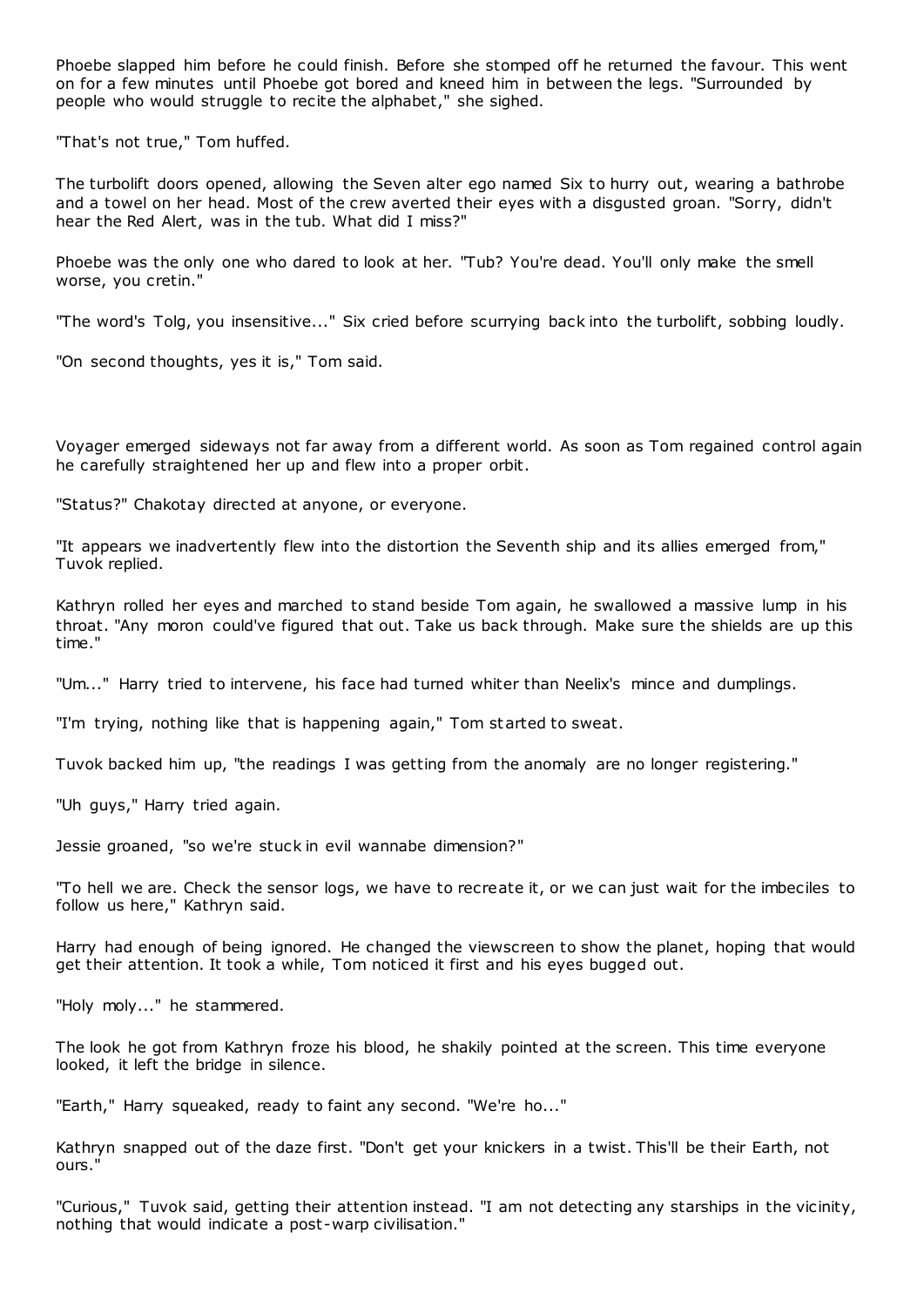"Crap," Kathryn sighed. "What year or rather era is it?"

"I am picking up multiple satellites in orbit, including a small habited station. Radio waves, which would..." Tuvok began to reply.

Tom panicked and quickly worked at his station, Kathryn kept a close eye on what he was doing. "Twenty first century. Late twentieth at best."

"Ugh, not again," Jessie sighed.

Tuvok nodded, "confirmed. The date I'm receiving from the worldwide network system they have is 2017."

"What are the chances anyone has spotted us?" Chakotay asked.

The nervous laughter that rang from Tom sounded a little obnoxious unintentionally, "the ISS, telescopes, planes flying everywhere, everyone carrying PADD like devices that record every moment of their lives and put it out there for all to see. Hmm, probably the same odds as Janeway going to the replicator first thing in the morning."

"You didn't just use me for one of your metaphors, did you?" Kathryn asked dangerously.

Tom's eyes widened. He made sure to answer carefully, "no ma... Captain."

"Good, the Pacific's a large place," Kathryn said with narrowed eyes. Tom responded with a timid gulp of air.

"Uh Tuvok, you might want to recheck your scans," Harry said. Tuvok glanced at him curiously. "I'm picking up faint subspace signatures. Someone's down there that shouldn't be."

Jessie frowned and looked over her shoulder, "so? I thought we've established this isn't our Earth. Does it matter?"

"Have we? If this is their Earth, why so long ago? Shouldn't the portal have brought us to the Delta Quadrant, in the twenty fourth century? Why here, why now?" Chakotay questioned warily.

Kathryn marched her way back to her seat, only Chakotay thought she was gunning for him so he side stepped out of the way. "I think until we find out otherwise or leave, whichever comes first, we treat this as a time travel incident."

"In that case we should probably find somewhere to hide the ship here while we investigate these subspace readings," Harry said.

Tom's face twisted into a grimace. "I'm telling you, that's not possible. Even if we hide our warp signature like the last time, or slip into the moon's shadow, someone will see us. Many will and we'll be plastered all over the internet in seconds. It's extremely likely we already have been. I dunno if I got us out of orbit quick enough."

"You got a better idea?" Chakotay asked.

"No, that doesn't mean I'm wrong though," Tom said with offense.

Harry looked a little eager to his dismay, he had no idea why. "What about Gravett Island? It's not been discovered yet, right? We can hide in the moon's shadow until evening, and land with cover of darkness."

A mixture of eagerness to try landing on a small island and fear of being spotted, polluting the timeline, made Tom pull a few funny faces as he tackled his ambivalence. "If we're doing this, I'd better get started."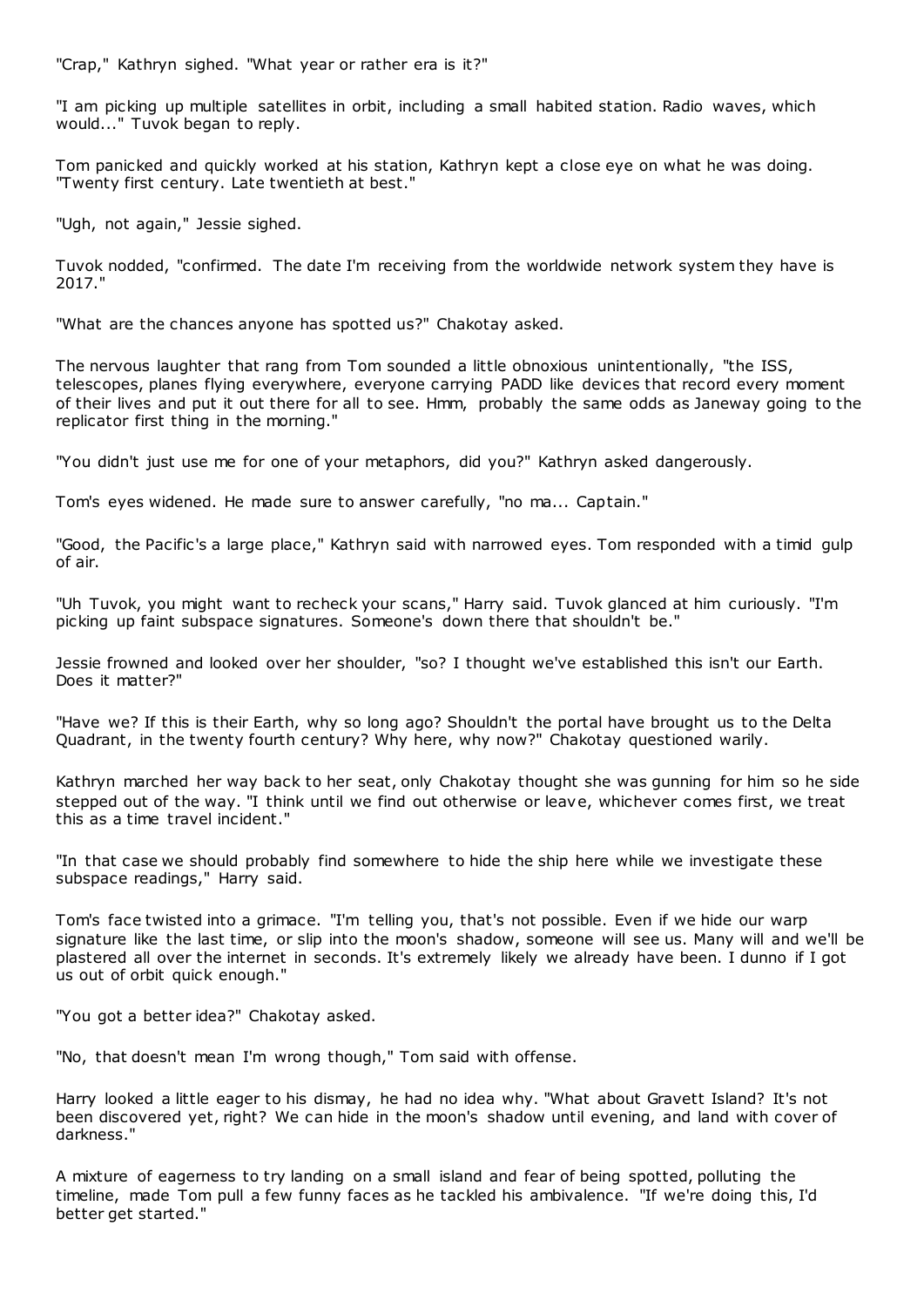Kathryn chewed the inside of her cheek, shaking her head, while she retook her seat. "Is there really no other way?" No one answered her, she took that as a no. "Fine. Still fog our signatures, keep our systems minimal, turn our lights out, anything that'll hide us on the way down. I'd like to look on the bright side that we haven't been seen yet." She got multiple acknowledgements from her bridge crew.

After a couple of diversions to avoid a storm and a plane, Voyager landed with a wobble or two on a deserted island. At least Tom hoped so since it seemed a little too easy considering it was pitch black outside and the ship didn't have any of its usual lights that would help. Still he wiped the torrents of sweat from his neck and forehead. The sigh of relief he made told everyone it was done.

"Keep power levels minimal. If you must have lights on, make sure the room doesn't have a window or cover it up. Just because we're in the middle of the ocean, doesn't mean we're safe. One light on and anyone flying over will see it in this abyss," Kathryn ordered.

Sweat still dribbled into one of Tom's eyes, leaving him squinting. "That's for sure. So, what now?"

"I think we'd better monitor the radio and internet waves for any mentions of us, or the subspace originators," Harry suggested.

"Ho boy, internet? That's a job for the whole crew," Tom whimpered.

Kathryn glanced at him once more, "thanks for volunteering, chump."

Tom though was visibly pleased to her disappointment, he was practically giddy at the thought. "I'll setup a constant search engine algorithm for the usual words and terms. Oh then I'll trawl some of the more active forums. Harry, wanna join my team?"

"Yes he does," Chakotay groaned. "Where's the subspace signatures? We need to find them and quickly."

"USA. It's always America," Jessie sighed.

Harry cleared his throat as he did another scan. He looked a little annoyed with himself, "I can't pinpoint them. Something's blurring our sensors down here."

"Just like something jammed our shields earlier?" Kathryn asked dangerously.

"Exactly Captain. It seems to be similar phenomenon," Tuvok replied.

"Of course it is," Kathryn sighed impatiently while staring at the ceiling. "Okay. If we go by the percentages, Jessie's right, the United States is a highly likely option. However we do need to figure out what Seventh Voyager would have wanted in this time, regardless of what dimension it is. That might narrow down the search."

Tom winced through his teeth, "early twenty first century was, how do I put this? Pretty messed up."

"How so?" Chakotay asked.

"Well if I were the mischevious, power hungry sort, I'd revel in this period. They could be encouraging riots, violent protests, mob attacks. Influencing politics," Tom meekly answered.

"The last time we ran into these idiots, they sent their kids over and attacked us with a weakened ship," Jessie said.

Tom's face fell, "oh yeah. Still, could be a problem. They say hateful idiots ruled the world back then."

"Great, they'd fit in nicely then," Harry commented.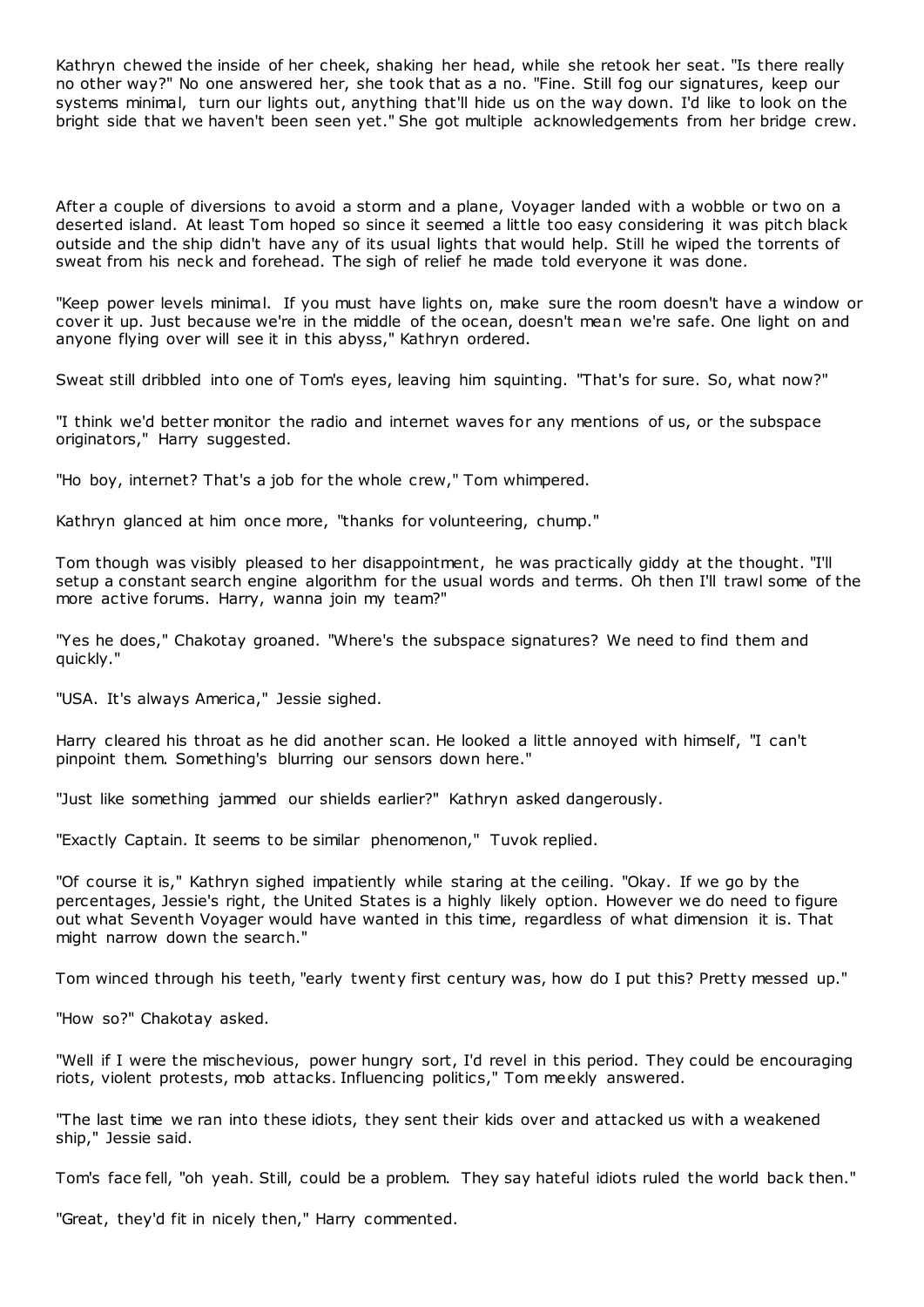"Question is, who did they leave behind, or did they at all? These signatures could be anyone. And where?" Chakotay said directly toward Tom.

He laughed nervously in response, "sorry. I told you, twentieth century's my gig. Nicer."

"Nicer?" Kathryn's voice raised, making him cower. "Two world wars for a start, you prick."

"I wasn't finished. Grander, fun, charming. Sure twenty first had the Warp flight and better TV, but it just left me feeling cold," Tom said.

"Admit it. You got as far as 2001 or 2, opened your mouth and got kicked out of the class," Jessie said.

Tom faked a laugh in her direction, "yes that's it. Still know more than you do."

Tuvok thought to interrupt before they got off topic , "may I suggest we focus our search in areas with historic purpose. If I understand the Seventh Voyager situation correctly, history in their dimension should be a direct copy of our own until the moment they were split from us a few years ago."

"He's got a point. Their past is our past, we really ought to be careful," Chakotay said with some concern.

"So you're saying this is our Earth after all? Ugh, I hate time travel," Kathryn grunted, holding her head in anticipation of the definitely coming headache.

"Jessie is right though unfortunately. If you're looking to cause trouble, USA in this year is more than a good place to start," Tom said.

Jessie looked more than disappointed, "great. Why can't we go somewhere nicer like Spain or the Bahamas for once?"

"Seconded," Craig eagerly chirped from the turbolift door.

The grin on his face made Jessie shudder, "on second thoughts."

Kathryn though was still on Tom's earlier comment, "how do you know that?" Tom looked at her curiously. "What makes this year so memorable for you if twenty first century isn't your *expertise?* It's seventeen years after twentieth."

"Really?" Tom was surprised she asked that. He glanced around the bridge and felt a little worried that no one seemed to have a knowing expression on their face. "Was I the only one aw ake during basic history lessons? Okay then, trust me, I'd start there and make sure you're discreetly armed."

"Get a few teams ready," Kathryn said to Chakotay without breaking eye contact with Tom. "I don't want us all stuck in one place though. I want at least one team following the other possible hotspots, they can respond if Tom finds anything on the internet that could be about the subspace readings."

Chakotay nodded and walked away. On his command a lot of the bridge crew dispersed from their stations and either into turbolifts or other stations. Kathryn remained where she was staring thoughtful into space.

"What would idiots do... no what would my sister do? Still an idiot but as not much as the others," she mumbled aloud.

"They wanted some of our crew, didn't they?" Chakotay said, eyes briefly pointing toward Harry.

"Damn, wait!" Kathryn grunted. Everyone froze on the spot as she span around, looking for someone in particular. First one she spotted was Jessie beside Tactical, ready to leave. "Jessie, " then she looked at Craig, "leg humper."

"Hey!" he whined.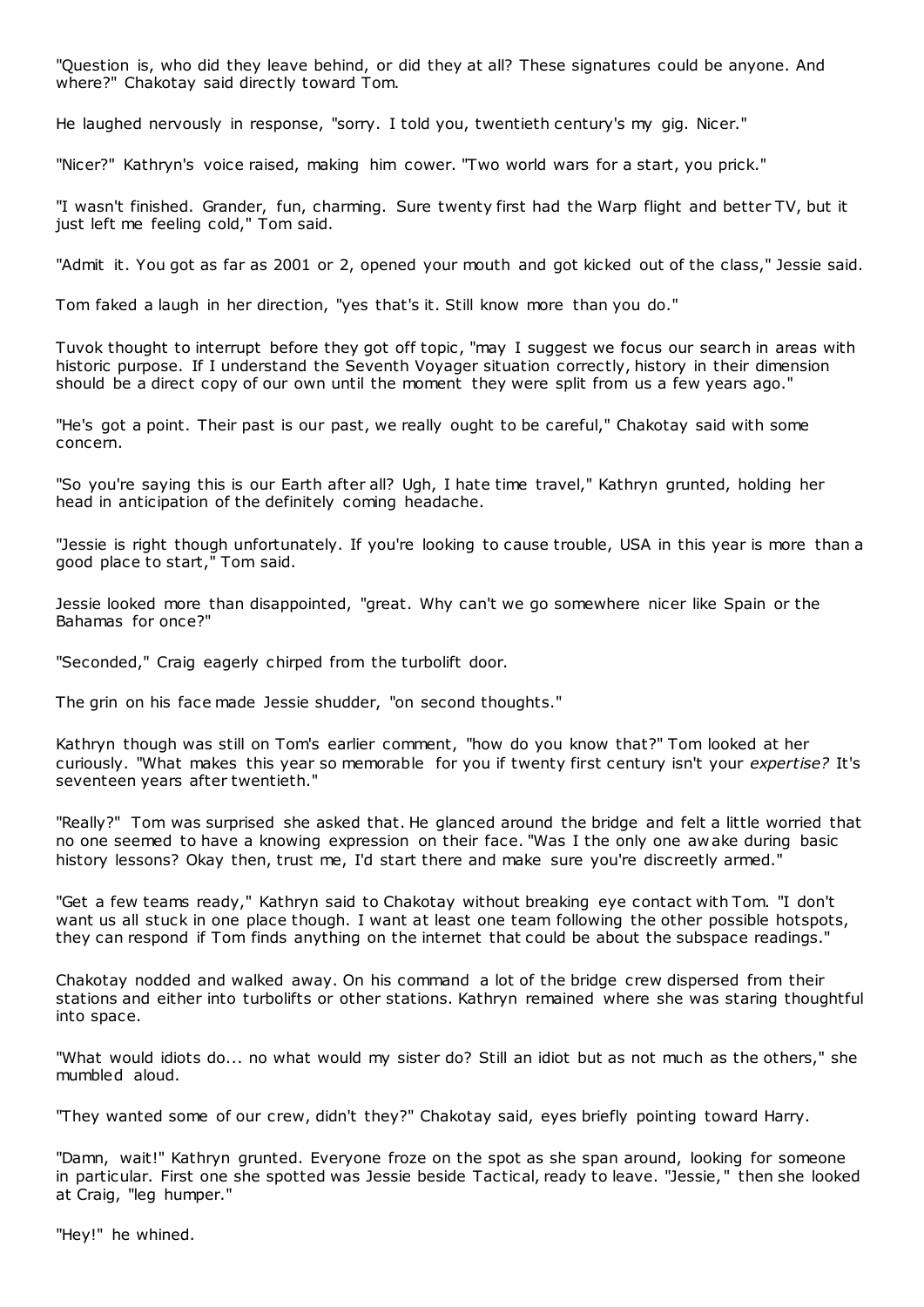Kathryn ignored him, "collect James, I assume he's with the rest of the team you're skiving from."

"It's my day off," Craig pouted. Jessie smirked at him.

"Still!" Kathryn snapped. "I have a job for you three."

Tom gasped, "it better not be my sweet internet gig."

"Yeah right you sad bastard," Kathryn scoffed derisively. "No, Chakotay's right. Seventh have had only one goal; kidnap some of our crew and leave us with their braindead alter egos. What ever they're doing here has to be connected to that."

Chakotay winced, "I don't like where this is going."

Kathryn didn't hear him, she was once more looking thoughtful about something. "Harry and B'Elanna, they were kidnapped recently. Them too."

"But..." Tom protested.

"You're the Alpha Team. It's very important and..." Kathryn continued as if he never said anything.

"We're bait, no need to sugarcoat it," Jessie said with a raising eyebrow.

That remark threw Kathryn off, she struggled to remember where she was up to. Chakotay walked up to her with a curious look in his eyes, "so where do we send them? USA or are they the anywhere something's going on team?"

"Oh Chakotay. Do you really need to ask that, it's so simple," Kathryn said in a sweet voice, her face had even softened.

"Okay," Chakotay said. He waited, she waited, she didn't expect him to call her bluff, "well? As you always say, we're all idiots."

Kathryn coughed awkwardly. "Your discretion Commander. I'll be in my..." she hurried off to the Ready Room.

"Low power means replicators will do bare essentials only," Chakotay smirked as he reminded her.

Her course changed for the other turbolift which was free, since the crewmembers she stopped earlier were still waiting beside Tactical. "My awayteam, what are you talking about?" Before he could argue she was gone.

"Which of our hotspots have the best coffee?" Jessie asked.

Tom smiled sneakily in her direction.

"Oy, don't make me put you on a leash!" Kathryn snapped toward Seven. The drone, dressed normally for once and with her hair down covering her facial implants, stood only a mere two metres away, studying a newspaper stand. When she didn't jump to her attention, Kathryn clicked her spare fingers harshly.

Seven remained fixed on the spot, "I assumed we were trying not to stand out."

Kathryn growled while taking a sip from the Styrofoam cup in her hands. It only angered her further. "Are you giving me attitude?"

"Captain," the Doctor tried to calm her down.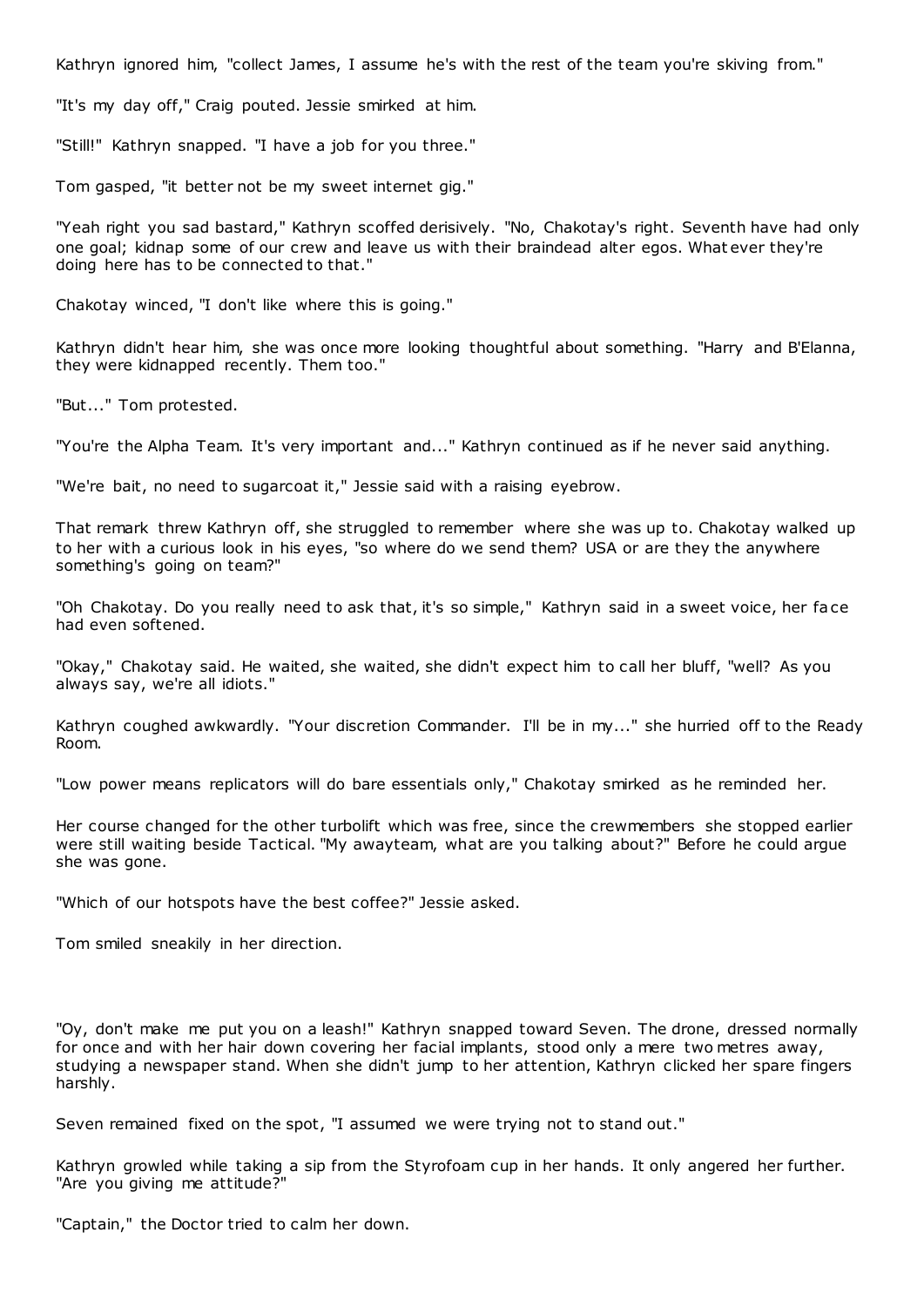"Then don't brainwash another easily manipulated idiot boy, you probably have your pick of them here. Knowing our luck it'd be your great great grandfather," Kathryn said, taking yet another sip. This one annoyed her enough to toss it into a nearby bin. "What is this, Starbucks Piss Water?"

The Doctor tried not to laugh at her, "you asked her to come. Why do that if you're going to complain about it?"

"She might be useful. I'm not petty," Kathryn said, already a lot calmer now that the cup was gone.

Seven actually laughed for a moment, surprising them both. "No of course not. Perhaps you'll have noticed the usefulness of these news magazines, since I didn't."

"She *is* giving me attitude," Kathryn said to the Doctor with narrowed eyes.

The Doctor smirked back at her, "you asked for it."

Kathryn deathglared him into the Recycle Bin. "The last time she roamed free she got into bed with our kidnappers, literally, and sent her idiot boyfriend to kill my daughter. I'll ask for it when she makes up for it."

Seven was speechless. Kathryn made a point to snatch the paper she had picked up from her so she could look at it. When she did the front page made her recoil in horror.

"Eeew, what the hell is a clown doing on the front page and why is it that colour!" she shrieked, prompting a few sniggers nearby from the people also in the shop they were inside. Kathryn either didn't notice or didn't care, she decided to read the text underneath. It didn't ease her shock but it did bring the anger back, "is this why my professor told me to skip early twenty first century history? Bunch of morons."

The Doctor sneaked a look too. "This could be something the Seventh are behind. We should chase it up."

"Pfft, this is too dumb even for them," Kathryn waved the newspaper in his face, forcing him to back off a step. "No, it looked like this happened last year. We need recent events." She reluctantly started to flip through the paper.

"Perhaps a plane full of people being held and questioned over a *UFO sighting* in Los Angeles," the Doctor said.

Seven frowned, "I do not see that one."

The Doctor pointed at huge screen on the nearby building showing a newscaster and some headlines scrawling underneath him.

"Oh. I'll kill that little paras..." Kathryn grumbled while fishing what looked like a smaller PADD from her pocket. She was about to talk into it until she remembered, then put it by her ear. "Tom, that plane you mentioned. How close did you fricking get?" she hissed quietly so others wouldn't hear.

Only Kathryn heard Tom's little whimper before he answered, Seven and the Doctor knew from experience so didn't need to hear to know he did it. *"It's only being reported that way on Fox News. Everywhere else are talking about the massive storm off the west coast of North America that forced it, and us, to divert."*

Kathryn's face turned a little red. Her teammates knew to back away and pretend they weren't with her. "One is bad enough. Somebody saw us and you're gonna..."

*"I wouldn't worry, it isn't a reliable news outlet. Only the already paranoid are taking it seriously,"*  Tom's voice stuttered.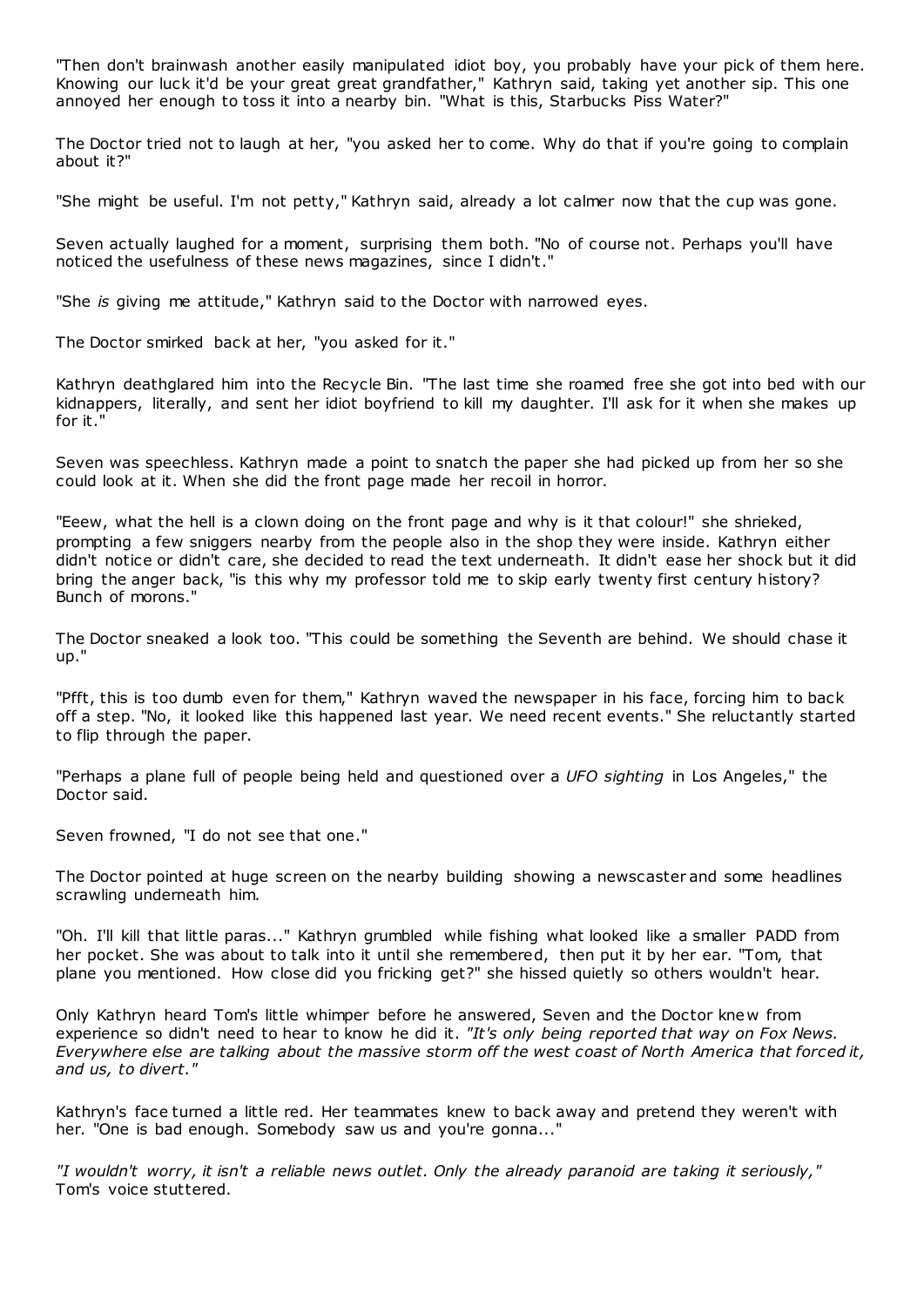"Still, we need to get to Los Angeles and investigate the extent of the damage we've caused already," Kathryn said icily.

*"Okay. Give me a miscall when you're ready and I'll beam you as close as possible to the airport* ," Tom's voice said.

Kathryn pulled the device away to stare at it with a grimace, "a miss what?" Then she noticed he had hung up on her. With a straight almost calm face she looked at her teammates and said, "do you think it'll break the temporal prime directive if I looked up one of his ancestors and punched him *somewhere*?"

The Doctor laughed nervously, "maybe, but it might fix our current problem." Seven raised her eyebrow at that response.

# **Voyager:**

Tom sighed deeply in relief as he slouched back into the chair he had dragged into Ast rometrics. The large screen had been setup to show multiple TV stations on the right and windows showing internet websites taking up the rest. The console at Tom's fingertips had a few of its own, but with a Searching prompt running over the top of it.

"Nothing to worry about," he told himself. The search finished; No Results. Tom's face drained. He frantically leaned forward to tell it to go again, with a few more keywords. "Must've been a minor event. It'll be in our history, has to be. Nothing to wor..."

"Are you talking to yourself?" Chakotay asked from behind him.

Tom jumped a few feet in the air. He shook it off and span the chair around. "That plane did not see us. They were diverted because of the storm, not me. I haven't done anything."

Chakotay struggled not to laugh at him. "Is that why you can't find any references to the event?" he asked, pointing at his once again No Results screen.

"Can I... help you Commander?" Tom tried to sound calm, but it came out as twitchy and rude.

"Don't mind me. I just wanted to double check our position," Chakotay said, face returning to normal, if a little concerned. He walked around the now confused helmsman to take up the unused right side of the station.

"What are you talking about?" Tom groaned. While he was talking a new large window appeared on the screen, blocking and overlapping most of the ones already there. "Twenty first century, Earth, Gravett Island." The window changed to showed a few hills with specs of colour dotted all across them. "Sure the dimension stuff is still up in the..." The image zoomed in and the coloured specs turned into buildings and roads, making Tom speechless.

Chakotay sighed, only a little annoyed, "so you haven't done anything?"

Tom started to stammer, "huh, what? These are pictures of some town, village. What's that got to do with me?"

"This is the view we have of outside, with a little light exposure since it's still early morning out there," Chakotay replied. Tom started to laugh but uncomfortably. "Are you sure this is Gravett Is land?"

"Of course I'm sure. Somebody's mucked up this image, no one knew this island existed in this time," Tom answered.

"I guess we'll see soon enough," Chakotay said on walking away.

Tom's eyes widened, he leapt out of his seat to follow him. "Wait a minute. You're not going out there, are you?"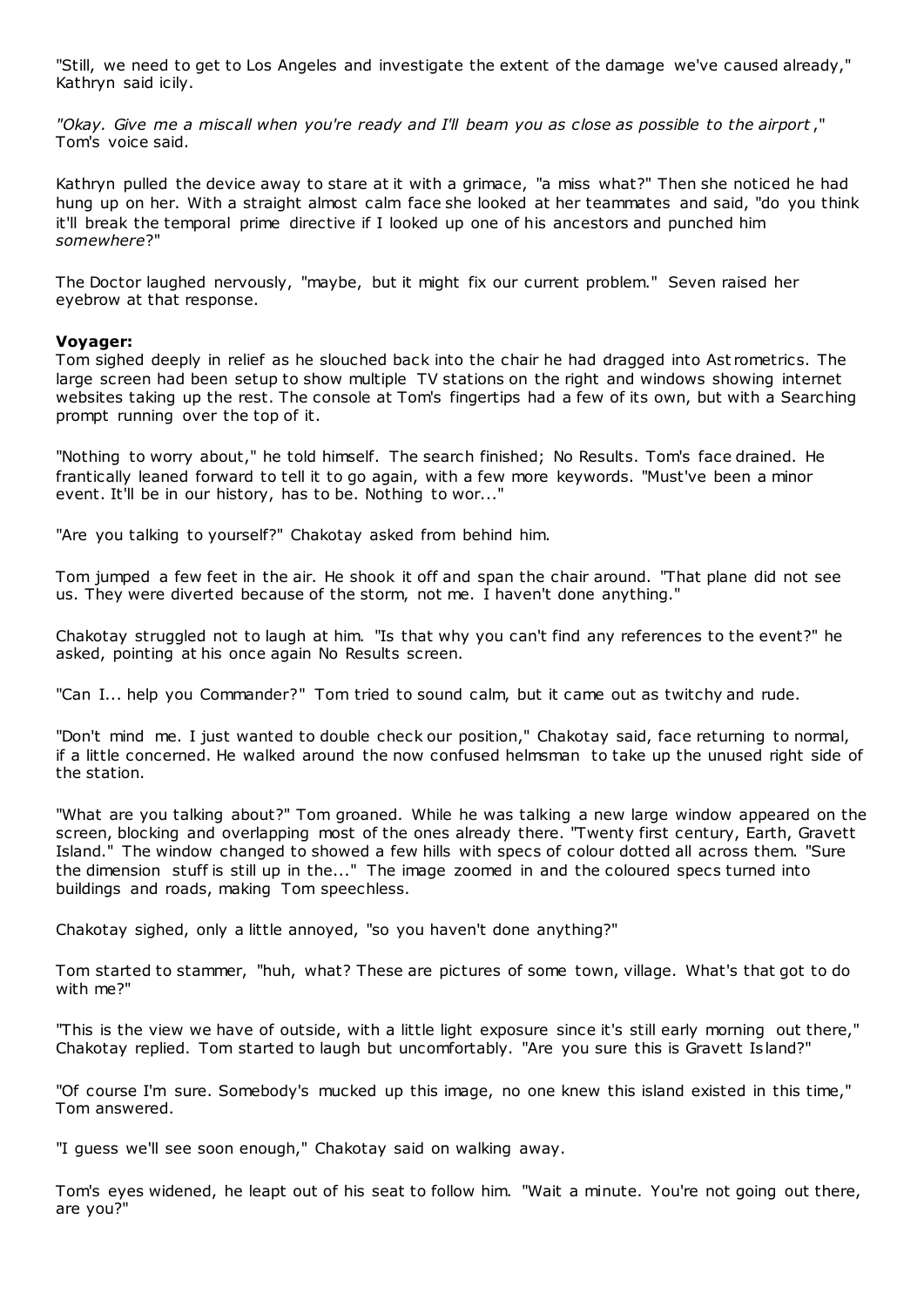"Why not? You said it yourself, it's not supposed to be habited but it clearly is. Our task is to find anything that doesn't belong here, right?" Chakotay said.

"Well yeah, but shouldn't we, no you tell Janeway?" Tom asked.

Chakotay smiled, "yes you should." Before Tom could object Chakotay tapped his commbadge, "Chakotay to Tuvok. Please report to the Transporter Room."

# *"Acknowledged Commander."*

"But..." Tom whimpered as the first officer walked straight out during Tuvok's response. He squeaked once he was on his own. He shook his head stubbornly, "I'm not telling her. This isn't my fault."

There was a slight chill in the air as the sun meekly began to raise above the horizon. The transporters had deposited the small team at the tail end of the beach. They didn't have to look far for signs of civilisation as they were within stepping distance of a concreted path beside a narrow road. Both of which were cracked with weeds bursting through them. Chakotay glanced further ahead at what looked like a house on the other side of the road, clearly meant to be a mix of two colours in its brickwork but now was faded enough they blended together. Foliage was growing from the ground up and into the broken windows. Whenever the wind blew the building rattled its bones.

"This place, it's giving me the creeps," Morgan shuddered whilst holding her own arms.

"You didn't have to come, I never asked," Chakotay reminded her while Tuvok glanced down at his tricorder.

Morgan looked up toward the nearby hills, grimacing at the similar state of the buildings there. Near the top of the hill what looked like an antenna caught her eye, only it was massive even from where they were standing. Even so it blended well into the remainder of the hill due to its camouflaged colour, only its sharpened metallic tip catching the rising sunlight gave it away.

Tuvok had noticed it too but not by sight, his tricorder readings had pointed him in that direction. "I'm picking up what appears to be a jamming signal. It could be what is interfering with our sensors."

"Could be?" Morgan scoffed.

"It is faint, I did not pick it up on Voyager," Tuvok said, gesturing his head toward their ship standing on an embankment half a mile away. Then he pointed the tricorder at the structure close by, "even here, the tricorder is not detecting any signs of civilisation. No lifesigns, even our own is being clouded."

Chakotay's breath caught in his throat for a moment. "What the hell is going on here?"

Morgan once more looked up towards the antenna. "Well we know one thing. That thing's there to keep this island a secret. Is this why nobody found it for ages?"

Her question made Chakotay pause and think his answer over. He shook his head eventually. "No. When the island was discovered it was untouched. There was no evidence of a prior civilisation, especially not one advanced enough to make that. I think even by twenty first century standards, it's pretty advanced."

"If you wish to proceed Commander, I suggest with caution," Tuvok said.

"Agreed. Anyone who is willing to hide like this won't be too welcoming," Chakotay said.

Morgan frowned and looked back at them. "But look at this place. No one's been here for ages. Do you think the Seventh lot are here, hiding?"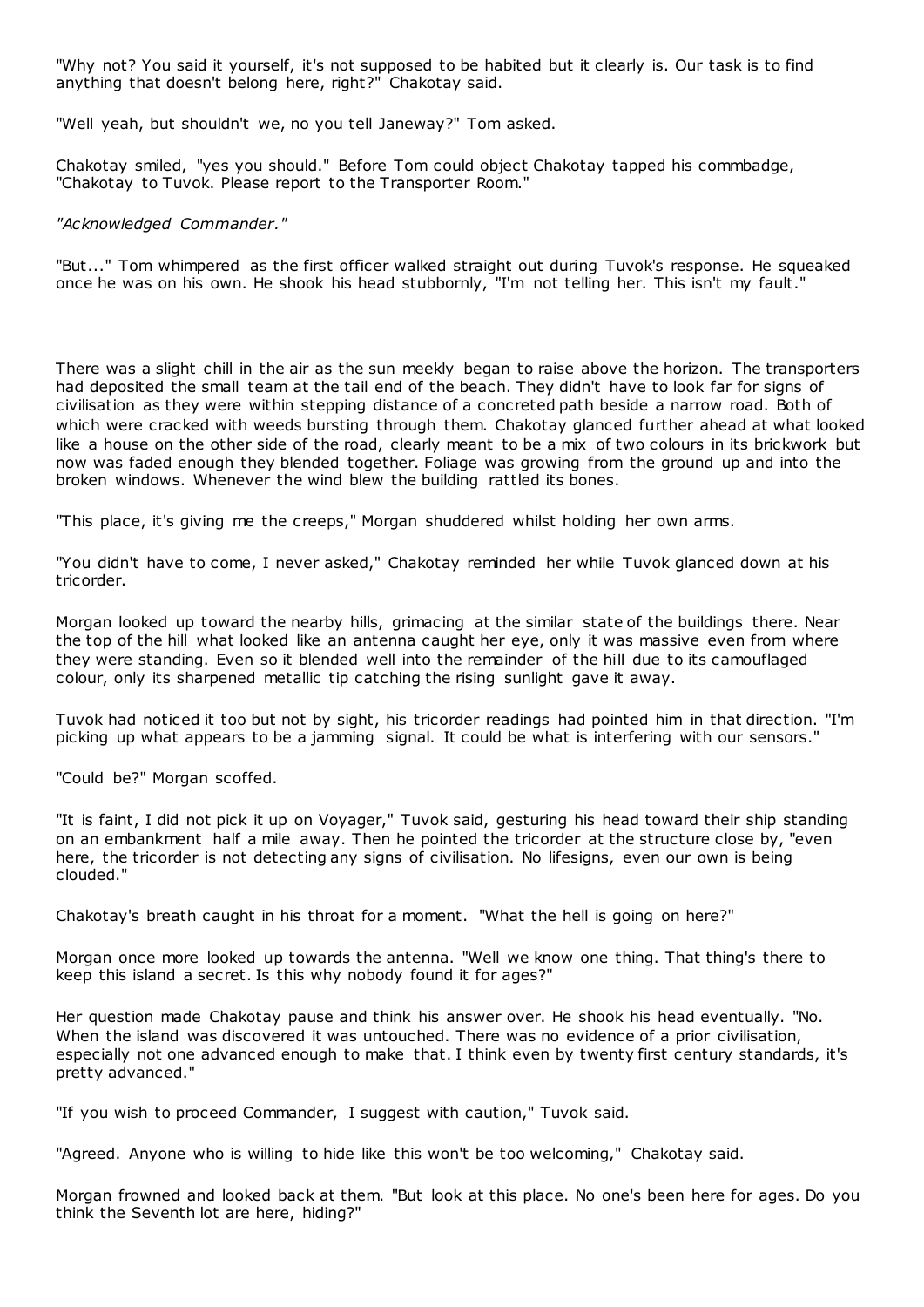"No. But I do think we may have found the source of our subspace signatures," Chakotay replied.

"Phew," Harry sighed once the transport ended, leaving the team in an empty alley. He looked like he had been in torrential rain, only it was sweat not water. "Last time we listen to Jessie."

Jessie wasn't bothered at all, she looked happy with her fresh tan and wind swept hair. "What? Spain was a reasonable candidate. First world country, political..."

"And hot," Craig wheezed, not looking much better than Harry. He was already down to his tank top with red tan lines around the edges.

B'Elanna smiled. "You boys need to toughen up, or stand out like a sore thumb like James," she said while pointing toward James.

Everyone followed her point to their fifth party member wearing a jacket, tshirt, cap and jean combo. He shrugged at them.

"Actually, he sorta fit in as a local. At least until he outed himself as a tourist when he spoke," Jessie smirked.

"It's the accent. Throws the translator through a loop," Harry sniggered.

James seemed to agree, he was nodding and smiling a bit. "Or it could've been the moron who asked for directions in his own attempt at Spanish."

B'Elanna paced to the end of the alleyway to sneak a peek at their new location. She was surprised to see more glorious sunlight shining on a busy market within a bustling city. She also got a whiff of food cooking. "Where did they beam us this time?"

"Dunno but I swear I asked for a change of clothes," Craig said, fidgeting due to feeling sticky.

James walked over to B'Elanna's side to look as well. A few glances around and he answered, "looks a lot like Newcastle."

Jessie hurried over to them, squeezing between them so she'd get straight to the market. They noticed her eyes sparkling with excitement. "Oh, maybe we should split up."

"Wait," B'Elanna put her arm out in front of her and asked, "where?"

Harry was strangely eager as well, B'Elanna frowned at him for it. "Oh I know. Is that the English city famous for the botched terrorist attack?"

"What?" Craig was confused.

James shrugged, "shouldn't have attacked on match day."

B'Elanna stared at him next, wondering if he was being serious or sarcastic . For once she couldn't tell. "So is that why Tom sent us here? I figured if we were going to England it'd be somewhere like London. Is England even..."

"Yeah the UK's high up there on Tom's list of hotspots, but nothing really huge happened here in this city..." James said, quickly glancing down at the PADD the team were given. On it were a list of places, which if pressed would branch out into a list of incidents. The one he had extended only had two entries, the one Harry mentioned wasn't there.

"Other than that," Craig reminded him.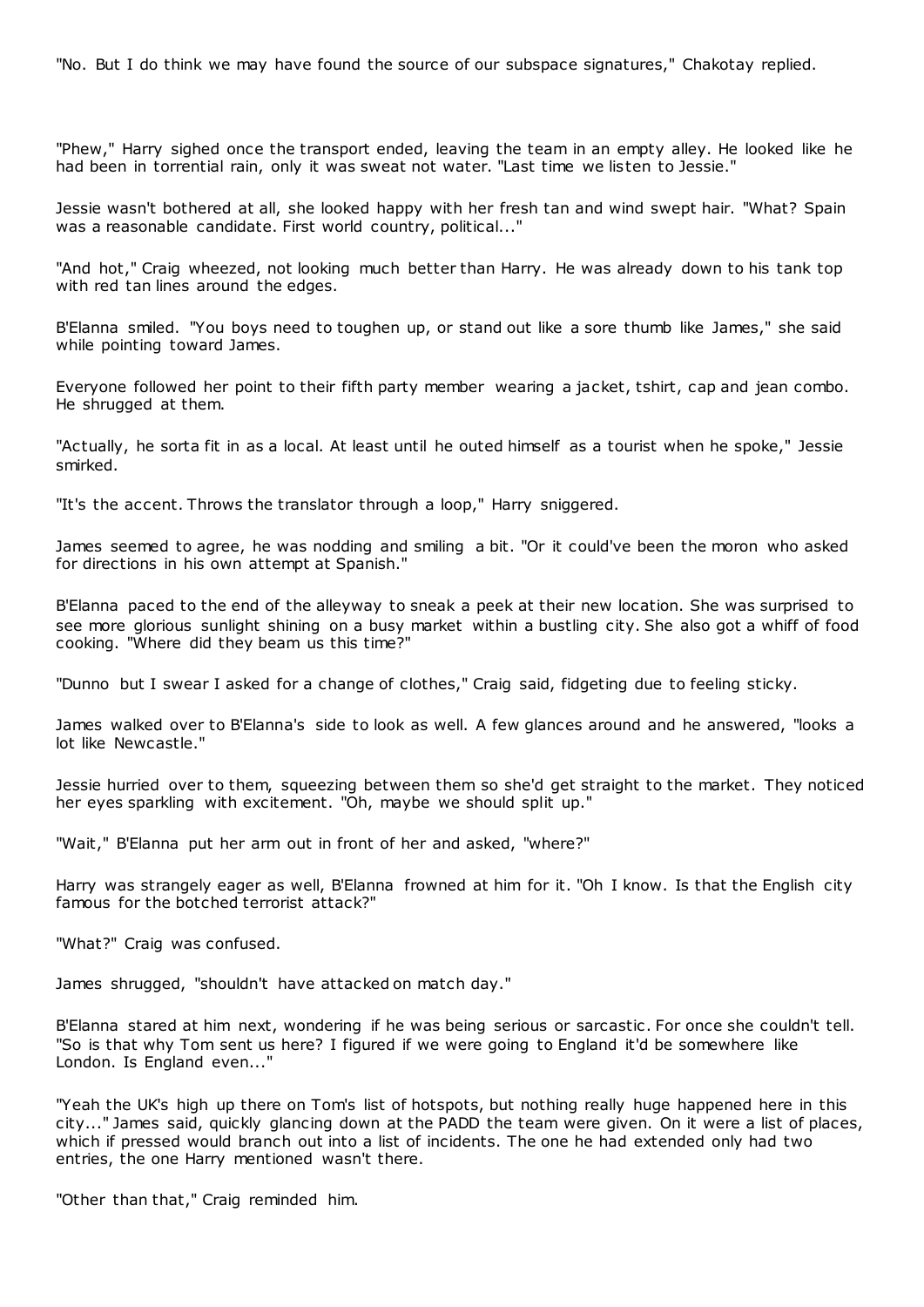James glanced back over his shoulder toward him, "yeah, but I meant that'd get Seventh Voyager goons' attention. Besides, we're way early for that one."

"It's Tom. He probably thought it would be funny to beam us here since he thinks we're locals," Jessie said. "But seriously, split up. I don't fancy Harry and Craig here whining behind me."

B'Elanna gestured the hand that wasn't blocking Jessie's path toward the PADD. James understood and handed it over. She poured over it for a few minutes. "Today seems uneventful, but there is an election tomorrow, further events after. It doesn't really matter right now where we are for that. He probably chose here since it was safer to look around. Splitting up to gather info and search for anything unusual is probably a good idea. At least we won't need to translate any text we run into."

"We'd still have Harry embarrassing us though," James said.

"Not my problem, less embarrassing with me," Jessie said while trying to pull him by the arm toward the market, and gesturing a nod in B'Elanna's direction.

"We're not going clothes shopping. We only have a tiny bit of cash," she said. A thought occurred to her, making her smile sneakily. "Actually. If we're splitting up, putting two *locals* in one team isn't a good idea."

Jessie pulled an unsure face, "we don't know the city that well. I've only been once and hello, this is three hundred plus years ago."

"More than us," Craig said.

James sighed, "looks like it'll be Harry or Craig carrying your bags today."

"Hey! We don't have that much money," Jessie stuttered, then muttered, "I wouldn't do that."

B'Elanna shook her head, "Harry and I will lead a team each. James and Jessie split up, if that's physically possible. Craig as a second Security officer, go with Jessie's team."

"What did I do?" Jessie complained.

"Relax, I'll take you and Craig. He's the lesser of two complainers," B'Elanna smiled.

"What was the physically possible comment for?" James asked bitterly.

B'Elanna flinched, she didn't realise she had said that until he asked. "Sorry, too much time with Tom I think. Check in at an easy to find location after an hour. Anywhere like that?"

"Hmm, dunno," Jessie hesitated, glancing briefly at James who didn't look so sure either. "I remember a tall pillar thing that was pretty old, looked a lot like a centre area. Maybe that."

"Ok one hour," B'Elanna said, leading the way out of the alleyway. Jessie followed, Craig too after he tried to fix his drying from sweat hair.

James looked back at Harry, who was trying to look commanding but looked more nervous than anything. The still sweating brow didn't help.

"We should start in the pubs, we should overhear some gossip, plus there'll be TVs," James suggested.

"Yeah I was just about to say the same..." Harry hurried off, his nerves long since forgotten, leaving James in his dust.

"Great. I'll be carrying him in twenty minutes," he said with a sigh.

### **Voyager:**

After a couple dozen more No Results, Tom rapidly scrolled through a long list on window, all while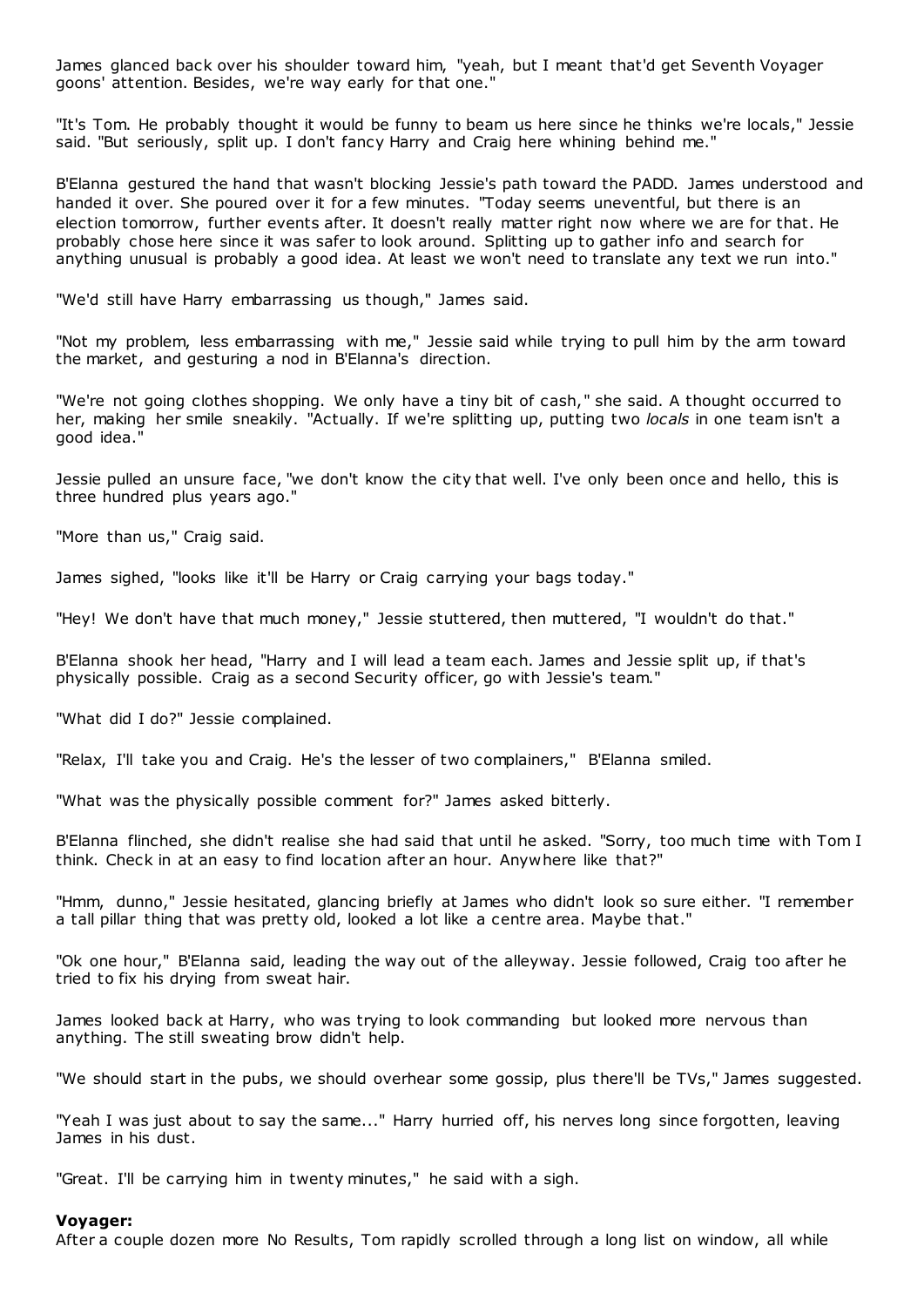keeping his eye and occasionally glancing toward the TV screens. All of them were showing the news, all but one with Breaking News banners underneath their hosts and/or video footage of interviews and bad weather. Everytime he looked at them directly, he'd do it longer.

"Have you tried weather reports?" Neelix asked him helpfully.

"Twice. The storm isn't in our records," Tom replied, once more catching himself staring at the news for too long. He returned to his work in front of him. "Neither is our so called UFO Voyager sighting, so I'm not worried about that."

"You look worried," Neelix smirked.

Tom chuckled nervously, "Seventh were here for a reason. They've left something behind. Even the slightest thing would create a hiccup in history, I'm sure. I'll find it. It's just, the only discrepancy I've seen so far is this storm we nearly hit during landing."

Neelix glanced upwards, paying particular attention to the one with the headline saying, *UFO cover up operation likely underway.* It also showed crowds of people shouting at a building in the middle of a car park, a good number of them holding signs.

"It doesn't help that its taking up a good chunk of the airtime, so I'm having to compare our database with mostly forum posts," Tom said, smiling with a glint in his eye.

"You're enjoying this, way too much," Neelix said.

Tom's smile turned into a grin, "maybe a little. Right now I'm checking out our Alpha Team's location. So much is about this election. It's crazy how heated this stuff gets. I'm glad we didn't arrive earlier, cos phew-ee!" he laughed a little too loudly.

"Why?" Neelix asked, more than a little curious.

A couple of the internet screens were enlarged so Neelix knew to focus on them. Neelix looked more than a little flummoxed reading it, if a little scared. Tom nodded, smirking slightly. "Thankfully the British of the past aren't as overdramatic as our friends James and Jessie, so I doubt we'll see a repeat of this."

B'Elanna's half of the team followed a stream of people, keeping an eye out for an opening so they could break free from it. Only they ended up in a central area where crowds had gathered around a large monument. A group there were holding banners and shouting slogans. A lot of the people in the area continued into other streets with barely a passing glance, some though stopped to get a good look. No matter where the team tried to go, they were blocked by streams of people going in all manner of directions or stopping to watch.

"This is the meeting place, maybe we should..." Jessie raised her voice so her teammates could hear over the chants and the voices of the crowd.

"All right good. Now where from here?" B'Elanna asked herself.

Jessie looked across at a nearby building with a wide entrance. "I dunno maybe. Is that a shopping centre?"

B'Elanna groaned while Craig's attention was caught by the people chanting. "You really do have a two track mind. Clothes and James," B'Elanna scolded.

Jessie tore her eyes away from the building to glare at her. "No. I thought that we could overhear conversations better indoors than out here. Maybe find a cafe or something to sit in and eavesdrop, read a few newspapers." B'Elanna's expression didn't change, making Jessie's eyebrow twitch furiously. "You know I don't appreciate you stereotyping me into some bimbo who only cares about looking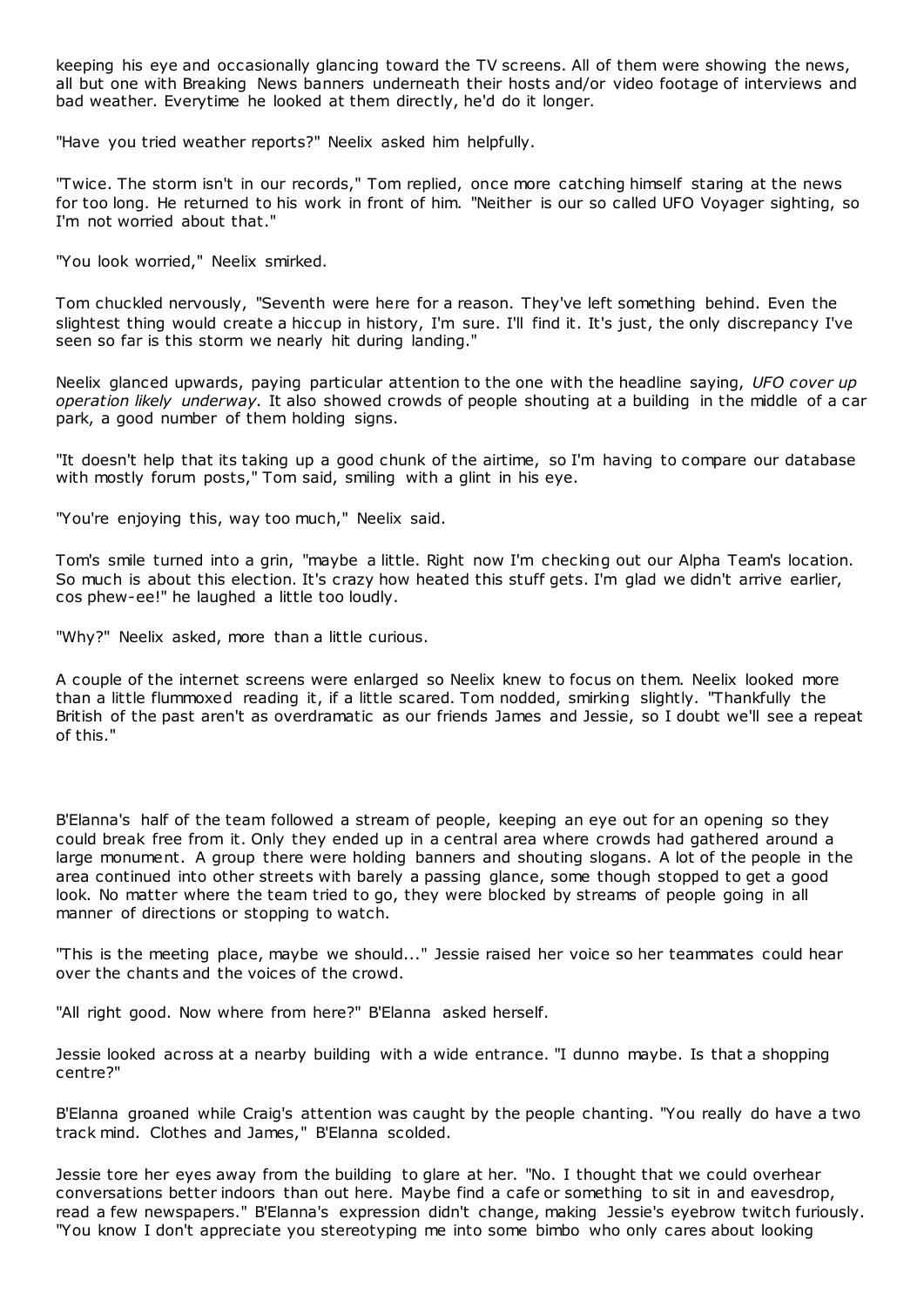pretty for the boys, just because of a silly comment I made when we arrived. You're the one who keeps bringing up James, did you lose a bet with Tom or something?"

"Fine, I'm sorry," B'Elanna said in monotone, it didn't calm Jessie down at all. "We'll go inside then. Maybe there will be a patch or something, and Craig here can have a break."

"I dunno why I have to put up with... are you listening to this?" Jessie complained toward Craig. Her annoyance turned into curiosity once she noticed what he was so engrossed in.

Three people climbed up onto the steps in front of the statue like they were taking a stage, while a lot of the people shouting and holding banners quietened down and gathered around. Each of the trio held a megaphone, one of which raised it to talk into.

"For too long we have lived in a society built only for the rich!" they said loudly and with an annoyed flourish. "They squander, they take and give nothing back to the majority who elect them."

B'Elanna began to walk towards where Jessie had suggested, but noticed her two teammates weren't following. She turned back and stared at her two companions irritably, "what now?"

"Shh!" Jessie snapped back at her.

"They build a manifesto of fear. Their opposition, too weak to take it from them," the speech giver continued, prompting claps and a few positive shout outs from the crowd.

B'Elanna frowned as they spoke. One sentence and she was scoffing, "really? We're looking for people who think evil means dying their hair so it glows in the dark, with Holodeck timeloops as their biggest hit."

"I guess," Craig said, looking apologetic . He was about to turn away and go with her when Jessie held his arm to stop him.

The speech giver meanwhile continued, "the UK will prosper not with them, but with you. How long will you vote safe? How long will your vote not matter?" More people clapped this time, the crowd was also starting to get bigger. "The Southerners look down on you, they laugh while their crooked government brings ruin to our country. But we are just like you. Our leader knows austerity, he lived like you, looked down on. No more. Together, we will fix this once great country."

B'Elanna was about to comment but the cheers and clapping that followed were far too loud. She waited until they subsided before doing so, "ok, why has this got your attention? There's an election soon, of course there's stuff like this going on."

Her teammates didn't get the chance to answer. One of the other megaphone users stepped out to shout toward the crowds, "let me present to this great city, our leader and future Prime Minister..." They were doing it with such enthusiasm and too closely to the megaphone, static took over when she announced his name, all B'Elanna definitely made out was, "ee Boss!"

She laughed in disbelief, "no way. I didn't hear..."

Jessie shrugged, "I dunno, sounded like thee or dee something," her voice sounded unsure.

B'Elanna was feeling more than a little worried after that. It didn't help when a fourth figure clad in a long black coat took the fake stage, his face obscured by the hood he had up and the distance. "No way," she trembled.

Her teammates glanced at her. "What?" Craig asked in concern.

"Afternoon Newcastle," a deep voice boomed across the centre, it sounded fake and distorted through the megaphone. B'Elanna flinched as soon as she heard it. "We are the Decide Upon Dreams party, and you're welcome."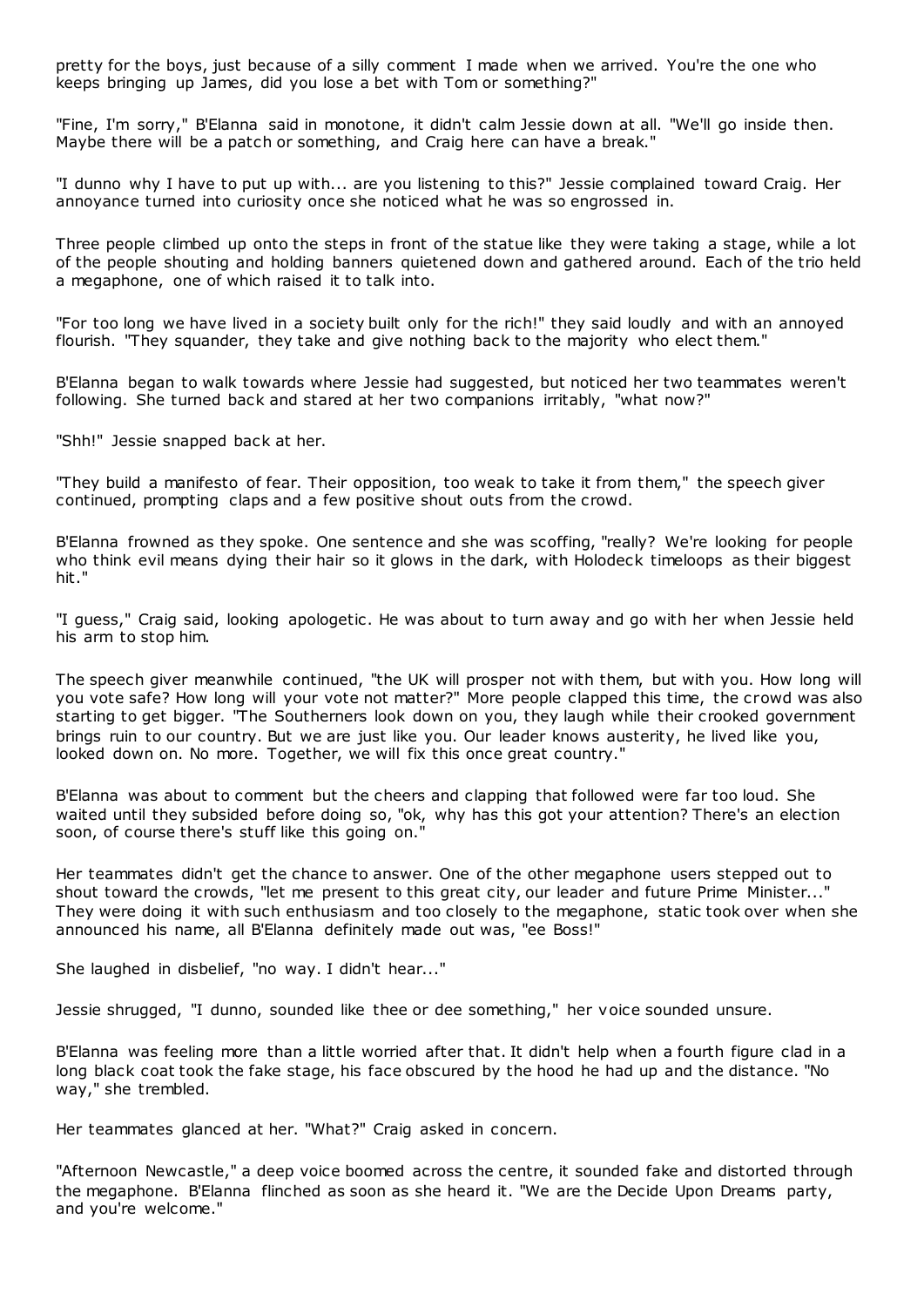"Come on. What is this, he's obviously an evil wannabe fruit loop. He can't be a candidate for election, surely no one will..." Jessie laughed, but soon got overlapped by loud applause, louder than before. It shocked her into silence.

Thankfully she wasn't the only one. When she and Craig looked around there was still a great number of people with similar expressions, and a lot of them were walking off with shaking heads and or laughter.

"Thank you," the Boss said, sounding disgusted but most of all very familiar to B'Elanna with his modulated deep voice. "I came to you today as an ignored faucet of the country to ask, even plead with you for your own country's future. Your lives are not for them to play with. If they propose taxes on the sick, I demand more research, more money from the useless dregs of society; politicians..." Cue more applause. "Overrated popstars and their ilk raking in the millions. Footballers." Less applause this time, unfortunately the crowds that remained were hooked.

"I am not a politician, I am not interested in your money. It's yours. I am a scientist, a thinker. Choose me tomorrow and I will use my brilliant brain to keep you safe," Boss continued. "My funds will come from the needless rich, while you live tax free in my utopia."

Cheers were echoing all across the city, even in the busy bar James and Harry were checking out. Harry was doing so with a pint glass already half full, slouched in a chair trying to eavesdrop on a nearby table.

"People can't be this stupid right?" James thought aloud and glanced back at Harry waiting at their table.

The barman serving him smiled a little warily. "All you have to do is look at America, mate. There's your answer."

James frowned, not really sure what he meant but gave him an agreeable shrug anyway. "Yeah true."

"Doesn't matter anyway. We can vote for the tooth fairy for all that it matters. This is just a waste of time and money so they can crush what's left of the opposition," another patron chimed in.

The Boss meanwhile continued his speech, getting more and more passionate and expressive with his hands.

Harry dropped off his now empty glass at the bar, his eyes fixed on the TV screen. "Him again? Good job."

"What?" James said.

"What do you mean what?" Harry stared at him as if he insulted his mother. "That's the guy who was sleeping on the job instead of guarding B'Elanna and me on that ship. I guess thanks to him I escaped that holohell."

James' frown melted away with the realisation, still he looked uncertain. "He's covered head to toe, the voice is fake, are you sure it's him?"

"Exactly, that voice. You never forget a voice like that. It's him," Harry said through gritted teeth, narrowing his eyes at the screen. "We should call the girls."

"And Craig," James reminded him.

Harry blushed in embarrassment for moment, "oh yeah, forgot about him." He laughed it off, "let's get going. Do you know this place?"

"I'm not sure, but with those crowds and the noise, shouldn't be hard to find," James replied.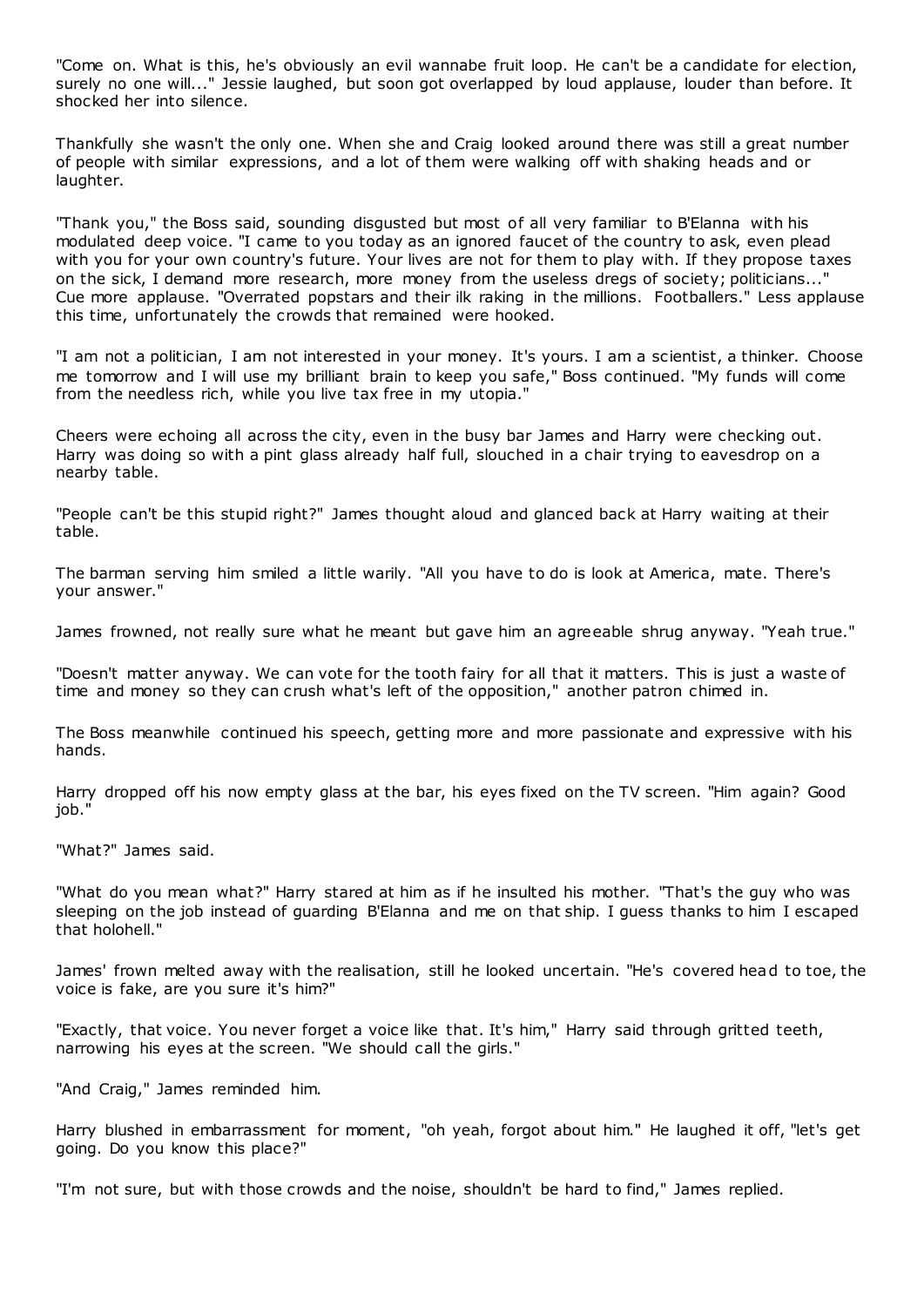The speech seemingly ended to a mixed chorus of cheers and booing. Boss took it all in anyway, gazing at them all. None of them knew he did so with contempt in his eyes, and he was equally oblivious to Harry doing the same back at him.

Kathryn stared at the angry crowd before them with her mouth locked half open, her eyes brimming with quiet for now judgement. Seven half smiled at her frozen expression, then toward the Doctor on the Captain's other side. He seemed fixated on a particular group who were shouting the loudest, their faces bright red from it all.

"What..." Kathryn said finally after five minutes of gawking. "The hell?"

"It would appear to be a protest," Seven stated.

Kathryn very slowly turned her head to point a scowl at the ex-drone. "What, against common sense?"

"Excuse me," the Doctor said, tapping on one of the shouting people's shoulder. They didn't take that kindly, they swung around looking ready to attack. "You really should sit down, have a drink of water. I'm worried you may asphyxiate if you cont..." The man retaliated by spraying something in his face, which the hologram only reacted to by blinking in disbelief. The group of men looked on in shock. "That was very rude."

Kathryn's eyes glazed over, even twitched as she tried to contain her temper. The only way she could think of to do that was to stomp over and pull the Doctor by the arm.

"Who's this, your mummy got to fight your battles for you?" the man sneered at her.

Seven's eyes widened. She quickly hurried off, through the crowds and toward their destination. The Doctor watched her, wishing he could do the same but the Captain had a tight hold of his arm.

"Your... mummy?" Kathryn ground her teeth. Seconds later the man was nursing a bloody nose, one nostril stuffed with the spray he used earlier. She stomped off towards the crowds, dragging the Doctor with her. "I've never, ever seen such stupidity in my life and I've talked to Tom."

"Was that really necessary?" the Doctor stuttered.

Kathryn grunted in response, he took that as a yes. She seemed to miss the man she charged by protesting with a sign not only with terrible grammar, but also the word colour spelt in the American way, or she thankfully chose to ignore it. However the relief was short lived when another man in her path had raised their arm into the air, straight with a flat palm, all while shouting about protecting aliens. The Doctor worried when that stopped her cold.

"I've got to stop jinxing myself," Kathryn muttered, casually elbowing the guy in his exposed ribs. He doubled over while she stomped past him. "I don't get it, what are they whining about? Have their mothers gone on a changing their nappy strike?" she asked once she caught up with Seven at the front of the crowd.

Her eyebrow flickered up, "it appears they are angry about the government letting aliens into their country."

Kathryn sighed impatiently, "and Paris said there was nothing to worry about. Let's get inside before the stupidity melts my brain." The Doctor and Seven exchanged worried but amused glances as she stomped through the automatic doors. They followed before anyone linked them to the carnage Kathryn left in her wake.

They were all surprised to find a much bigger crowd inside, most of them congregated around a line of counters manned by stressed staff. Kathryn noticed the board hanging from the ceiling, most of the lines of text ended with the words Delayed or Cancelled.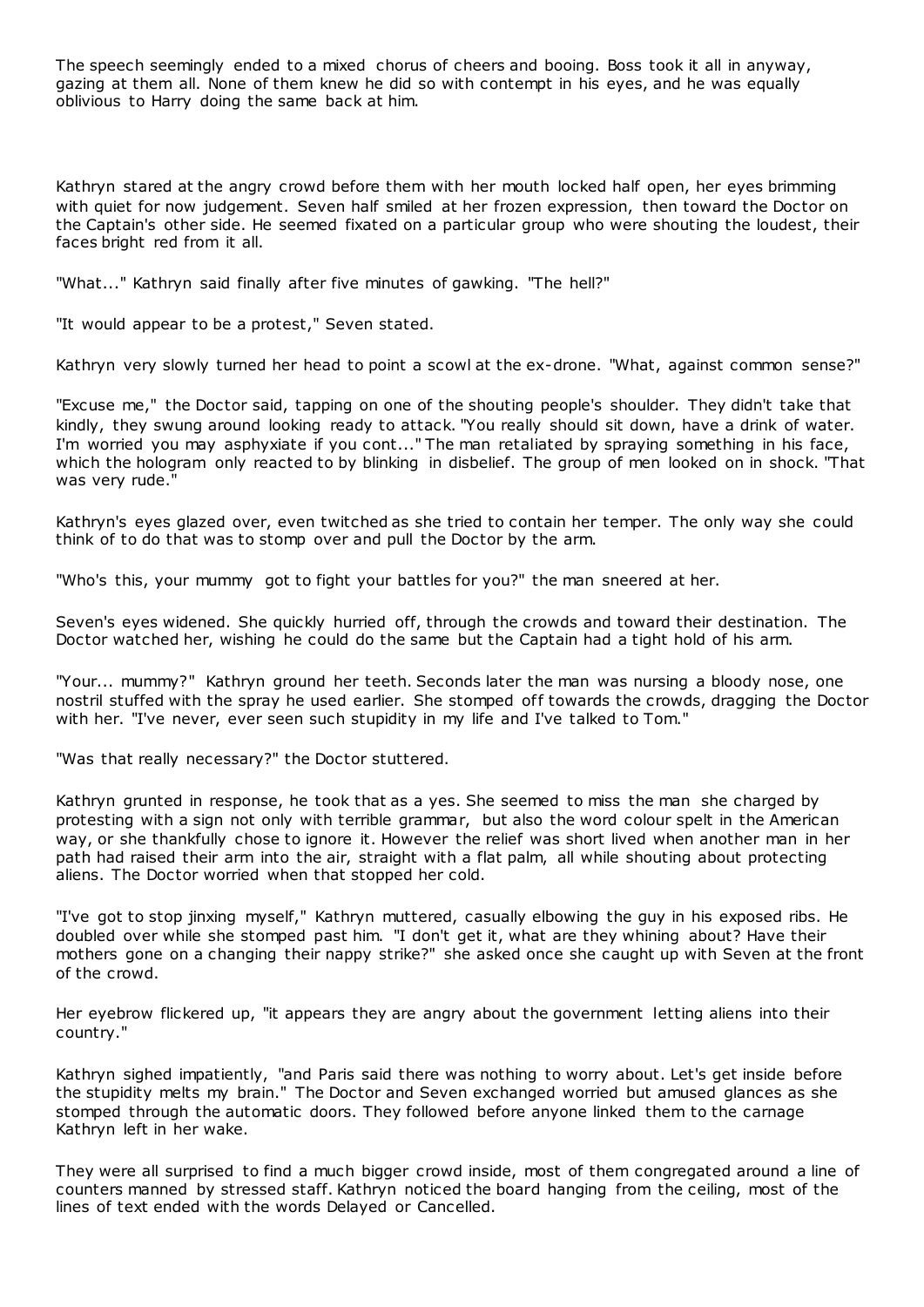"It seems the storm's causing a bit of a stir," the Doctor commented.

"Never mind that. We need to find the plane that supposedly saw something, and Tom better start preying it wasn't us," Kathryn said.

The awayteam navigated through the crowds, and sometimes avoided them completely by sticking to the walls, until they reached a different open area. It appeared normal compared to the previous one they had been in, until they reached a mass of reporters and television camera crew pestering anyone who was leaving from Arrivals. Security were keeping them from getting too close to the doors. A bunch of fed up looking members of the public hung back, becoming increasingly frustrated.

"Something tells me this is it. How do we...?" the Doctor said.

"Let me handle this," Kathryn said and walked off before he or Seven could object.

The Doctor followed looking worried. Seven did too except she was curious to see how long it would take for the Captain to be arrested.

"Hello, excuse me," Kathryn said and smiled towards one of the security personnel by the door. Seven was more than disappointed by this, the Doctor's jaw dropped. "I've been waiting here for a few hours for my sister, she came in from Sydney but some clerk back there said she was being interviewed. Can you tell me anything, I'm definitely getting a bit worried about her."

"It's alright ma'am, they're interviewing everyone. No one's being singled out," the guard replied in a friendly voice.

The Doctor chimed in behind the Captain, "is it true what they say in the news?"

The guard tried not to laugh, his teammates too. "About the UFO, of course not."

"I heard it was a plane crash," a woman close by said toward the t eam. "They like to get a testimony from anyone who witnessed it, it's standard."

"Ma'am, that's not true. No planes are missing," another guard said to her.

"Yes there's nothing to worry about," the first guard added.

Kathryn kept her smile planted on. "If it's nothing, why are they being held?"

"We don't have that information," first guard replied to her disappointment. "It's definitely not a UFO though."

Kathryn forced a chuckle to hide her impatience. "Yes, what kind of moron would believe that? Do you know how long we're going to have to wait?"

"It'll be a while. If I were you I'd go home and wait for your sister to call, or find somewhere to sit and have a drink," second guard replied.

"Is the airport going to refund our parking tick..." the woman from earlier started to ask, but she burst into bitter laughter. "Of course not. It'll probably be cheaper to buy a new car at this rate."

Kathryn sighed and turned away to face her teammates, her smile faded away like it never existed. She continued walking so they were out of earshot of anyone, they followed closely. "What do you think?"

"It's possible. If the staff were told at all they'd be expected to lie to anybody who asked," the Doctor replied.

"Agreed. Also they'd let any passenger go they've already talked to, but they're clearly not. They're trying to contain something," Kathryn nodded.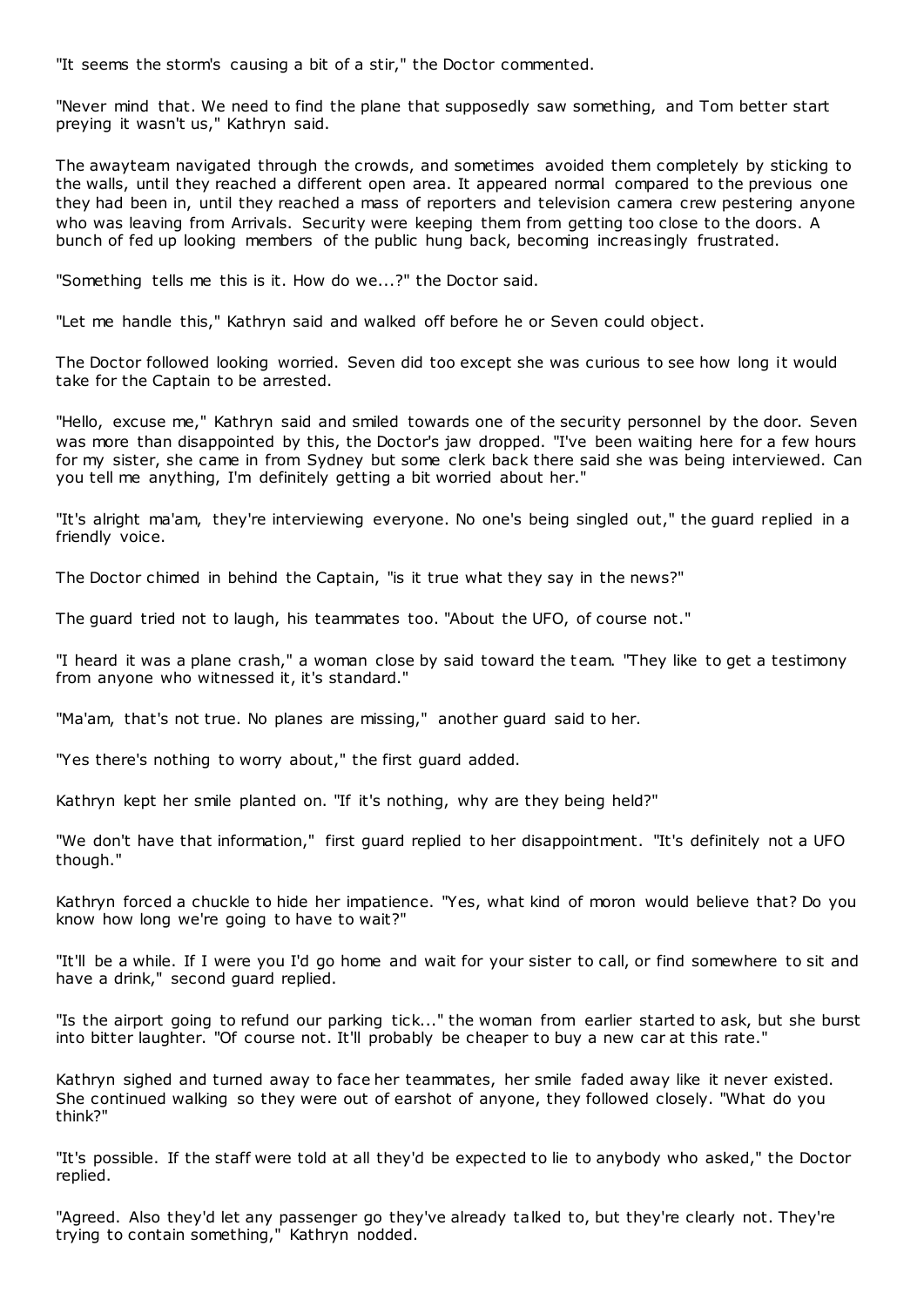Seven frowned at them both, "if that's true what can we hope to do about it?"

"It could've been a sighting and if it is, nothing realistically. However if they were held back because someone of interest was onboard," Kathryn said, gesturing her eyebrow upward. Her teammates assumed they understood why she was doing it, Seven reacted with a tired sigh and a look of judgement toward the outside wall. "We need to be here when they let them out."

With the rally over, the three people with megaphones escorted The Boss away while security personnel cleared a path for him through the crowds. He smirked to himself at all the people both heckling and cheering for him. They marched through the streets, the people following them dwindled down to an odd few as they mixed in with the rest of the public going about their business.

"That's all. Prepare for the next city," the Boss said.

"Sir, it's getting late. Businesses will be closing, people going home. At best, you'll attract the hen parties," one of the trio warned him.

The Boss stopped, forcing everyone with him to as well. "Tsk, fine. It better be enough. I got lucky with the early election, I can't afford to wait another five years."

"You've covered the most noncommittal seats, this speech was locally televised so that should cover the rest," another said.

She got a dark chuckle from him, "deluded fools. They're in the minority so they'll vote for anything. If they want change, they're going to see some." The trio smiled and laughed with him, killing his buzz for some reason. "What are you still doing here? Return to the lair, I want it ready for tomorrow. Deviate from the list like last time..."

The only male of the trio shook, "it will never happen again. Excuse us." They hurried off toward a car park nearby, unknowingly passing Harry and James lurking in a nearby shop entrance which hid them from the Boss and his security's sight.

James overheard one of them whisper angrily to the other as they did, "I told you not just any corner will do. He likes the Mississippi."

"What?" James mouthed with his face twisting.

The Boss shooed his entourage away with a demeaning hand wave so he could go into the car park alone. They hurried off without argument, back the way they came. The Boss barely stepped into the car park when he stopped to fish around in his cloak styled coat.

Harry shrugged with indifference. "Who cares? We gotta stop this guy."

James laughed briefly, "we do? He'd be lucky to win a ticket at a parking metre."

Harry wasn't listening. He sprinted out of his hiding spot so abruptly James was too surprised to react immediately. It took him a good half a minute to chase after him.

"What are you whittling on about?" the Boss snapped into what looked like a tricorder. "Company? Impossible. Pftt, whatever. Raise the freq..."

He didn't get the chance to finish his order. Harry, still at full sprint, threw himself at the cloaked man's back, knocking the both of them onto the road. Harry tried to hold him down, while his right hand curled into a fist. Something clattered to the floor in the struggle. James arrived at the entrance to the car park in time to see the Boss elbow Harry in the face. The blow made him stumble to one side, allowing the cloaked man to not only break free but also push him into the nearby wall.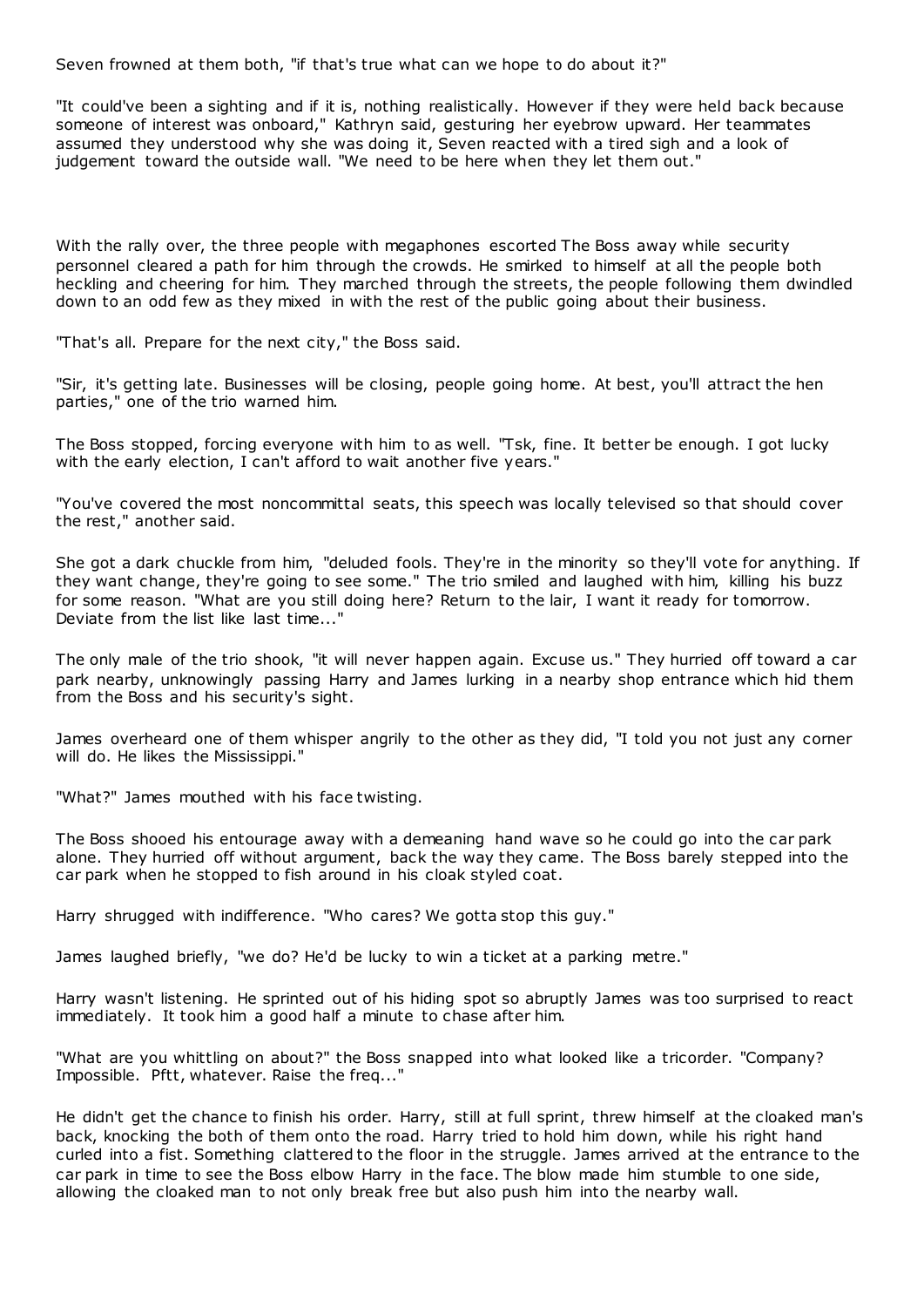"You fool. Do you have any..." a normal but familiar voice came from the Boss figure, he shut up once he realised it. He attempted to pick himself up the rest of the way from the ground, all while glaring at Harry, slumped with his back to him.

James ran over to grab the Boss before he could stand, he grabbed one of his arms and pulled him up to his feet. The Boss struggled until James used his other hand to roughly pull down the hood still over his head. "You..."

"Me, thanks for the pronouns game," Boss spoke over him despite his pained voice.

"Damien," James repeated himself anyway.

He felt a tiny struggle again and heard a grumble done under his breath. "Shoot."

James was about to say something but noticed a moving car coming down from the next floor. He checked on Harry who was still against the wall before hurriedly stepping to one side, bringing the Boss with him. Doing so amused the villain for no reason he could see.

"This country is at critical alert. You won't get out of this city alive," he vocalised his cackles.

James loosened his grip so he could push him to his right, hoping the occupants of the car wouldn't notice anything suspicious. Despite that he heard a massive amount of approaching footsteps, the car slammed on its brakes directly beside them. James turned his head to the left to see why, even though he had a good idea. There blocking the entrance were a mix of police officers, some armed with guns, as well as the Boss' entourage.

"I'm a politician, so to speak. This is terrorism," Damien laughed whilst clutching his throat with one hand, the other trying badly in vain to put his hood back up. "Arrest him. He tried to kill me."

Guns were cocked toward James. He responded by raising his hands slowly.

Harry meanwhile started to stir and groan, not that it could be heard over the loud volume of the police shouting.

Some approached carefully, eager to escort Damien away from James and to safety. Damien walked by him slowly, passing a brief smirk his way under the hood. He was barely in front of James when he kicked him the rest of the way. The cloaked villain fell into the officers who were trying to help him, knocking them all down. James ran the opposite way before any of them could register what just happened. When they did, they tried to give chase.

Harry rolled onto his back, nursing his bleeding nose, having heard the commotion. At first he only saw the car beside him, still stuck there due to people being in the way. He looked up, catching an upside down glimpse of the Boss talking to a bunch of police officers, honing in his fearful victim act. Harry knew better than to try again, he shuffled forward into a sitting position, then crawled into the car park to hide until they had gone.

Only Jessie glanced out the café window when a couple of sirens and flashing lights passed by. When it soon became a near endless stream of them, everyone were trying to get a peek. It wasn't just them. People in the street had either stopped where they were to stare, as well as point their phones, or were running alongside them.

"What the... that's not good," Craig said, the only one in the café other than a couple of staff to not be staring.

B'Elanna mostly had to push through to the front to not only see what was happening, but get to Jessie. She lowered her voice to a whisper, "this definitely isn't on our records. We should investigate."

"This Boss guy, you think?" Jessie whispered back. B'Elanna nodded.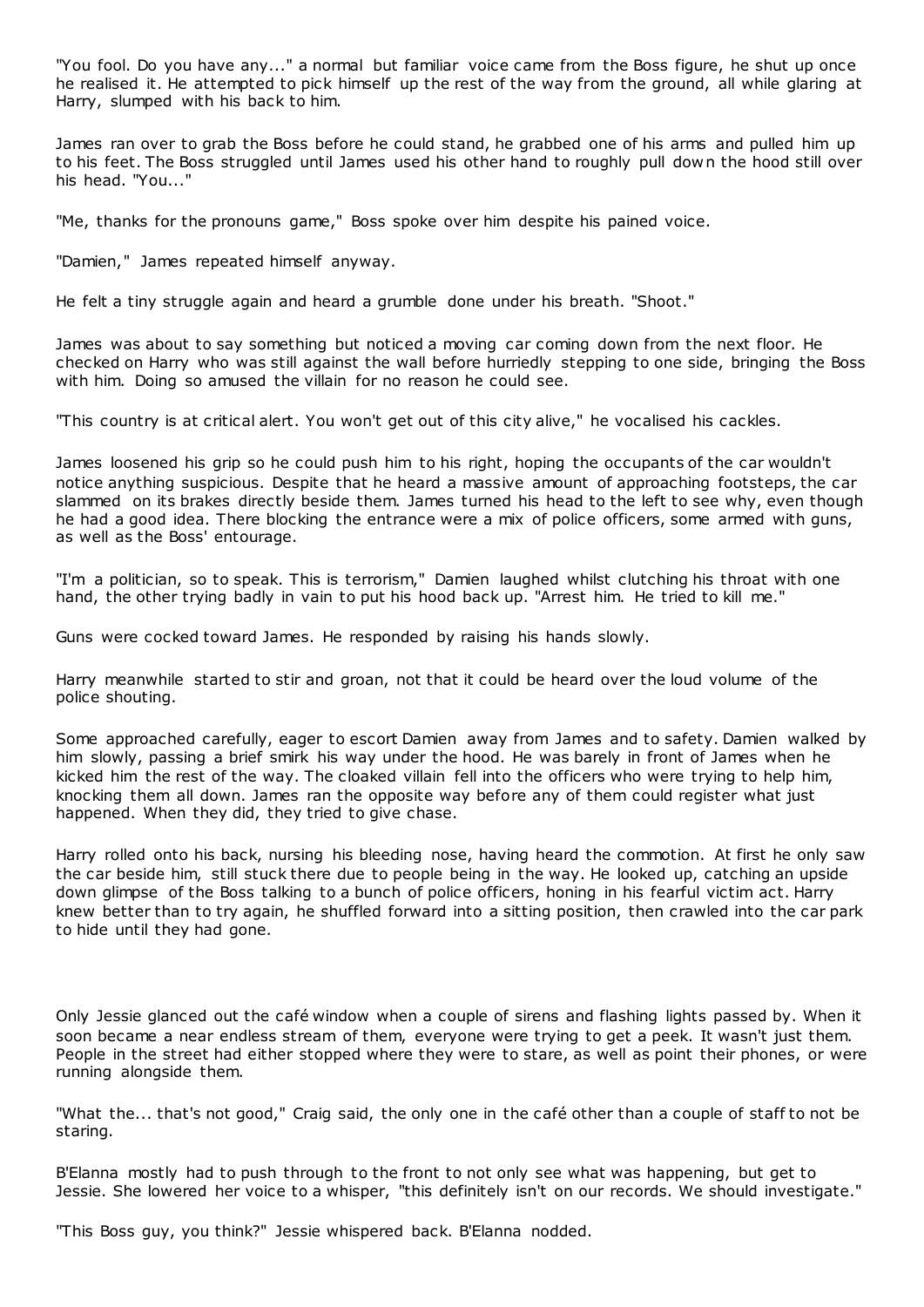Craig anxiously glanced between the spot he remembered Jessie being, only now blocked by the crowd, and the group's phone left on their table. He picked that up to reread the website on the screen. He wasn't the only one, a lot of the customers were getting their own out of poc kets or bags to film the commotion or to scour the Internet for what was going on.

The latter ones raised their voices, some in panic . "Oh my god," one woman stammered.

"Terrorist attack, here?" a man said in shock.

Their uproar got B'Elanna and Jessie's attention, they glanced at one another looking worried and confused. "Match day?" B'Elanna questioned.

Jessie stared with narrowing eyes, "that's not funny." She glanced back over her shoulder, hoping to see Craig but only saw the mass of people. "Craig?" No response and no one was moving, at least not the ones in her way were, some people were rushing back to tables to grab their things. Jessie and then B'Elanna pushed and squeezed their way through to their own table.

"Craig, call them," B'Elanna ordered. Craig stared up at her uneasily, he wordlessly handed her the phone. She assumed so she'd do it herself. However the first thing she saw on the screen was a brief news article with one grainy image underneath the headline.

Jessie grabbed it before she could get to the article part. "Ohno." B'Elanna tried to grab it back but Jessie was too busy running off with it towards the door. She and reluctantly Craig gave chase. Other people leaving and the crowds outside blocking them slowed her down enough for B'Elanna to grab her arm and try to pull her back. Jessie snatched her arm back but didn't move from where she had stopped.

"Calm down!" B'Elanna hissed, then she lowered her voice to a whisper, "the last thing we should be doing is splitting up."

"That's easy for you to say. Do you know what they'll do to him when they find him, if they haven't already?" Jessie stammered angrily.

Craig looked on sheepishly, "arrest him? I'll admit that's bad but..."

Jessie glared him into silence. "Guess again."

"They won't," B'Elanna said, using the opportunity to snatch the phone back. She refreshed the article which made it a paragraph longer, and skimmed it. "It's doubtful. It's not the same. The country's on their highest alert so this is knee jerking. I'd hardly say scuffling with that idiot is an act of terrorism, crazy politician or not. At worst they'll think he was a protestor who got carried away. Slap on the wrist."

Jessie tried to take a deep breath to calm herself, it didn't work though. Her eye fell toward the window which had cleared considerably of police and people since customers had hurried out to either get away from the area or nosey around. Only some remained, anxiously retaking their seats and glancing at the window. What she had seen earlier jumped back into her head making her tremble.

"That sort of response for a slap on the wrist? No. James is in trouble. We need to find him first," she said.

B'Elanna sighed, "I agree with that part. We really should be careful about contacting him though. Our calls would be traced. And for all we know Harry has the pho..." she frowned in realisation, "where was Harry in all this?"

The remaining colour in Craig's cheeks faded away, Jessie still looked as anxious as she did before. Craig glanced at her and shook his head. "Nothing I saw mentioned accomplices."

"What was he thinking, and why am I not surprised?" B'Elanna quietly snapped. The phone vibrated in her hand. "I mean seriously, if he pissed someone off then yeah it'd make sense that I react with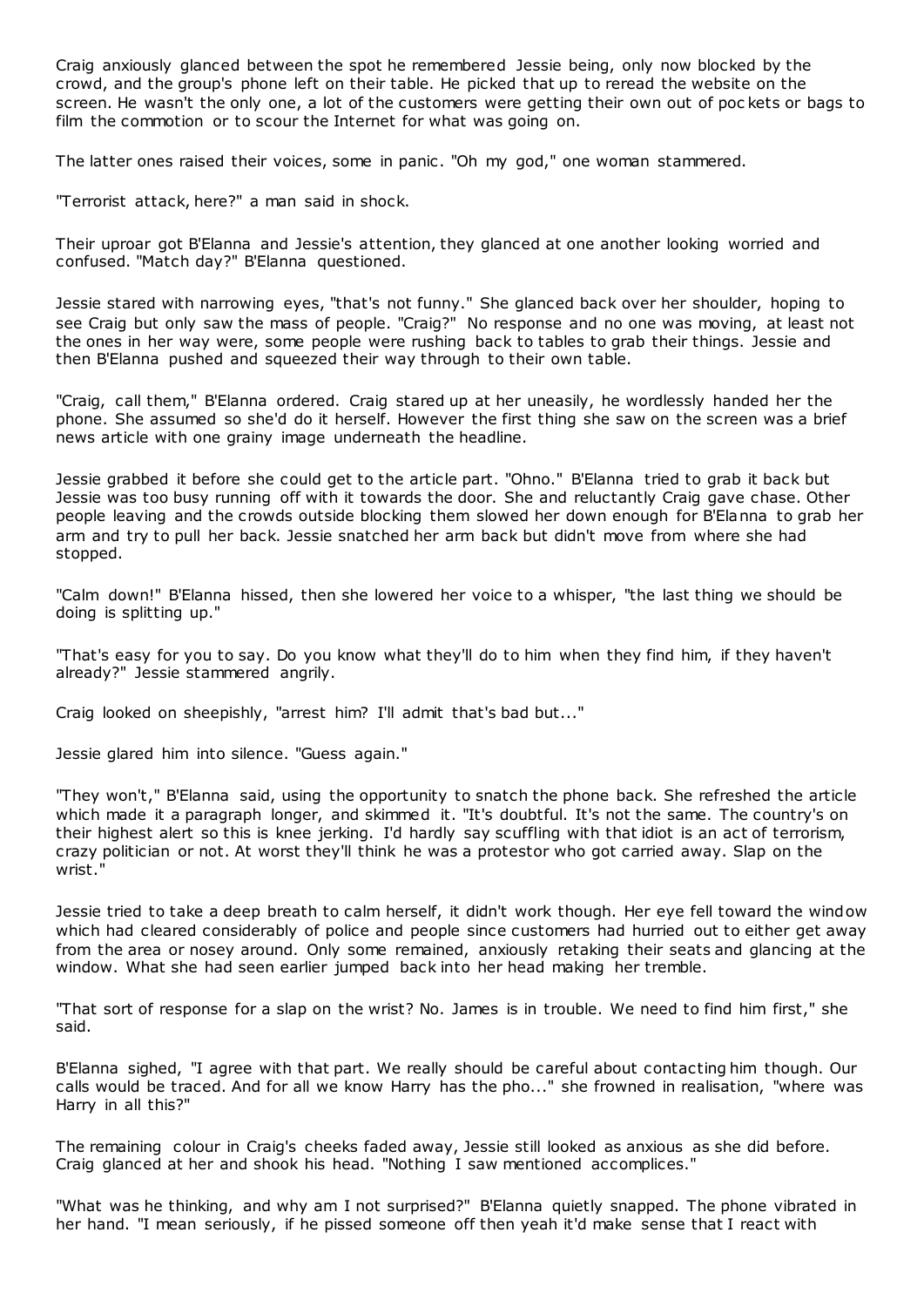nothing. But this?" she grumbled whilst glancing down at it. "Only an airbrained hothead would do something like this and yet here I am, not surprised. Weird." Jessie scowled at her, not that she noticed.

"Well I'm surprised. Considering who the *target* was and how dumb James isn't. I mean he can be a bit abruptly rude but this..." Craig stammered.

"It's my fault. Meet me at..." B'Elanna read aloud in a neutral tone. She sighed impatiently afterwards. "What do you know, an airbrained hothead did do something like this. I just labelled the wrong one."

Craig still looked a little surprised, "Harry? I believe that less."

"Believe me, after what happened on Seventh Voyager, I want to strangle this Boss character myself. He put us through hell and put it on repeat," B'Elanna grumbled.

"Hang on. If Harry was the one who did, something, and was there too, why is James getting the only blame?" Jessie asked.

"I guess we'll find out, come on. We'll call *home* in a quieter spot, if we find one," B'Elanna said, heading for the clearer exit. Her teammates followed.

"Breaking News coming in now," a news host appeared, interrupting a soap opera.

"Aaaw," the Doctor moaned, having getting into it. "We were just going to find out who the father of the twins were."

Kathryn slapped him across the head nonchalantly without even looking at him.

"Terror in England as a lone activist holds the leader of the DUD hostage," the host continued. Beside her a little rectangular window appeared, it then enlarged to take over most of the screen, showing a poor quality video. Dark and shaky, filmed clearly through glass as they could see a reflection of a partial face and the phone the cameraman was using. Eventually the awayteam did recognise a detail they wish they hadn't; James' face as he was raising his hands up.

"Oh for the love of..." Kathryn groaned.

The Doctor wasn't surprised, "hmm deja vu." Kathryn growled, he took that as a warning this time and ducked but she didn't slap him like he thought.

"As you can see from the amateur footage, the culprit escaped arrest and is now at large," the host said before she was back on the screen. "This news is still breaking, and we don't have the attacker's identity as of yet, nor his motives. We can confirm the suspect is a Caucasian male, blond, approximately five foot ten."

"Oh, so it's not terrorism, that's a relief," the awayteam overheard from a nearby table.

The speaker's friends didn't seem to agree with him, a couple laughed at him, while another jokingly thumped him in the arm. "No such thing as white terrorists, huh? I hope they shoot the monster."

Kathryn blinked rapidly. Neither the Doctor or Seven knew what it meant, but they prepared themselves for angry anyway. "Who the hell is DUD, and what kind of ninny calls themselves that?" she asked while fishing the phone she used earlier out of her bag. Despite tapping on it a while she didn't press it by her ear. Seven and the Doctor watched her curiously.

"Is Lieutenant Paris not answering?" Seven asked.

Kathryn shook her head, tapping the screen harder. "It says the number doesn't exist."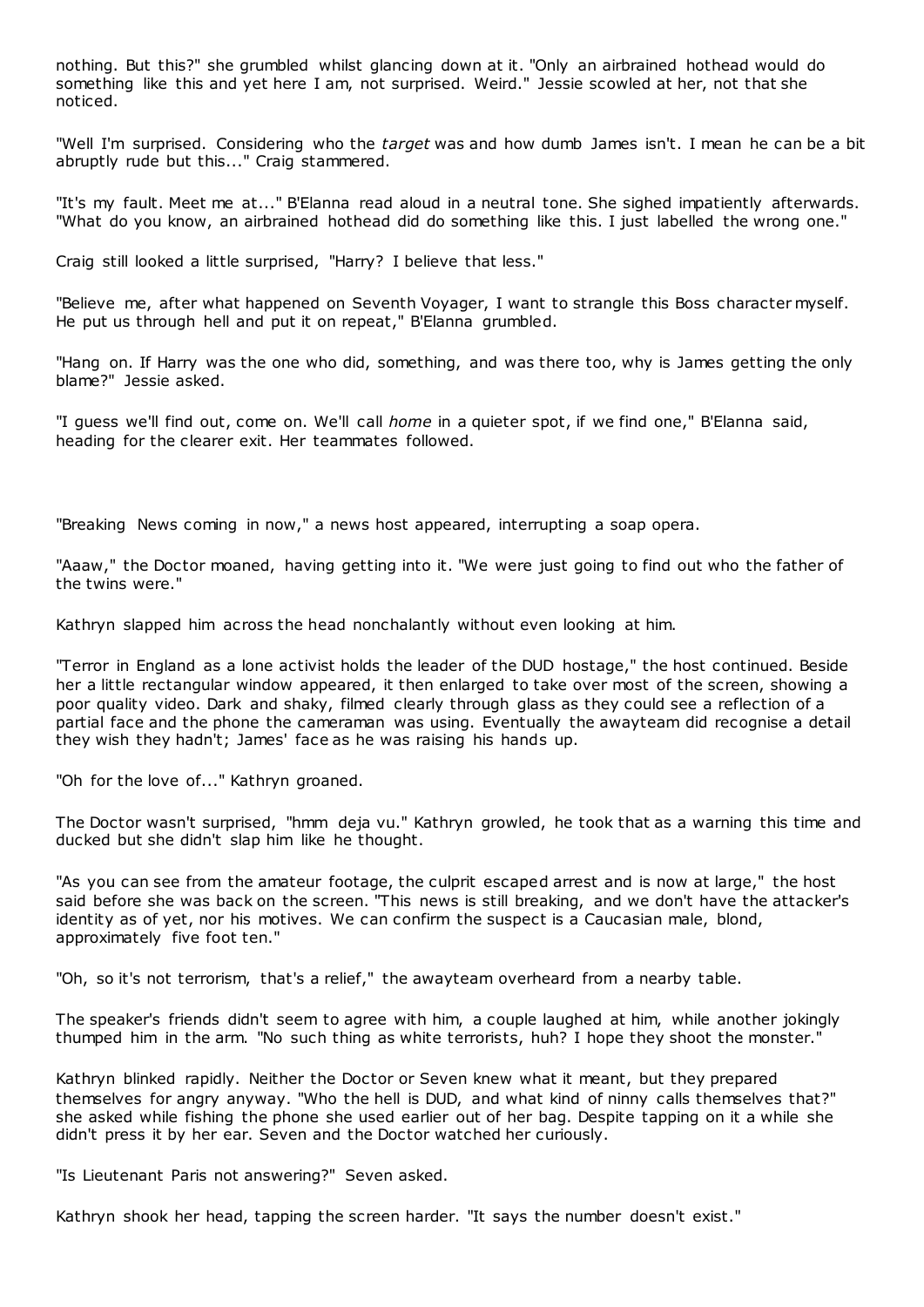Seven held her hand out, "allow me to try." She expected a glare and maybe a scolding about being a know it all, but she didn't expect the device to be hurled at her chest. She managed to catch it before it fell to the floor.

The Doctor cringed as that got a few glances from people nearby. "If our awayteam was getting involved, it's possible this DUD is.."

"Them? It is a stupid name, so you're probably right," Kathryn said impatiently. Still she rolled her eyes in contempt, "but James knows better than to confront them in public. Surely his team... oh, wait Seven contact Torres or Kim. I want to know..."

"Captain," the Doctor warned her while pointing at the screen. Kathryn turned to watch once more but missed what he meant, only catching the end where Damien fell into the officers. The whole footage repeated. The Doctor gestured once more when Damien walked in front of James on his way to the police, his face briefly showed when he looked ahead.

"That little prick. I should've known it'd be him," Kathryn grunted.

Seven was more than puzzled, "I don't understand."

"No you wouldn't. Damien's before your time, more or less," the Doctor whispered to her.

"That is not what I was referring to," Seven said, nodding toward the phone. "Even Torres and Kim's devices aren't connecting." She discreetly brought out a tricorder from under the table after some awkward shuffling about, but kept it out of sight at the edge of the table while she scanned the phone.

Kathryn stared at her in disgust, her eyes wide. "Do I want to know where you were keeping that?"

Seven stared back blankly, all while the Doctor was coughing on purpose as he looked away. "The dress garment did not have pockets." Kathryn's face scrunched even more. "It's a holster on my thigh."

"Of course it is," Kathryn groaned, rolling her eyes, "Well?"

"The device is working efficiently. The signal is transmitting," Seven reported. "Perhaps this Damien character is responsible." Her words caught the attention of a red headed girl who had stopped behind her to watch the screen.

"Hardly," Kathryn scoffed. "You're forgetting that the last thing he did was arm rabbits with guns and try to set them on us. Of course he'd make crazy incompetent copies of us, the little verruca."

"We still don't know that for certain. It could be a coincidence that he's here," the Doctor said, not believing it himself. Kathryn gave him with a disapproving glance. "All right fine, but it still doesn't excuse James causing a scene."

"I'm not," Kathryn hesitated. "No, he wouldn't. There must be a reason that happened, we just don't know it yet. We need to get in touch with Voyager so they can retrieve him."

The girl cautiously approached their table, "uh... excuse me?" All three looked up at her, making her a little bit more apprehensive. "Is Voyager your ship?" she directed at Kathryn.

Her eyes flared up, Seven and the Doctor instinctively pushed their chairs backwards as the smoke began to rise. "I beg your pardon!" Kathryn hissed at the young girl.

"Yes, that's scary," the girl said flippantly which caused Kathryn to tremble. "You're wasting your time here. He's who you need to deal with," she said, pointing at the television.

Seven's eyes flickered up when the video playback paused on James, a few seconds afterwards it changed to show the footage of the speech in the city centre.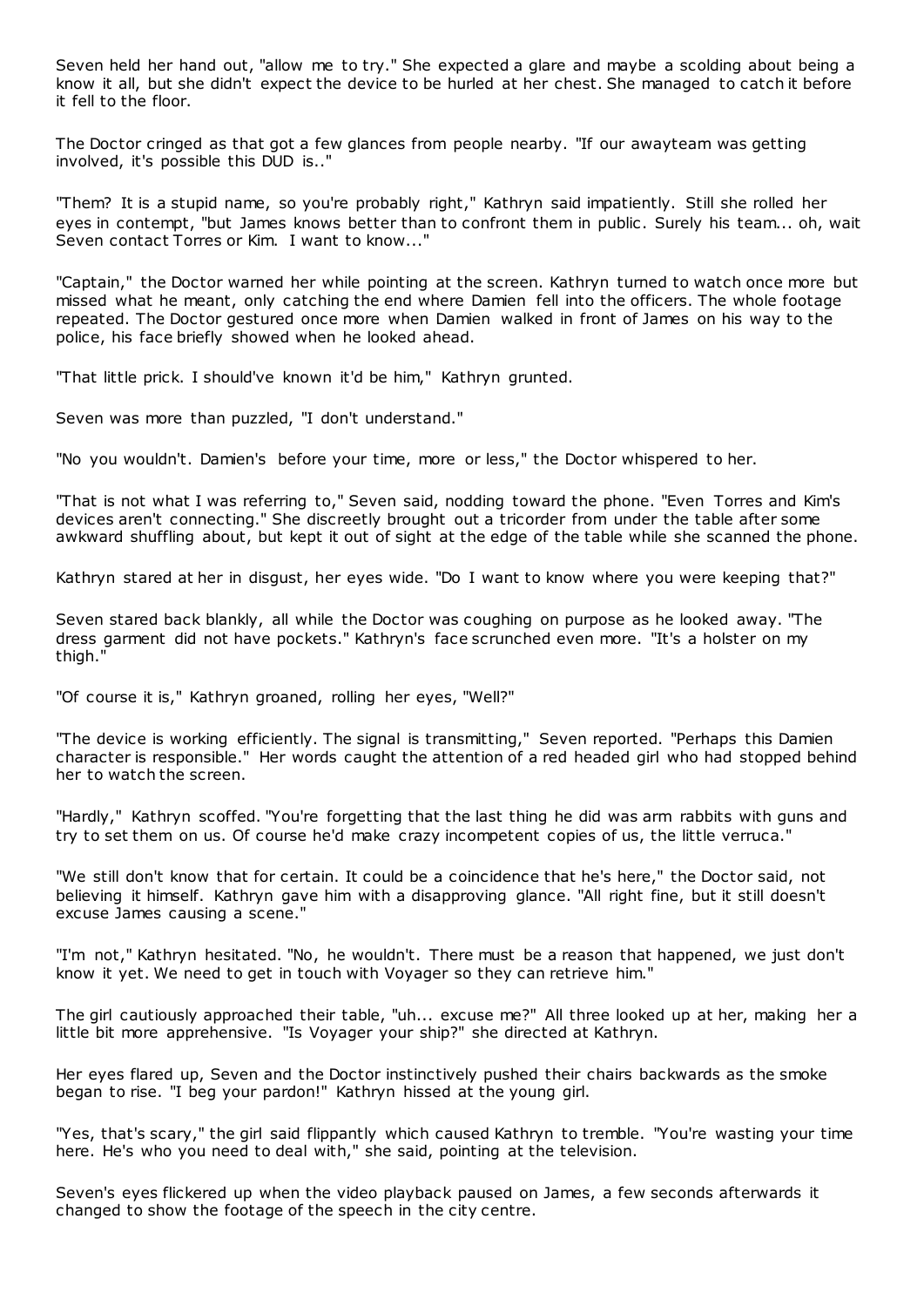"We are not law enforcement," Seven said.

"Of course not," the girl frowned at her. "Damien, that's what you called him right?"

Kathryn pointed her finger at one of the spare seats, unfortunately for the girl it was beside hers. The girl took the hint and sat. "What do you want, and make it snappy."

"I was on my way to him, but you re-opened the portal and diverted my plane. Now I've missed my transfer flight," the girl said.

"We didn't open the..." the Doctor started to protest, both women stared him down into silence.

The girl giggled behind her hand and lowered her voice to a near whisper. "You guys don't do covert often?" Kathryn's eyes narrowed. "Doesn't matter who opened it. You're here, so it looks like I don't need those primitive planes after all."

"You're presuming an awful lot and you still haven't answered my question," Kathryn icily said in a quiet voice.

The girl's face fell, she looked worried. "I escaped, but my friend. He took her, or rather they did."

"Who?" Seven asked.

"They call themselves the Six Coalition, or Sixes for short," the girl answered in a bitter tone. "They had a ship exactly like yours." Kathryn's eyebrow twitched, one hand resting on her leg clenched. "I actually thought it was them returning without the fleet, but then I happened to overhear your conversation about this Damien. And of course this television report. That mirror ship, they're loyal to the Boss, they wouldn't attack him. So I knew..."

"Hold on," Kathryn warned her. "You're quite knowledgeable about these Sixes and Seventh Voyager, who I'm assuming don't know how to count, and Damien. Where exactly did they take you from? Or rather when?"

The girl bit her lip nervously, eyes shifted side to side as she made an uncertain moan. "It's an ickle complicated. It might take some getting into and we don't have much time. We need to use your ship to take us to England. Take down the Boss and their command structure weakens."

"I'm not interested in that. We only want to get back to our time before we cause anymore damage," Kathryn said.

"Yeah," the girl said grimacing. "You won't be able to open the portal without the other Voyager, or him. If you knew how you wouldn't be here, right? And I wouldn't worry about that."

The Doctor shook his head bewilderedly. "Sounds like something we should worry about."

"No I mean," the girl laughed at herself. "Your ship being seen, your crewmember, these won't have happened for you, it won't hurt anything. That was a dimensional tear you came through, you didn't simply come back in time."

"But... I thought that since Seventh Voyager was only a recent dimensional split that we have simply gone back in time," the Doctor said.

The girl trembled, her eyes fell to the table. "That ship is as much from here as you are. The Boss brought that thing through one day and..." her voice cracked, she stopped herself and tried to hold still. "This isn't your dimension, or theirs. Not even close. It's mine."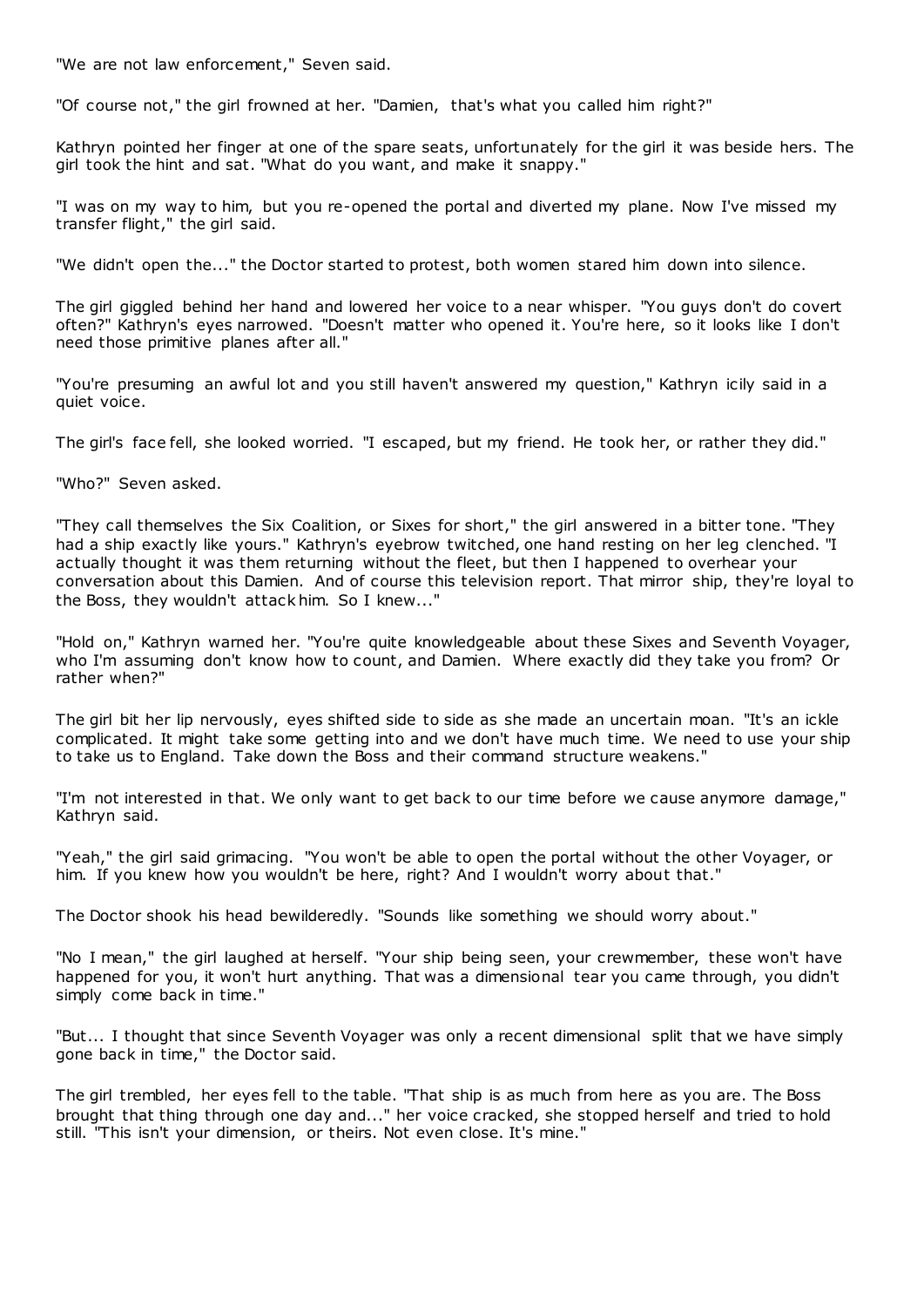Tom couldn't focus on any of the multiple screens he had up, they had all blurred into a noisy one while his head throbbed. Neelix hovered behind him, helpfully pointing out specific screens but Tom's attention had already gone for a coffee break.

The current one Neelix was gesturing to was the one currently talking about only Damien and his party, while the others were focused on the footage and interviews with the police. Tom barely made a squeak so Neelix quit pestering him and watched it in silence.

"Now Frank, a lot of people are asking just who are the DUD? It's the eve of the election and yet no one has heard of the party at the heart of the attack," a news reporter was saying while a man in a different location waited for her to finish. "There's even accusations that the DUD set this attack up as a way to get exposure, but we still know little about them or their policies. Would this get them a few sympathy seats in parliament?"

The man nodded for a few seconds, then began to answer. "It is still far too early in the investigation to label what kind of attack this was, or the attacker's motives. We do not even have his identity yet. However the DUD is such a minority party, primarily focused in the northern areas of England and other areas outside of England that'd be considered a weaker vote..."

"Wait, what do you mean by a weaker vote?" the newscaster interrupted.

"Their policies are extreme, nothing like the other parties, leaning neither left or right," the man continued as if she hadn't asked anything. "Their leader, D. Boss was self appointed pretty much overnight and as such even with this attack, their party do not have enough of a voice to make any impact in tomorrows election. A lot of their critics jokingly refer to them as the Empire or Sith party due to the way he presents himself, and repeatedly say their odds of winning are lower than the Greens getting a majority. Mr Boss himself has responded to these with a scathing humour that has brought him a few fans, but not enough to win him anything."

"Do you think that this attacker was one of his critics?" the newscaster asked.

This time the man responded, "we can't discount it but in my opinion it's doubtful. No one takes this party seriously enough. It's more than likely that Boss has insulted somebody who was already unhinged, as he is only known for his antics on social media and not for his politics."

"That sounds dangerously familiar, Frank. Are we underestimating Boss and the DUD, despite recent history telling us to be wary of people like him?" the newscaster asked.

"In my opinion we are already overestimating him, Charlotte," the man replied.

Neelix grinned, "you were wrong, this politics stuff is absolutely delightful. Not at all under-dramatic like you promised."

Tom mumbled something unintelligible in response as he was tapping away at his console. "Why is no one responding to my calls? I can't even find their lifesigns." he then said clearly.

Neelix's smile faded away. "What? Even our team on this very island?"

"Yeah, it's like they're not even there. Everytime I try to send a call or even a text only message, I get nothing but feedback. Since no one has called about James' adventure with the cloaked dude, I'm going to safely assume they can't call us either," Tom said. "Something here has got to be blocking our signals, but what?"

"Or who?" Neelix said helpfully, worrying Tom further. "Wait, can't we transmit something via these television signals we're watching, maybe..."

Tom shook his head. "Can't. That's not live footage, it's pre-recorded. We're in the dark."

"Oh," Neelix mumbled. "If what's blocking us is here..."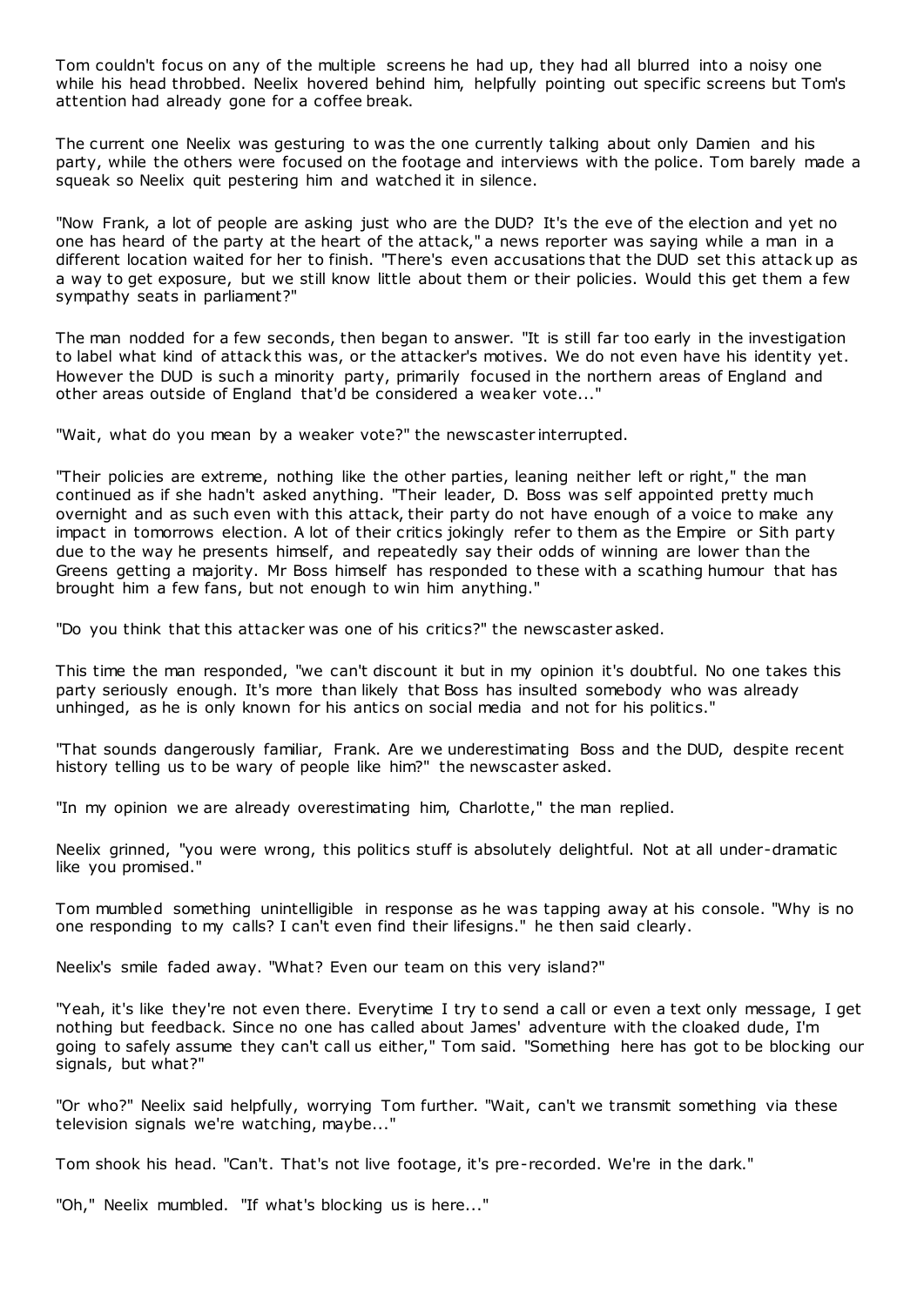"It is here. If it were in America or England where our teams are, that would've been the breaking news first, not that they'd be able to see it," Tom said.

"I guess. My point is if it's here, our team will surely find it, won't they? This island isn't very large," Neelix said.

"Yup. This island that shouldn't have anyone on it but has an abandoned village or town on its hills. I don't like this at all," Tom sighed.

Chakotay was regretting his decision to follow the road up the hill, an hour ago. He had slowed to a near crawl, the sun beating down on him left him looking drenched and yet his mouth dry. It wasn't just him, he could see Tuvok's pace had slowed as well. His young daughter though was a good distance ahead of them both, her only complaint seemed to be the lack of something to drink.

At least the strange antenna looking tower was getting closer. He figured Morgan would reach it in ten minutes if she kept going. Only she stopped, he assumed to wait for them.

"Did you hear that?" she asked.

Neither of the men had time to answer, dozens of people with hoods over their heads leapt out from behind the hedges and trees on both sides of the road. All of them pointing colourful rifles at them.

"Well, did you?" Morgan asked irritably.

Chakotay knew she was still joking despite her tone, he managed a weak smile. "Barely."

The closest to Morgan stepped up to push the tip of the rifle into her shoulder. "Move, with the oth..." She responded to that with a punch to the face. A lot of the weapons pointed at Chakotay or Tuvok moved to her.

"Morgan, come on," Chakotay said through gritted teeth, his hand gesturing for her to join him and Tuvok. Morgan looked around, glaring at them all. She rolled her eyes before walking over slowly to her dad and the Security Chief. "Listen, we're not here to hurt you or to intrude. We came here thinking this place was uninhabited. We'll leave if that's what you..."

"What gave you that impression?" one of their attackers asked. One figure approached them while lowering their hood and revealing her face. She wasn't familiar to the team or an alien, anything that would explain why they all hid their faces. It confused them as much as their words.

"If pointing weapons at people is your way of saying hello you should see my goodbye," Morgan said.

Tuvok's eyebrow raised while Chakotay silently preyed to the spirits. "Morgan please, let me." Morgan shrugged casually. "Why don't we start again. I'm Chakotay, this is Tuvok and Morgan. We're from..."

"Voyager. We know," the woman said coldly before smirking at him. "Thanks for making this easy. You'll make a wonderful present for the Boss."

Morgan frowned. "Who's the Boss? Does he she have a name, or is it actually literally The Boss. Should I start calling them The?" She glanced at her teammates, "is this linked to the other Voyager malarkey? I'm confused."

"Perhaps we should have explained the reason for our predicament and mission before we let her join us," Tuvok said quietly to Chakotay.

Chakotay uncomfortably laughed discreetly, "sometimes I don't even know what's going on."

"Allow me. The Boss wants Voyager, we're giving it to him," the woman sneered.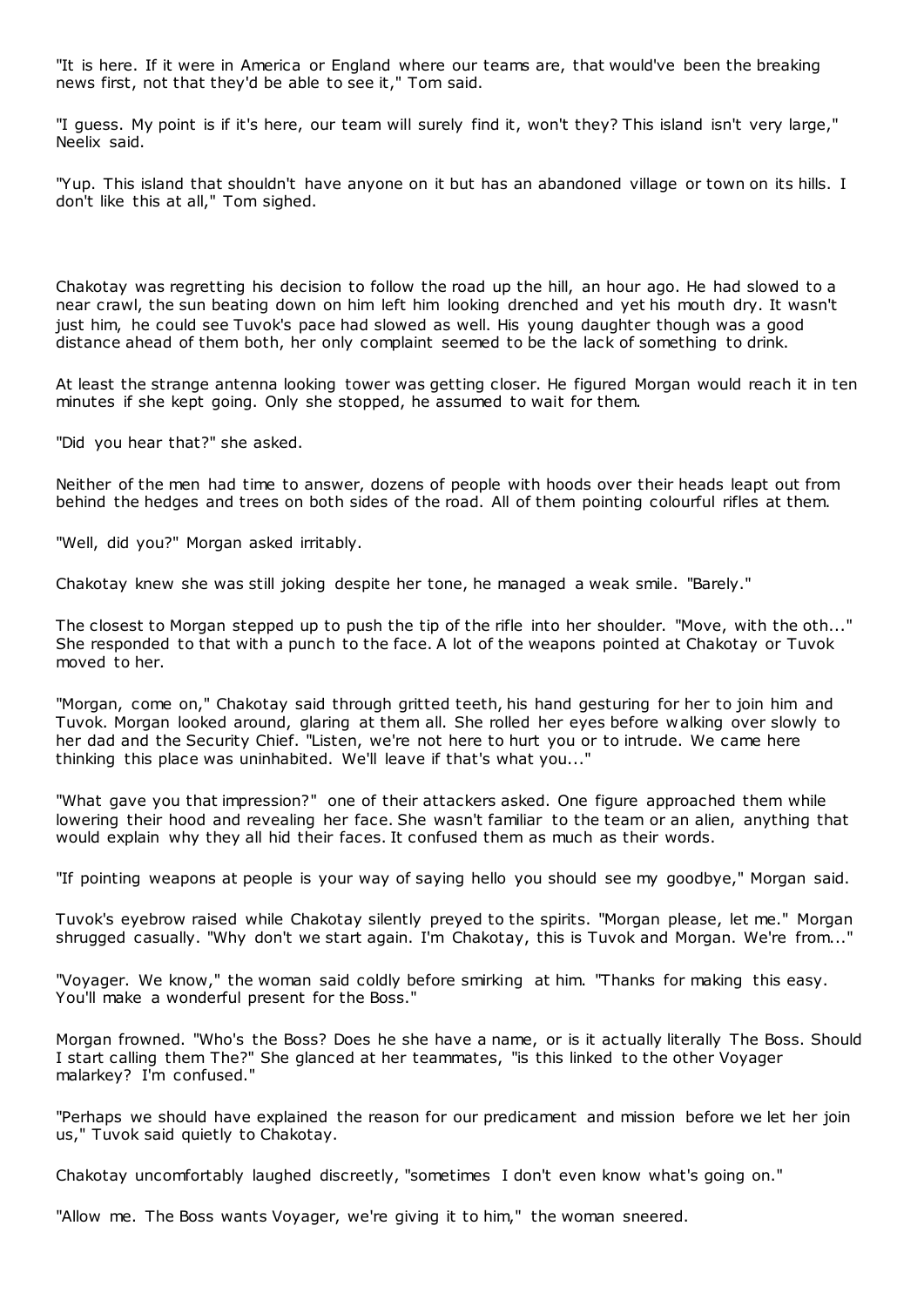"But doesn't he already have one? Greedy little bitch isn't he?" Morgan grumbled.

Chakotay sighed, his patience wearing thin. "You only have us, not the ship. If you're thinking of using us as hostages you're wasting your time. The people Seventh wanted are not there anyway. Now..." His words made the woman and a few others tense, he knew why so kept going. "Either take us to this Boss or let us go. We're of no use to you."

"You mistake us for your stupid copies, then make demands. Do you understand the position you're in?" the woman snapped, gesturing her weapon toward them once more.

"You're taking orders from this Boss guy, lurking around on some abandoned hidden island we only found because of those stupid copies leaving a door open for us, like you own the place. What do you expect us to jump to, cos the conclusions stone is the only one I can see," Morgan asked.

The woman smirked. "Foolish child." Morgan rolled her eyes then sniggered to her impatience. "We are the Six Coalition, the Resistance. And you, you're the morons who trespassed on our island. The penalty; ship impounding."

"Oh my god," Morgan pretended to sound shocked, the woman seemed to fall for it and sneered further. "Is that how many seconds it took to name yourselves?"

Chakotay closed his eyes and cringed, silently wondering why the rude Janeway gene was the most dominant.

The queue had reached the door, people were beginning to get more than a little annoyed at the holdup. It wasn't like they could give up and go somewhere else, they had already refueled their cars. Passengers who only wanted snacks did just that, all but one didn't come back. The reason for it not budging wasn't bothered in the slightest about them, he slammed his hand down on the counter.

"What are you talking about woman? I only put a tenner in," the tall but scrawny looking man shouted down at the clerk, thankfully behind glass.

"That's not what it says. Are you sure it's tank two?" she responded with calmly.

The customer shrivelled up his nose and snarled, "I only have ten pounds on me. Why would I fill the tank? Stupid bitch, get me a manager."

"I'm... he's not here," the woman said politely despite the insult. "Sorry sir but there are no tanks out there with ten pound to pay."

The next in line sporting a cap and sunglasses groaned impatiently. "Excuse me but..."

The problem customer didn't even look over his shoulder, he raised his hand up rudely above it. "Shut it, mind your own business!"

"I imagine it's everyone's business that some moron who flunked the first year of Primary school because it was too hard, can't count and takes his fragile little ego frustrations out on the cashier," was the annoyed response. It did for a brief moment lighten the queue's mood. "I'll give you a hint, thirty is higher than ten."

"Listen buddy, piss off," the customer grunted. He seemingly was listened to, they dumped t heir food on nearby shelves and left the store.

"There's nothing I can do. If you try to leave with the fuel you haven't paid for..." the clerk said.

The customer saw red, but still brandished a credit card. "I'm never coming back, you've lost my..."

The clerk scanned it while he was talking, smiled and said before he finished, "have a nice day sir."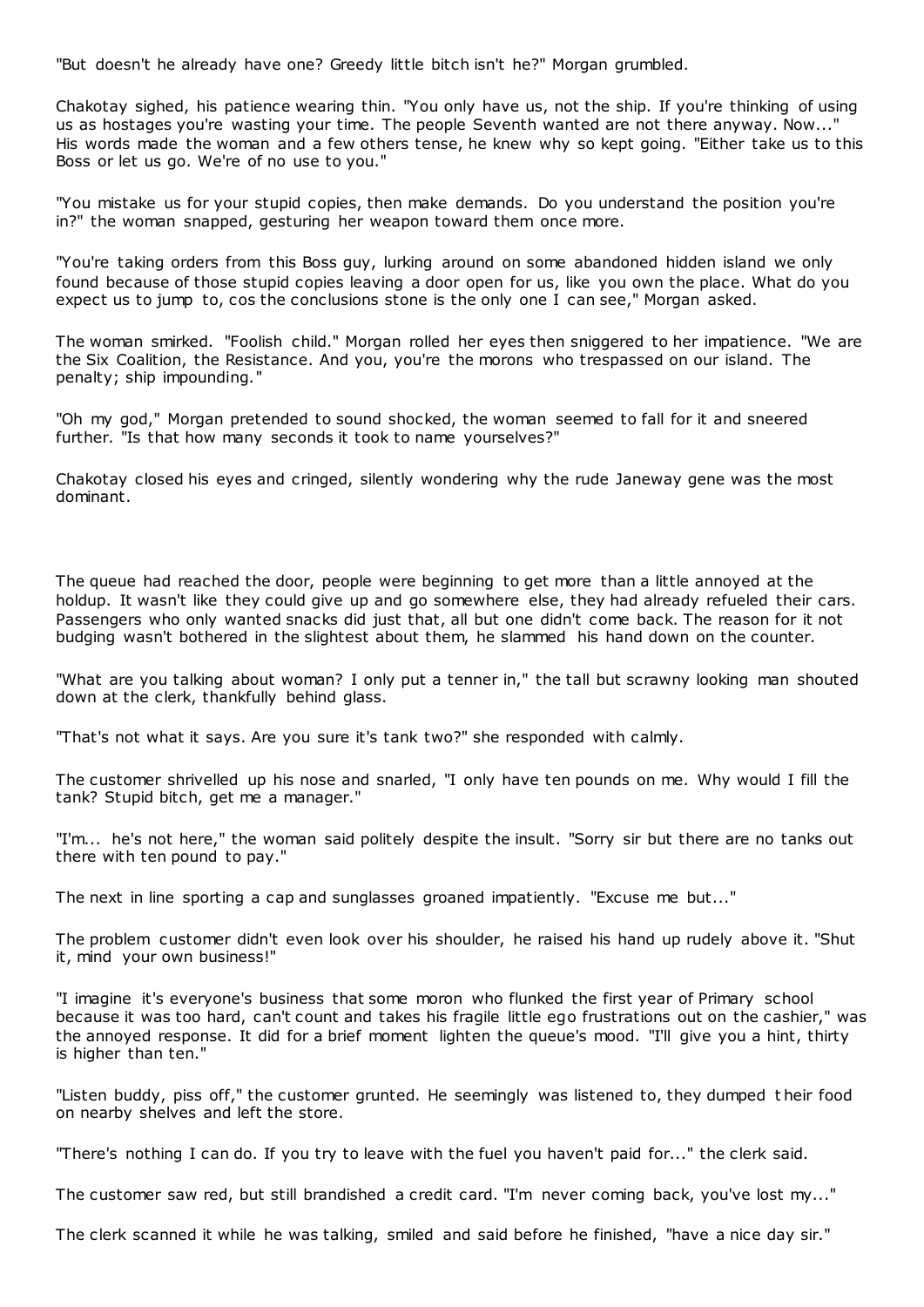"Smart bitch," the customer grumbled as he stomped off. He returned to his black Range Rover, all while flipping a finger at the two waiting behind him to move. His eyes were fixed on the refuelling tank as he climbed in, double checking that he was right. Confusion hit him, he wasn't, the clerk was. He huffed about it as he put on his seatbelt, only when he went to turn on the ignition he noticed something amiss beside him.

"Doesn't know how to lock his car either," the capped figure from earlier said from his passenger seat. He chuckled as he took off the cap, then leaned forward to dump it on the dashboard. "I wouldn't be surprised if you pushed this here."

The man, still red with a mixture of anger and recently embarrassment spluttered in shock. "What, get out of my car!" He heard the click of the doors locking. The trespasser sat back once more.

"See, that wasn't so hard."

The man clenched his left fist, ready to swing. His wrist was grabbed while his elbow was still pulling back. That was when he got a good look at this passenger's face. It looked familiar but he couldn't place how.

"If you'd prefer, I'll drive," James said.

The man struggled to pull his arm back, it only hurt him. Jaw clenched, heart pounding, he mouthed a no.

The car finally pulled away with no one any of the wiser, and to the people behind him's relief.

Seven looked on in amusement as Kathryn's time travel face had evolved into a scrunched up eye rolling scowl mesh, too funny to be wary of like her other stares. The girl they had met was baffled by it, unsure whether or not to continue. She looked to Seven and the Doctor for a hint.

"So in your dimension Gravett Island was discovered centuries before we did, by a group of explorers looking for a new home," the Doctor said.

The girl smiled meekly. "Yes, in a nutshell that's the key difference between my dimension and yours."

"And you claim to be one of the descendants of this group," Seven added.

"No I don't claim," the girl scowled. "I am. What you call Gravett was my people's home until *they*  chased us out a few years ago."

"The Sixes," the Doctor said to make sure.

The girl sighed bitterly. "Damien and his ilk. He lead them against us, chased us out. We had to find a new home while they setup shop in ours. It seems like that wasn't enough for Damien; he's upped his goals a tad."

"England?" Kathryn smirked. "He hasn't got a hope in hell."

"Doesn't he? He managed to convince the Sixes to side with him. They're not stupid like the Seventh crew. And you're forgetting, this isn't your time. If they defeated us, with our own weapons and technology, Humans of now will not stand a chance," the girl explained.

Seven's eyebrow raised, "your people possessed greater technology?"

"I don't want to sound braggy, but yeah. That's why we had to hide. Humans would have took everything we had if they found us," the girl said, cringing slightly. "No offense."

Kathryn though wasn't offended, "from what I've seen, that's the bright side."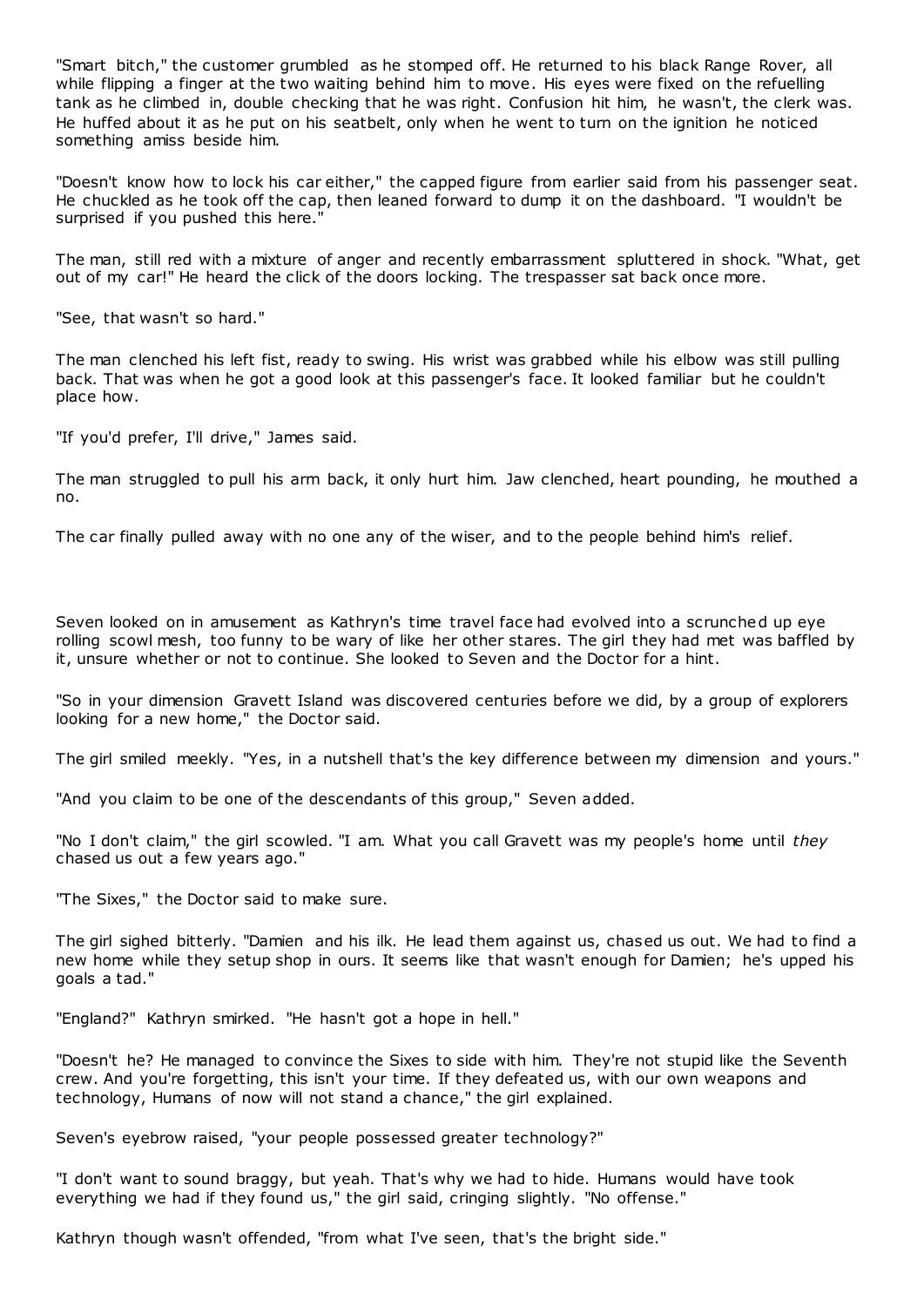"Hold on. Damien possesses not only your technology but also ours, in a sense with the other Voyager," the Doctor said.

"And Borg," Seven reminded him.

"That's a stretch. The Borg probably assimilated them, kicked them out and they're too dumb to remove it," Kathryn said.

The Doctor mouthed a yeah before continuing, "if he has all of that at his disposal, why bother with Humans of this century, or this dimension at all for that matter?"

"I... I'm not sure," the girl reluctantly answered. "I didn't even know his name or what he looked like until today. All I do know is he isn't from our dimension and doesn't usually stick around here this much. We traced him to your dimension and attempted to recreate the portal, hoping that since he only had Voyager at the time, we could defeat him without the Six backup."

Seven seemed impressed with her, "the Ligers are warp capable?"

Kathryn stared blankly at her. "Wait, that's your people's name? Liger, as in tigers and lion crossbreeds?"

The girl frowned, clearly offended. "As in Michaela Liger, the woman who lead the expedition to get us away from humanity's love of war, famine and that really annoying habit of making fun of people." Kathryn actually looked sorry for once, Seven was taken aback by it. "And yes we are. However it's no surprise that Voyager was more than a match for us."

"It is?" Kathryn was shocked, so was the Doctor and Seven.

"Yeah, the crew used to be far more competent, their ship upgraded with Tolg weaponry and shields. We had to retreat," the girl said with a touch of regret. "It's almost like a different ship now. Really odd."

Kathryn groaned into both of her hands loud enough for nearby tables to hear her. She rubbed her temples but her headache got worse not better. "Okay, let me get this straight so my brain doesn't shrink to Tom size. Damien has an army and a copy of our ship which he used to chase a far more advanced group of people than us from AU Earth. Despite that ability he's taking part in this alternate dimension twenty first century UK election. We have no idea how he got the army, or the ability to dimension jump, or the other Voyager, why he attacked us with Seventh, and what his plans are full stop.

"We've lost contact with Voyager which is sitting in Sixes territory, and for all we know could be taken over now as we speak. James is on the terrorist watch list after not punching out Damien and we're stuck here in this airport because some idiots on her plane thought we were a flying saucer or something."

There was an awkward silence after she was done. After a few minutes the Doctor fake cheerfully broke it, "that's it pretty much."

"Great. I'm so glad we're on the same page," Kathryn said dangerously.

The girl laughed a little uncomfortably. "What do you mean you're stuck here? I know you guys have transporters or you wouldn't be here."

"Our communications keep bouncing back, so the possibility of Sixes being in charge of it now is pretty high," Kathryn grumbled.

"I doubt it. If they took it, they'd have brought you back themselves," the girl said thoughtfully, she hinted for the phone Seven was holding. She tapped the screen a few times, frowning deeper every few sequences she tried.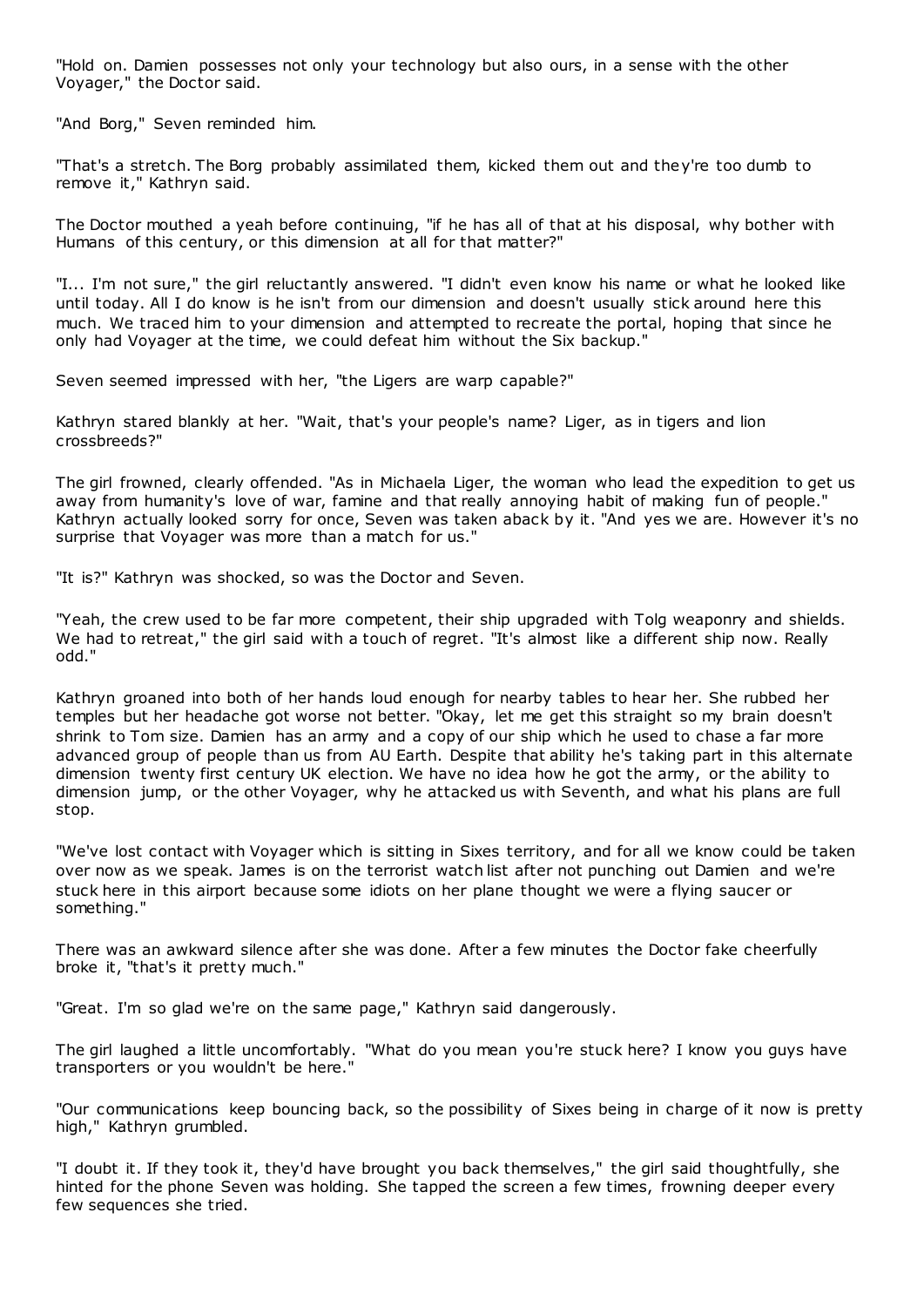"A thought occurs, we haven't actually introduced ourselves," the Doctor said.

The girl's eyes briefly floated up to look at him then down again. "I'm Lilly."

"Lilly what?" Kathryn questioned.

Lilly bit her lip, sighing as if she were tired of answering that. "Johnstone. And it's okay, you don't have to. I know who you are. The Doctor, Six of Twelve. I'm not sure about grouchy pants though."

Kathryn narrowed her eyes while Seven blinked in confusion. "It's Seven of Nine," the latter corrected her.

"Huh?" Lilly looked up and matched her expression. "Now that you mention it, you don't look as gross as her." She shrugged and got back to work.

Kathryn snorted into giggles, earning a glare from the ex drone.

"I thought so. The creeps turned up the Shadow's frequency," Lilly smiled. The awayteam stared at her again, confused. "Oh right. The Shadow is, think of it as a cloaking device. It didn't just hide the island visually, it made sure any outside primitive sources trying to scan or anything would bounce off us. It obviously wasn't capable of blocking your stuff on the normal settings."

"Obviously," Kathryn groaned. Her irritation didn't last, a smirk formed in its stead. "If we can't get through to that island, he won't be able to either. Correct?"

Lilly looked on a little unnerved, "that's right. I doubt they would've done that without his say so though."

"One thing you should know about this little pissant before we pay him a visit," Kathryn said. "He's not as smart and evil as he thinks he is. Keep this in mind and you take away any power he has."

Two of Damien's servants ducked as something small and white flew toward them. The one who didn't duck ended up with a conk on the head and chocolate yoghurt drooping down her face. The duckers passed her a look of sympathy.

"How hard is it to get the right one? I'm not asking you to spell it," Damien complained to them all.

"Sir they haven't made that flavour in years," the other non-yoghurt faced female minion said.

Damien scowled, all while reaching over to stroke the rabbit sitting on the armrest. "You imbecile. They made it an extra special item. It will cost more but so be it."

"Are you sure it wasn't limited edition?" the only male minion asked sheepishly.

"Hmph, no wonder you let that meddling freak near me. Can't even follow a shopping list," Damien grumbled.

The minions shared glances with one another, all while the yoghurted one tried to wipe her face with a hankie.

"Isn't that what your security team's for, sir?" the male minion asked.

As if on cue a few members of his entourage walked into the large and vastly overdecorated with rabbit themed objects office. "Mr Boss sir," the lead one said.

"What is it? I don't see a blond idiot in handcuffs. I have the perfect torture for him," Damien cackled, his stroking of the rabbit emphasised for no reason his lackeys understood.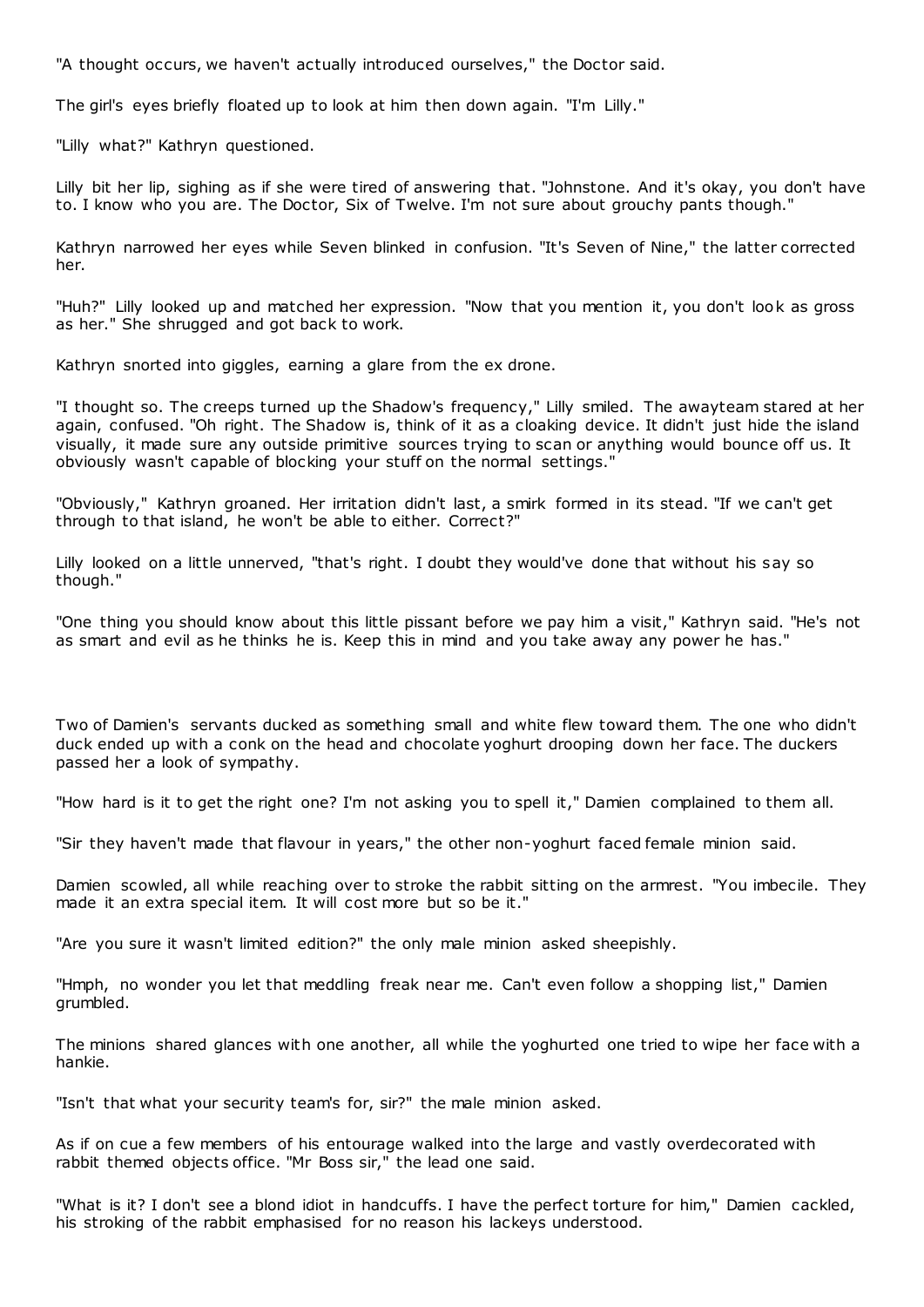"Our forces are still spread a little thin searching for the Liger girl," the leader reminded him.

Damien rolled his eyes with a grunt. "Then what good are you?" He flourished his rabbit stroking hand toward him as a hint to leave. The rabbit hopped off the armrest to make its escape. "Why do you disturb me?"

"The media are here for your statement," the leader replied.

"Hmm," Damien smiled darkly. "This could prove advantageous. Very well, give me five minutes. I'd best put on my face."

"Does that mean we have to go shopping again?" one of the female minions whined.

Damien stared at her blankly until she hurried off, not without picking the yoghurt pot off the floor by her teammates feet. "As for the rest of you, I have a very important mission for you. My whole campaign depends on it. Come here."

The two left shuffled closer, he beckoned them to lean over so they assumed he could whisper it to them. Instead he handed them a piece of paper. When they read it they felt a little let down but weren't surprised. "Should we get the sweet or the toffee kind, sir?" the male one asked.

"Surprise me," Damien cackled evilly in response.

For the tenth time today his minions were regretting filling out that job application form.

The awayteam made a few wrong turns before they found Harry leaning against the wall of a bus station, with a Pepsi can pressed against one side of his face. Everytime he span it slightly they got a glimpse of the bruise across his nose and cheek.

"Look, I know you got this I'm edgy and shoot first thing going on, but I didn't expect you to do something as stupid as this," B'Elanna scolded him.

Harry couldn't look her in the eye, he didn't dare. Still he clenched his jaw and tried not to look so intimidated. "He was alone. He made us relive the fake crash, the guilt along with it, and die again and again for his amusement. I couldn't..." The shutters of a nearby shop were brought down, the noise startled him into jumping a few feet into the air. He breathed in to calm himself. "I'm sorry I did it, but you must understand. What would you have done?"

"I do understand," B'Elanna said in a tone that told him otherwise. "But you knew the police would jump at the slightest thing. You knew who he was and what he was doing. And yet, oh I'll attack him in a public place. You're right I would've been tempted, but even I would've thought twice, at least until there was no chance of getting caught or when we knew more about what he was up to. Now look, we've made an already paranoid country even more paranoid which'll make it harder to investigate, we've lost a member of our team..."

"James didn't have to jump in too. He obviously agreed we needed to stop him and..." Harry snapped defensively, but he was cut off by a harsh slap to the uninjured side of his face. It was so brutal and loud it got the attention of most of the bus station.

Craig laughed nervously and backed off from the scene, then pretended to look at the coffee shop's prices.

"You have some bloody nerve blaming him for all this," Jessie snarled. Her eyes were sharp, pointing directly in Harry's direction while his spare hand shakily checked his newly red cheek. Since he still had the can by his other cheek, he looked pretty pathetic to the people watching. "He was only doing his job, saving your ass after you did something so god damn stupid. He gets guns pointed at him, his face plastered all over the news, labelled as a scumbag terrorist and..."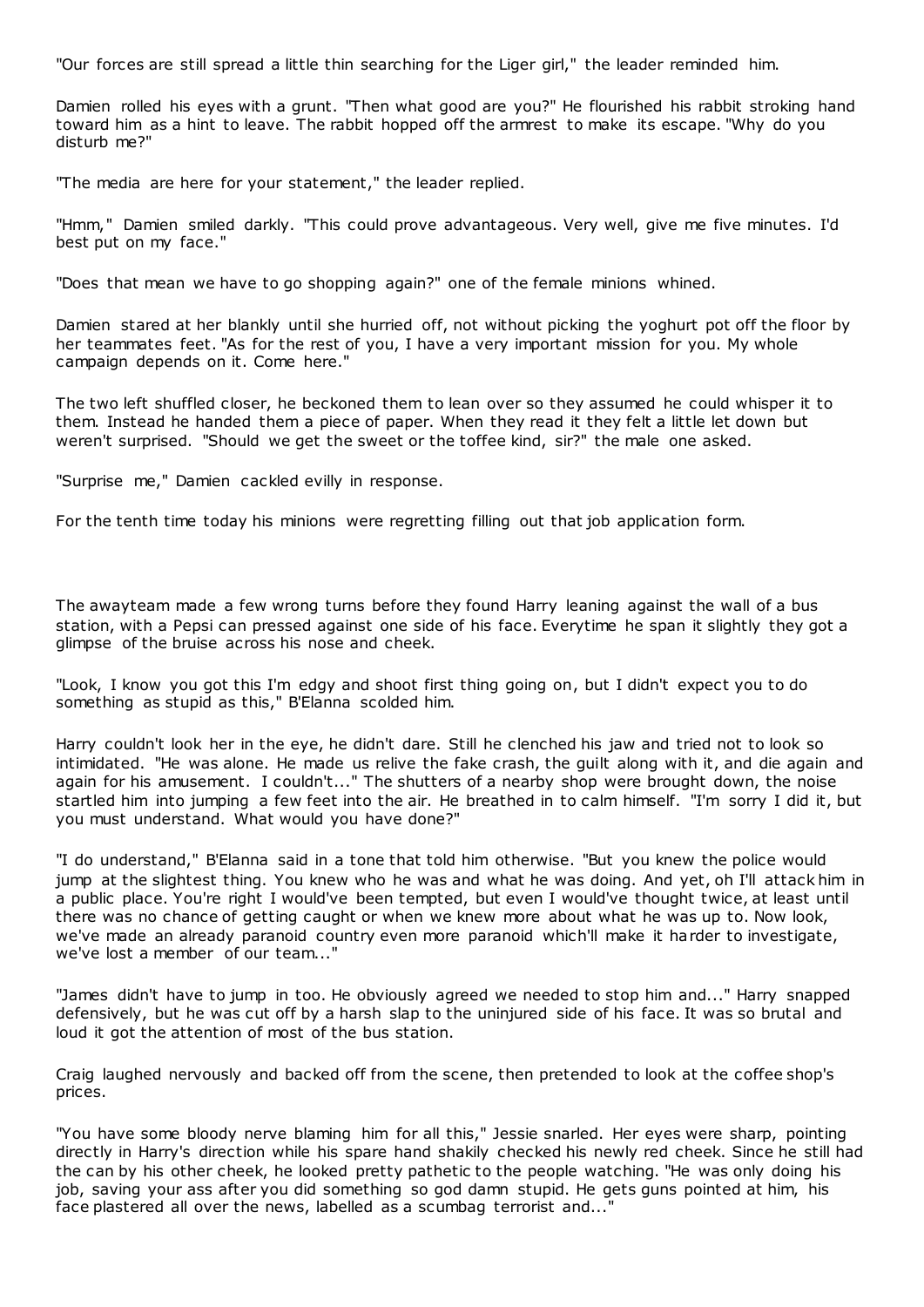"Jessie breathe," B'Elanna whispered to her.

It was useless, she may as well have told Kathryn to put the coffee down. "And you stand there, huffing and puffing like you're some badass when you're really some little boy with a phaser fetish, crying over his first booboo. Grow up and take some responsibility, and while you're at it, get the hell over it," Jessie said, venom coating every single letter.

"Oh, they have caramel lattes. That's neat," Craig said as nonchalantly as he could.

Harry stared at him accusingly anyway. "Phaser fetish. What have you been telling her?"

"But I'm more of a hot chocolate person," Craig said, side stepping towards the coffee shop. B'Elanna cleared her throat as a hint to stop. He did so, smiling awkwardly. "You got to admit, Mr Shooty stories are funny."

"He's right," B'Elanna said, managing to keep a straight face despite the stories she was reliving in her head.

Jessie stared at them all irritably. "If you're quite finished, we need to come up with a plan."

"Jessie, I get that you're a little..." Craig said as diplomatically as possible. He struggled to think of a suitable word, so instead decided to skip over it completely. "But there's nothing we can realistically do about James until we get through to Voyager." Harry frowned at him, but it hurt too much so he had to stop. "I think we should focus on stopping this Boss. I'm sure James will be t hinking the same, and we'll bump into him at some point."

"Agreed," B'Elanna said.

"We lost touch with Voyager?" Harry whimpered. "Is that my fault too?" He didn't think it was possible, but Jessie managed to pull off a much meaner deathglare than Kathryn. He backed away out of hand's reach. Doing so he remembered something, "oh, he was saying something about raising a frequency when I attacked him. That's why I...""

Jessie scoffed in disgust, "that's why you nothing."

"Anyway," B'Elanna said as a warning to both of them. "It's late, we've drawn enough attention. I suggest we find a place to stay. We can discuss our next move there."

"I'm all for it," Harry mumbled, once more checking the slapped side of his face.

Jessie stared at him as he did it, eyes narrowing. "You're lucky we're in a public place. He better be alright." Harry swallowed hard and squeaked in response.

The radio had been playing three songs without interruption, all of them annoying but better than the tense silence inside the car. Once the third song was in its final seconds the host began to speak, "you're listening to Moon Radio. Now for the news at eight pm."

The man looked over at the driver's seat bitterly, angrily, fearfully. Still he spoke up, "why did you...?"

James though was more interested in the radio and so shushed him back into silence.

"The unknown terrorist who targeted the candidate D. Boss of the DUD party after his campaign address in Newcastle is still at large. His identity is at this moment in time not verified, and t he police have advised the public to report any sightings but to not confront him."

The man noticed James smile at the news, unnerving him further. It reminded him why he had recognised his face. "You're..."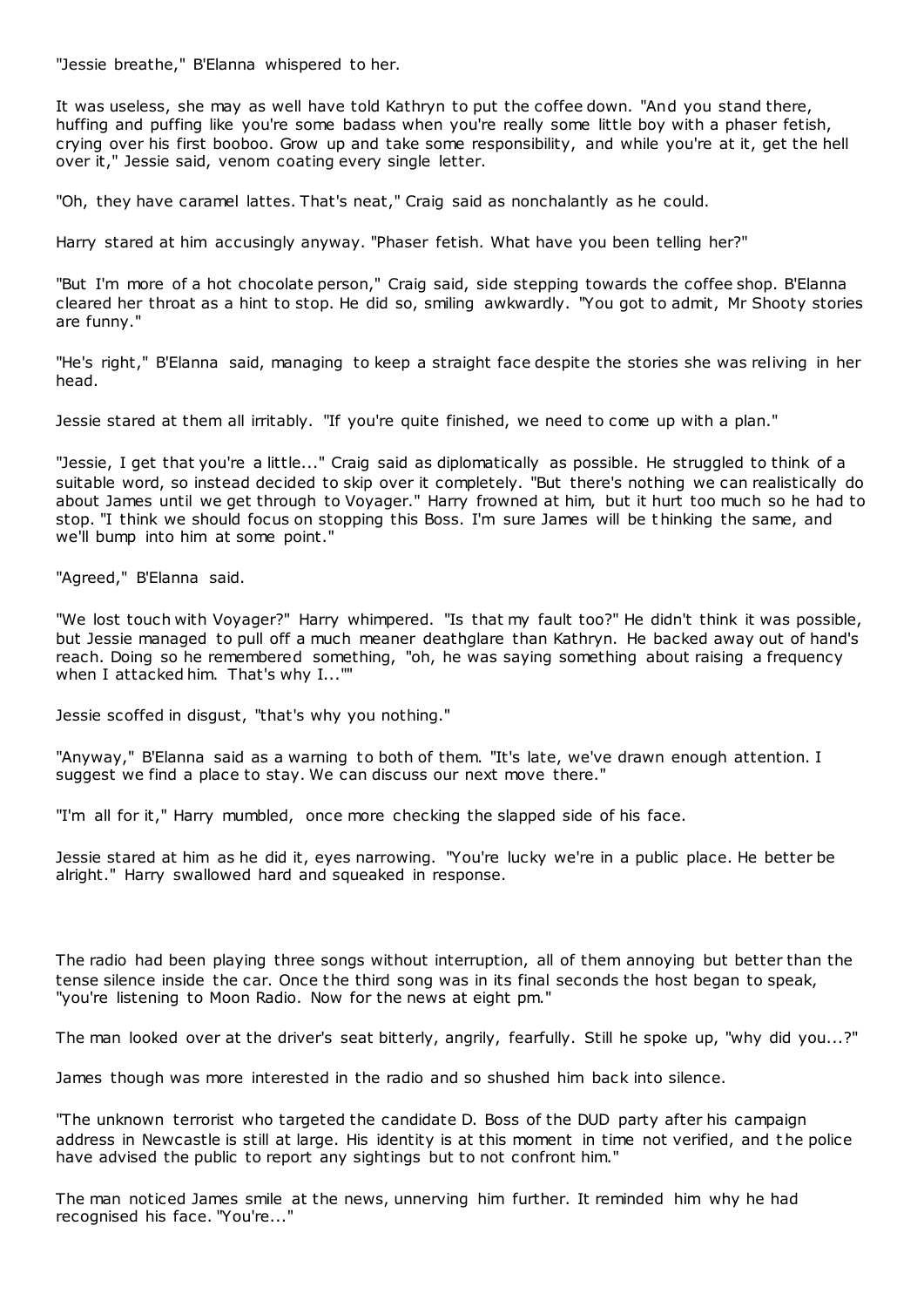James sighed and turned the volume up via the buttons on the steering wheel.

Another voice spoke from the speakers, "so he's an unlisted immigrant, yet he doesn't match the usual stereotype. Could this be a case of a city clearly on edge from recent events, overreacting to random thuggishness."

"We know nothing about the attacker at this time," a different third man spoke. "We cannot comment until we have more information."

"Mr Boss has made his own statement, clearly still rattled by this callous attack," the first voice said.

The next voice they both heard was Damien's modulated Boss persona, which made James shake his head for more reasons than one. "Do not be fooled. This man is extremely dangerous." The man in the passenger seat nodded rapidly. "And he is not alone. They work in the shadows, targeting anyone who threatens their close minded values. I suggest..."

James turned the radio off, rolling his eyes at the same time. The car's owner seized the chance to speak, "you're him, aren't you? What do you want with me?"

"I don't, don't worry," James replied.

The man flinched, bitter once more. "If you only wanted my car, then why didn't you chuck me out when we swapped seats, or anytime?"

"If I let you go, what would you do?" James asked.

"Well..." the man hesitated, quickly trying to think up a convincing lie.

James shrugged lightly, all while faking a small smile, "exactly."

"Why me? I just updated my car insurance," the man complained.

"You see, I have this little issue that I didn't want to put anyone out. So, I figured I'd wait for a dickhead. Turns out I didn't have to wait for long," James replied, smirking slightly so his victim didn't know if he was serious.

Still the man was a little offended with that answer. "Were you the arsehole who put more petrol in my tank?" James' struggle not to laugh answered him, making him more than a little furious. "I didn't get pissed until after you did that, and rightly so. What made you think I deserved..."

"*Hey, move that bubble car grandma, I'll park right behind you till you do. It's only two pence over craphead. Wah my car's recently insured*," James said mockingly. He waited till they had to stop at lights to glance at him. The man wasn't impressed at all. "Let me guess, it has a girl's name."

"No," the man muttered, clearly lying.

"Yeah thought so," James sniggered. He sighed, letting his face fall back to serious. The lights changed so they had to move again. "Look, I'll tell you what. You help me secure other legal transport, and you get your Christene or Sally back."

"Alice," the man blurted out, immediately regretting that since he got a smirk for it. "No, no. I'm not helping no terrorist. You can forget it."

"Fine," James shrugged. "I'll keep it, but I have to drop you off somewhere. Picking somebody annoying wasn't a good idea after all."

The man panicked again, "no, you do that and I'll sort you out. We won't need the police."

The car turned off the regular road already in the middle of nowhere into a narrow country one, barely wide enough to fit a normal sized car so it was a tight squeeze for the monster they were in. James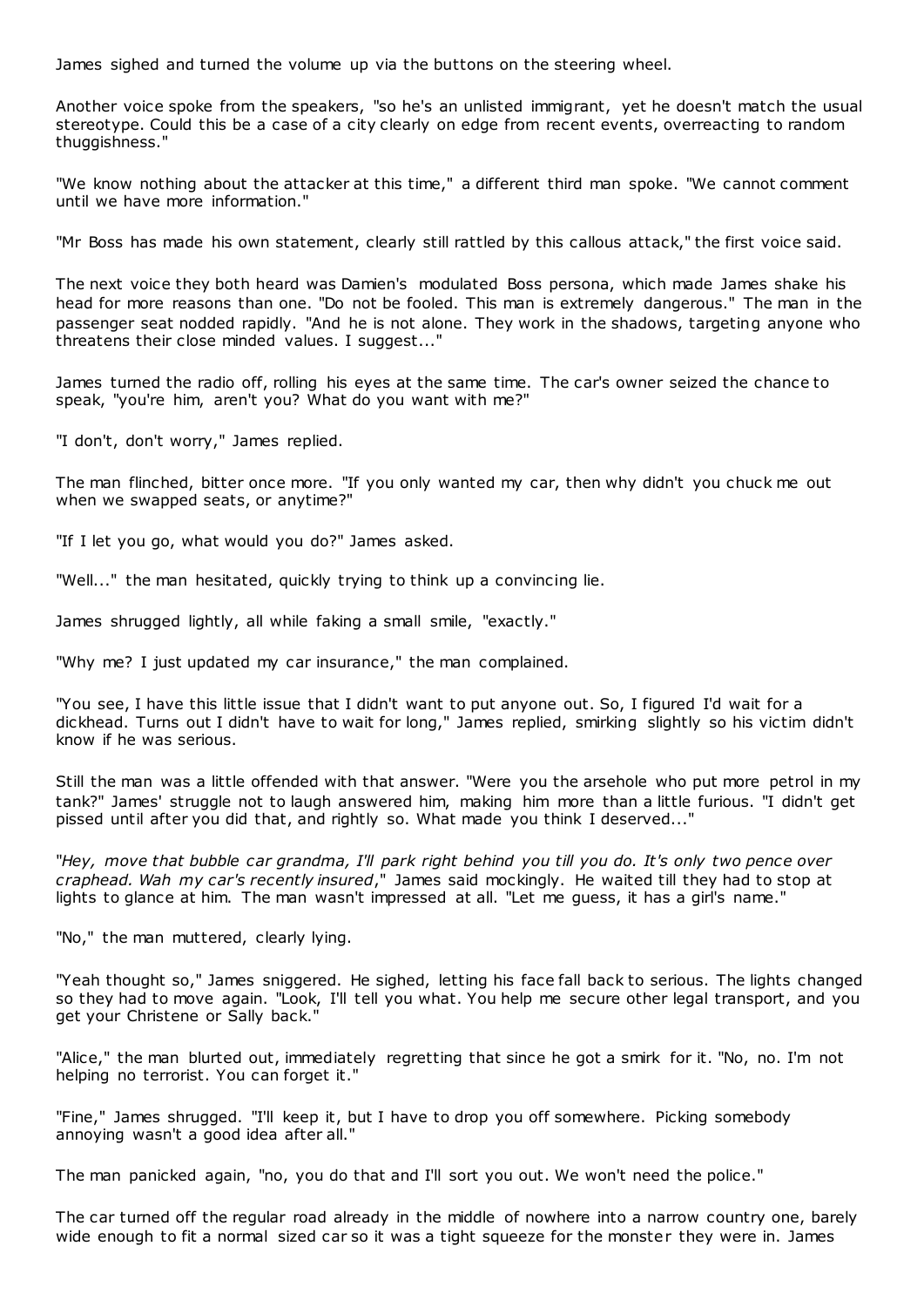pretended it was a mistake, inhaling through gritted teeth and pulling a face. "It's been a while, must've made a wrong turn somewhere." He slammed the breaks while the man was still fretting over his car getting scratched by hedges. He was too shellshocked by the sudden stop to notice or care when James reached over to open his door. "It'll do. Thanks for the ride."

"Here? You're leaving me here?" the man stuttered. "There's nothing here!"

"You catch on fast," James smiled at him.

The man glared at him as fiercely as possible, "at least give me my mobile phone back."

"Civilisation is still within walking distance, I'm not that cruel," James said. Of course the man didn't move, not that he expected him to. Still James clicked the other man's seat belt so it'd come off.

"So um, where are we going?" the man tried to ask politely.

One of the Sixes grunted as the previous blow he landed to Chakotay's face left his hand aching. He stomped off to the door, lowered the forcefield there to go through it, leaving him to stew in the chair he had tied him to. Outside he ran straight into one of his teammates who didn't look much better.

"I had to get the Vulcan, didn't I?" he complained.

Chakotay's abuser suddenly felt a little better. "So you didn't get anything either?"

His teammate shrugged, "why bother? I just sat in there and read for a bit."

"Ayla's going to have our heads if we don't get anything that'll help us into that ship," the interrogator groaned.

"It's alright. Shep got the little girl, smack her once and she'll be squealing," the teammate sniggered. "Come on."

The two headed for a completely different room, full of confidence. As soon as they opened the door their faces changed instantly to horrified. Instead of their third prisoner, one of their own was gagged and tied to a chair, his face bruised and a little swollen. He made a lot of noise on seeing them, his eyes widening.

"What the... how did she get out?" one asked as they ran over to untie him.

Two was equally puzzled. "That's impossible. She should be here," he said as Morgan slipped out from behind the door and tiptoed behind him. The tied up one squealed a warning. She smirked and pressed a finger by her lips. "What?"

A few minutes later Morgan walked out of the room completely, casually pressing the button next to the door to raise the forcefield. "Chumps," she scoffed while going for the first door she spotted.

The summer sun had barely rose above the horizon and the DUD lair was already buzzed with activity. A massive bucket of popcorn on his lap, Damien slouched in his chair with his eyes glued to the television. When a clip of himself came on he quickly turned up the volume and smiled. "Such presence, how can you not vote for me?" His minions standing out of his view struggled not to laugh.

The clip ended far too quickly for his liking, replaced by somebody he didn't recognise making a speech. "Ugh boring, who is this bint?" He laughed at the next thing she said, "as if. The only strong and stable one is I. Soon you'll be serving under me, while the rest of the world trembles under my might just like those weakling Ligers." He threw more popcorn into his mouth a little too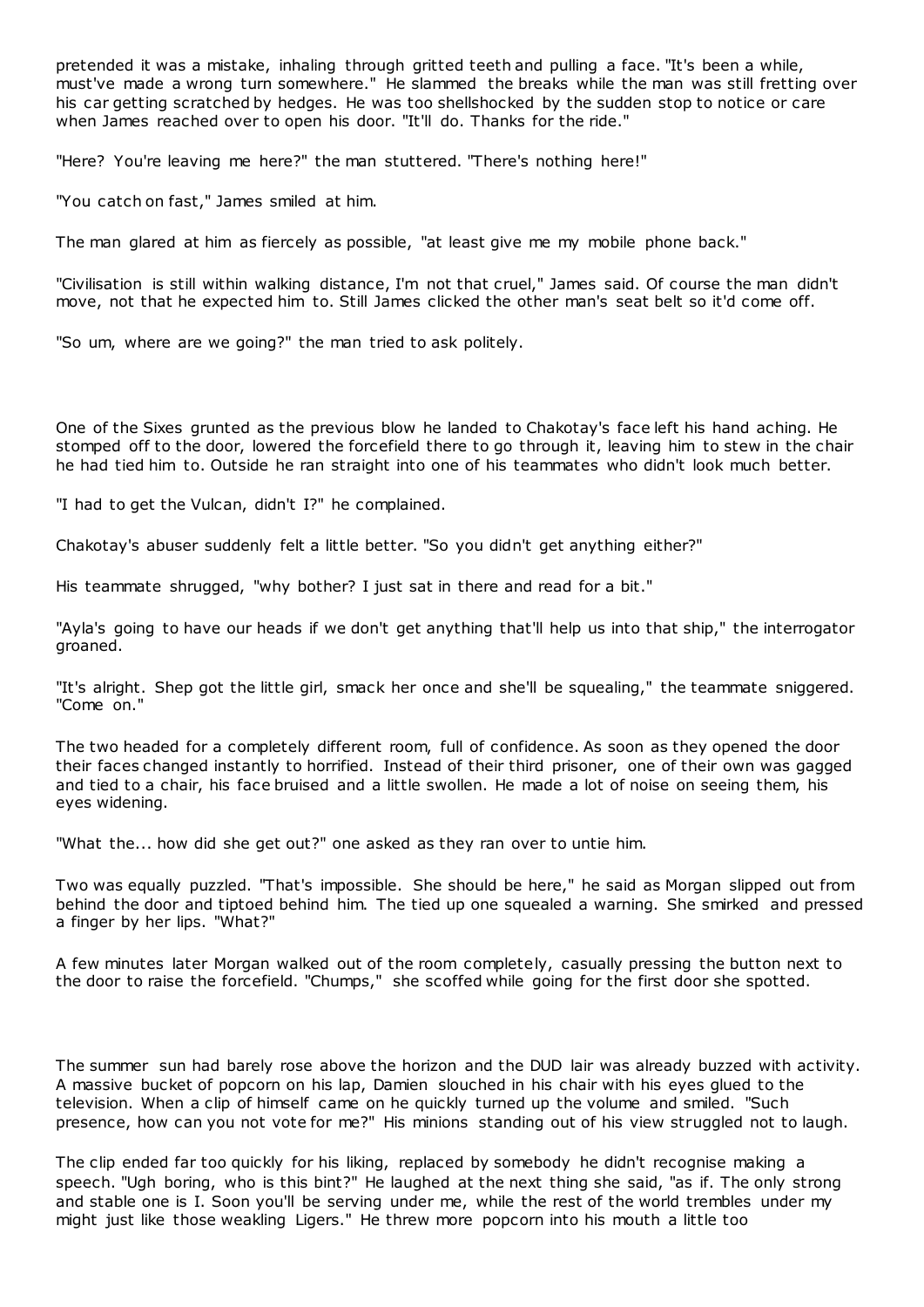enthusiastically, a tiny crumb flew into his eye. His reaction to that brought all of his security officers running in with guns.

"I think he meant strongly unstable," one minion whispered.

Damien wasn't the only one with his eyes transfixed on a screen. Craig munched on a slice of toast while watching the news, which had been muted and had subtitles for anyone watching it. He was so engrossed that when he finished eating he picked up a napkin instead of his second slice, not noticing he had until he put it into his mouth.

B'Elanna sat opposite him so saw the whole thing, she laughed as he pulled a face and tried to pretend he didn't do it.

They had chosen the closest table they could to the TV on the wall, which was quieter since it was the furthest from the buffet tables. Only one other table was occupied by a family with teens, every one of them glued to their phones.

Harry returned to their table with his plate, grumbling about something they couldn't hear. He sat down with an over the top sigh. "You'd think they'd never seen a broken nose before. So much for Newcastle being the rough party town."

B'Elanna shook her head, smirking all the while. She waited for him to pour some coffee into his cup. "Do you believe everything that Tom tells you?"

"What?" Harry scoffed, picking up his knife and fork.

"Is this a bad time to tell you that Captain Proton isn't a true story?" B'Elanna teased playfully.

Harry mockingly laughed as he spread something on his food. "It wasn't Tom. I picked that up on my own. You only have to look at Jess..."

"Jessie isn't from here. She told us that," B'Elanna said, clicking her tongue a couple of times. "And besides, you deserved it."

"Where is Jessie?" Craig asked before Harry could make a retort. He pouted about it.

"She said she had to go get something, ease her worries," B'Elanna replied.

Harry frowned, "I doubt she's off clothes shopping. We spent most of our money on this hotel." He started to eat his breakfast. His face soured further while he chewed, then reluctantly swallowed it. "Which wasn't much to begin with, clearly," he coughed.

Craig finally stopped looking at the TV to glance at his plate. His eyes widened in shock, "did you put chocolate spread on your omelette?"

"No, I put chocolate on my pancakes," Harry said as if Craig had said something dumb. Then he thought to check and sure enough if he was right. There was brown sludge spread across the clearly bacon and cheese omelette. "I think I should've had another cup before I went up," he gagged, reaching for his coffee.

Jessie approached the table with an uneasy look on her face while the others were laughing. A few folded newspapers were dumped on the table in front of the only spare seat, which she took reluctantly. B'Elanna eyed them curiously.

"Dare I ask?" she said, reaching for the one on the top.

Jessie yawned far longer than she expected. Her tired eyes then flickered to the TV. "Big surprise as to what's front page news today," she said.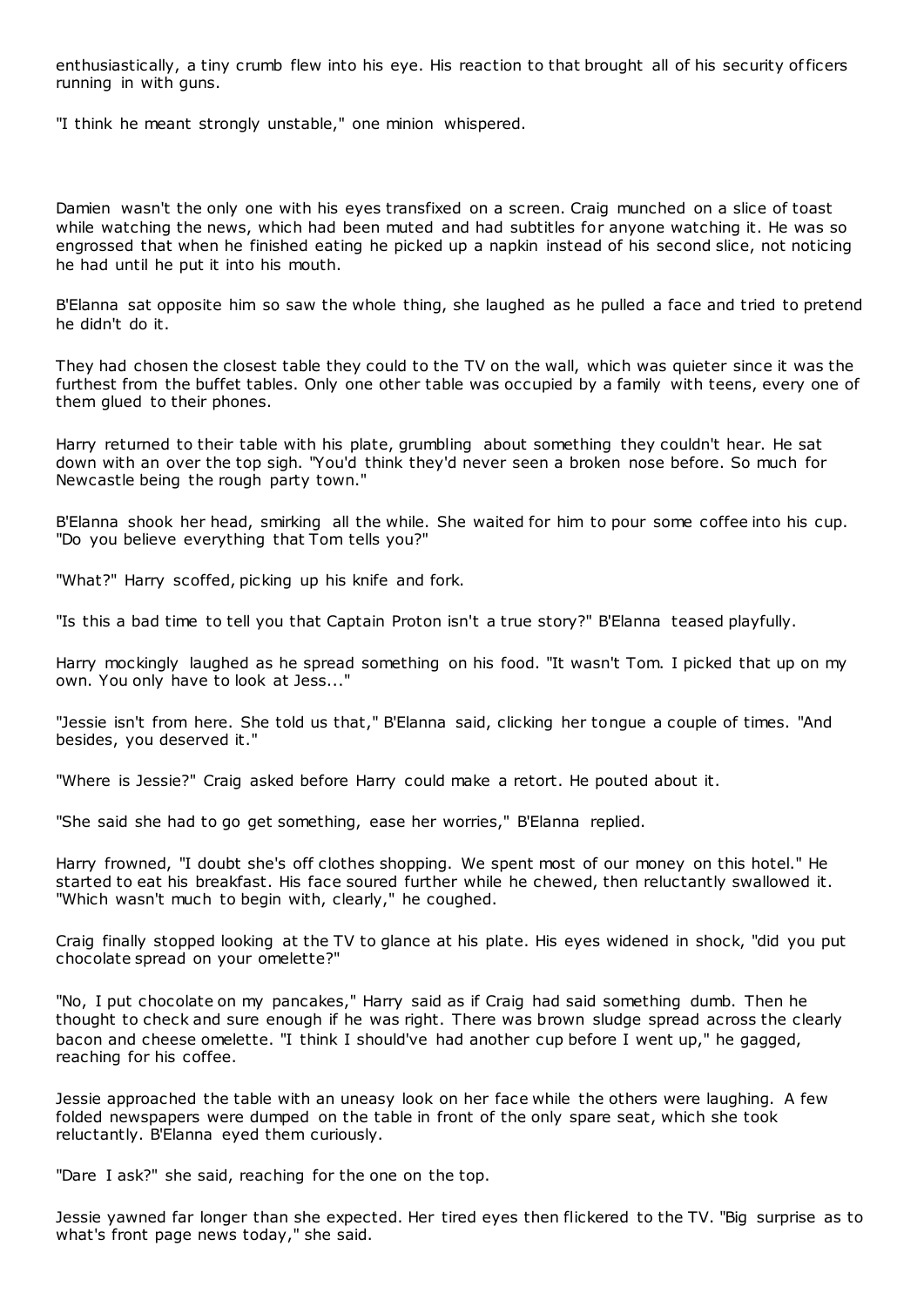Harry stared down at his plate as if to avoid her, he even looked away as well. Craig meanwhile did the opposite and turned to her. "And yet the news have barely made a peep. It's all the election now."

Jessie smiled weakly, he assumed out of relief. "Yeah, but it's still a big talking point on the Internet." Her face twisted into a cringe, "they weren't kidding about that cesspool. It's like a competition to see who is the most gross and right at the same time."

"You really should..." B'Elanna said, gesturing to the buffet. "It's got to last us, we've got very little cash left."

"I dunno, after that twit site I lost my appetite," Jessie said. She still got up somewhat reluctantly.

Once she was gone Harry looked up and frowned, "twit site?"

Craig sniggered, "close enough. Our friend *Boss* man is on it." He pushed the phone lying on the table to his teammates.

Harry picked it up first. "D. Boss. Strange A symbol, thegreatestevilofall. In a country where all your choices are akin to what flavour tea to get, I am coffee." He pulled a face. "What? Is he trying to provoke Janeway or something? That makes no sense."

"Character limit issues, probably," Craig said.

"What does it mean and what does D stand for, it's bothering me for some reason," Harry questioned. Something else about the page on the screen caught his annoyed attention. He stared at Craig accusingly. "Wait, you signed up to this?"

Craig looked at him as if he were stupid. "Well yeah. It's easier to keep track of him this way."

"You used your real name," Harry snapped. Craig's expression didn't falter. "What if some great influential person also called Craig Anderson is destined to spread his teachings using this site, contributing to world peace but now can't because some schmuck from the future is using the username he'd have picked?"

"I..." Craig started to squeak as his expression faded, "I put a fifteen on the end."

Harry flushed a bright red, aggravating his still sore cheeks. "Still!"

B'Elanna laughed at the pair. Jessie meanwhile returned to her chair with a bowl of cereal and a glass of juice, struggling not to yawn until her hands were free. That didn't work, it only lasted longer.

"You weren't up all night reading rubbish on this twit, were you?" B'Elanna asked.

"Yeah yeah, I know, I'm one track minded. You don't need to remind me," Jessie replied with a smidgen of irritation.

Craig smiled in her direction, eager to get the subject off him. "I take it no one's found him yet."

"No," Jessie said while shaking her head. "But I did find some stuff about this Boss guy. I thought it'd help so..."

"Please tell us you've found out where he lives," Harry said, still avoiding eye contact with her.

"Hush Mr Shooty," B'Elanna whispered. Harry huffily put his food to one side and got up to replace it. "I really owe this Boss a slap for Edgy Emo Harry alone."

The tiniest of smirks formed on Jessie's face, "yeah don't we all. Anyway Boss has a few crazies who follow him, real brainwashed cultists." Craig nodded having noticed that as well. "He's meanwhile made two statements, the one for the public and another on his video channel. The latter's a bit less, how do I put this?"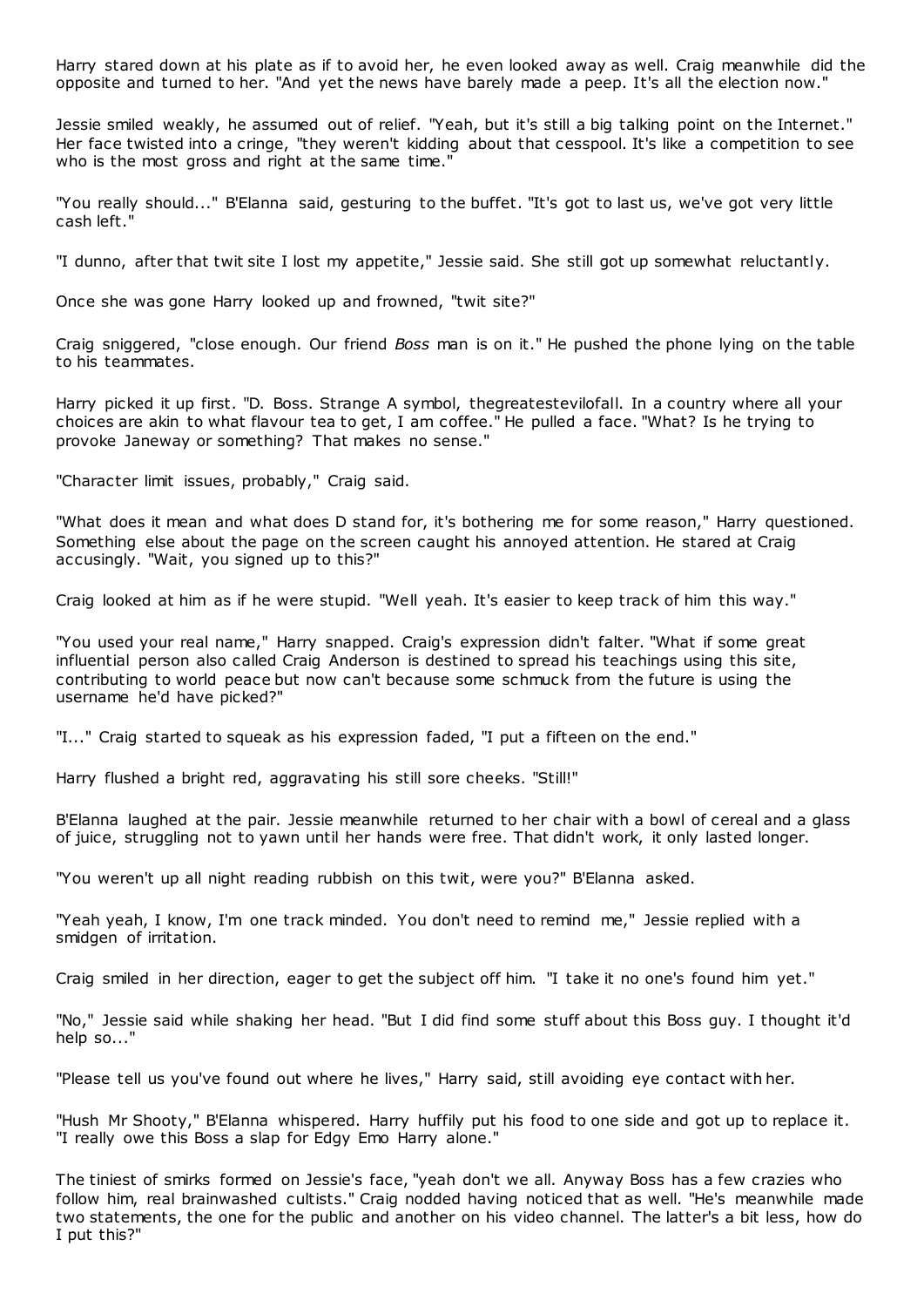"Diplomatic?" Craig suggested.

Jessie made a few uncertain groans while pulling a few choice faces, "the public statement has him fueling fear about a terrorist group that he thinks James is in. Diplomatic isn't the one I'd use. The second statement is for his cult, telling them to hunt him down and video it. Luckily only a dozen saw it before it was blocked."

"Oh good, I suppose a website wouldn't want threats of violence on their servers," B'Elanna said.

"No, he used a clip from a TV theme song for his opening animation," Jessie said in deadpan.

B'Elanna's brow furrowed while her eyes darted around, rendered speechless, only managing an, "uh..."

"Yeah," Jessie laughed awkwardly. "It gets weirder. The evidence of him definitely being a wannabe super villain are all out there but no one cares. At most they treat him like a joke, like the black knight guy. Until yesterday he was a nobody, he hasn't been in any debates, leader polls, nothing. It's like he literally appeared in a poof of smoke and no one's batted an eye."

Craig quickly looked down at his own phone and tapped on it eagerly. "Black knight guy? This I gotta see."

"Normally I'd say we should be treating him like a joke too but, he managed to get this far despite... everything. We need to find him," B'Elanna said.

Harry returned with another plate, which he purposefully put down as loudly as he could. "Or he finds us."

Craig glanced up once more, "what?"

"Don't you remember? Janeway put us all in one team for a reason," Harry said.

"You mean as bait. We tried that, now we're minus one party member," Craig reminded him.

B'Elanna crossed her arms across the table, smiling between the two of them. "We need to get his, and only his attention. Why waste time looking for him and his hideout when he'd be more than willing to *invite* us."

Jessie hurriedly swallowed her last scoop of cereal so she could speak before anyone else, "how? Post a we are here post on his twitter?"

Craig looked like he was considering it until B'Elanna elbowed him in the arm. "No, something far more subtle than that. He can't know we're trying to get his attention after all."

Lilly woke up from her barely a nap in the uncomfortable airport seats to the smell of coffee. Through her foggy eyes she saw Kathryn approach with a cardboard tray holding four large cups. It didn't occur to her that one of the people she was with wouldn't want or needed it, she was just relieved to have something that'd keep her awake until boarding. Only Kathryn sat down and drank them all like they were glasses of water. Lilly's jaw dropped.

Seven of course wasn't surprised. "This is Janeway, cutting back." Lilly's jaw dropped even further.

"Well I'm sorry, after buying those tickets I didn't have that much money left," Kathryn sniped.

The Doctor shook his head, "I hope you remembered to add in flight meals. Without any money this what, ten hour trip is going to be uncomfortable."

"What?" Kathryn looked shocked. "How slow are these stupid things?"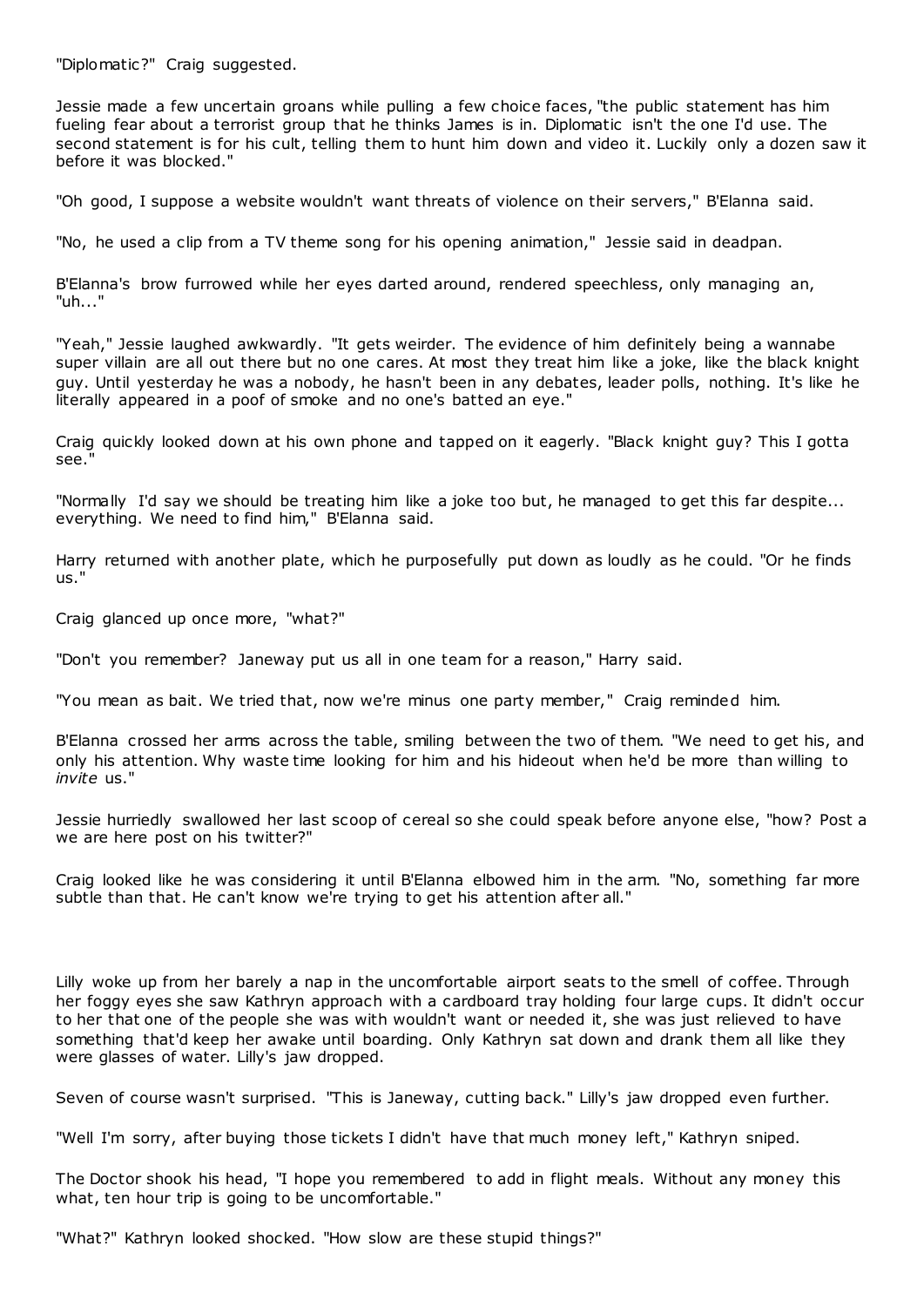Lilly recovered for the time being. She lowered her voice to a whisper to say, "it's okay, I've got enough to share." Seven nodded gratefully.

"What time's the flight again?" Kathryn asked. She fished some tickets out of her bag to check for herself, making a mental note of the 02:40 take off time. "With the time difference, we're not going to make it there in time. Great."

"What happened to oh Damien's not a threat, just laugh at his incompetence?" the Doctor asked.

Kathryn was too tired to scowl. "It's not him I'm worried about."

"Are you talking about your crewmember?" Lilly asked. She noticed Seven's demeanour flicker at the mention. Kathryn meanwhile was staring at her empty cups with concern, Lilly assumed because they were empty and she wasn't the only one. "I didn't peg you as a Captain who cared about their crew so much, you seemed a bit..."

"She is a bit," Seven commented, not put off by Kathryn's growl. "It depends on the crewmember in my experience."

"She's right. If it were her I would be giving them her file and asking to be on the firing squad," Kathryn said.

The Doctor tried to laugh it off. "The Captain has a tough fac ade. She does care." Kathryn laughed before trying to sip the drops left in the cups.

"If you say so. Maybe she's worried he's gonna screw up and get caught. Is that likely?" Lilly asked.

"James is... um, well, he's not really the sneaky type. Unless you're talking about him, then poof, he's there," the Doctor commented.

Lilly giggled at the image. Seven though was a little irritated by it, "he's a brute. It's no wonder he's the one in this situation."

Kathryn rolled her eyes, "oh, are you still whining about that? If I punch you will you change the channel for once?"

"Very well. Your daughter is equally as bad, if not worse," Seven said a little too smugly.

Kathryn sat up to turn around and gesture the tickets at the people sitting behind her, "does anyone want this bimbo's ticket? Free ticket to England." They looked at her with annoyed stares since she had woken them up. "Oh, sorry," she said genuinely.

"I wonder..." Lilly sighed. The Doctor and Seven looked at her curiously. "Sorry, I was thinking about my friend. Will I find her with Damien, or did they take her back to the island?"

"We'll find her," Kathryn said, turning back to face them. Lilly looked on in surprise. "If he's using her to get to you, she won't be far away."

The massive car pulled into an empty car park for what looked to James like a pub, sitting in the middle of nowhere on top of some hills. He left the engine running until he noticed the sign confirming that, then he pulled the vehicle further forward to park it at the side of the building. Making sure first that no one was around, he stepped out and quietly shut the door behind him. The heavy thing still made some noise, even though he left it partly ajar, worrying him into checking his surroundings again.

James walked around to the back of the car to open the boot. He checked again to make sure no one was watching him before he reached in to grab what was there.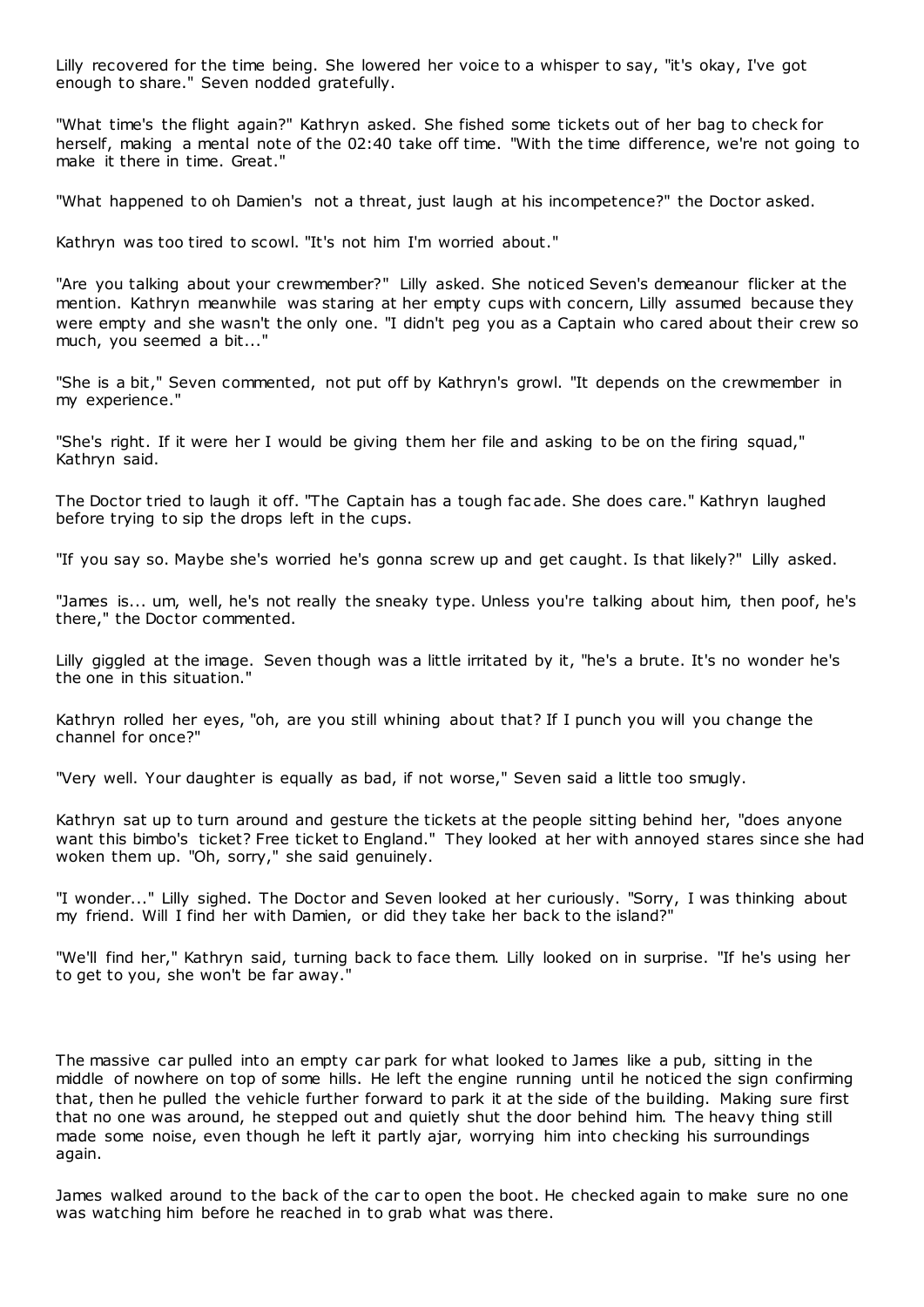Unfortunately for him it was a second too early. A young brunette girl unlocked the front door of the building to step outside, carrying a few empty glass bottles and an unopened energy drink can. When she went to dump the bottles by the door she noticed him and the tail end of the car. She shrugged it off at first to start her break with the can in her hand. It wouldn't be the first time the regulars came before opening, hoping she'd let them in five minutes before. Not that she ever would.

However in the corner of her eye she noticed him take something large out of the boot. A theory popped up into her head which made her smile, but she figured it was just wishful thinking. Still she sneaked a look, expecting it to be something benign like his coat or something. A smirk spread across her face when her imagined scenario turned out to be accurate. The previous owner of the car had been left, slumped against the side wall while James went to close the boot.

The girl couldn't help herself, she was grinning from ear to ear having caught something like this in the act. "You know..." she said. James glanced at her quickly, clearly startled as he hadn't heard anything. "I have a shovel in the back."

James looked at her a little blankly, only his eyes still showed the shock. "What?"

"You forget to bring one?" the girl asked, trying to peep around him. "Is this your first time?"

"Um," James wasn't sure what was happening, he assumed she was attempting to stall him. He crept backwards, one slow step at a time. "My friend er, started early. Stressful day."

The girl's eyes narrowed for a moment, then quickly her whole face brightened, "oh you're that guy, from the news." James struggled to think of an answer on the spot, luckily she wasn't done. "He's not dead," she said accusingly.

James' shock was fading into a one of confusion, his eyes shifted to one side while he tried to figure her out. "No. I never said he was, and that's a bad thing?"

"No," the girl sounded disappointed, which didn't help. "Let me guess, that's his car. You smacked him around for it but then thought, uhoh I can't leave him or they'd be onto me."

James groaned, mentally berating himself for getting caught so easily, "so much for the too drunk to believe idea."

The girl laughed and waved him off, "that would never work, how daft are you?" She walked off into the building before James could even stop her. He darted for the car, and had barely time to put the keys in the ignition when she came back out with a pint glass full of liquid. She tossed it over the slumped over guy, leaving him drenched in what James could smell even from the car as lager. "There!"

"Um," was all James could respond with, frozen on the spot.

The girl put the glass down beside the still unconscious guy and walked over to the car. James was still a little shocked so didn't react right away to her opening the passenger door to climb inside until she grabbed the seatbelt. Then he looked at her and put his hand out as a hint to stop. "What are you doing? What's happening right now?"

"Duh!" she scoffed, slapping his hand with a disgusted look on her face. "You're an enemy of that know it all Boss prat, right? I owe that asshole a sawing or two."

James' hand twitched slightly, hesitating for a few seconds as her comment threw him even further off. It eventually lowered to the handbrake and hovered there instead. "Who are you?"

"Do I have to?" the girl complained, twisting her face, all while clicking the seatbelt closed.

"What? Yes," James stammered as he pressed the button on the belt to release it again. Then he gestured to her car door.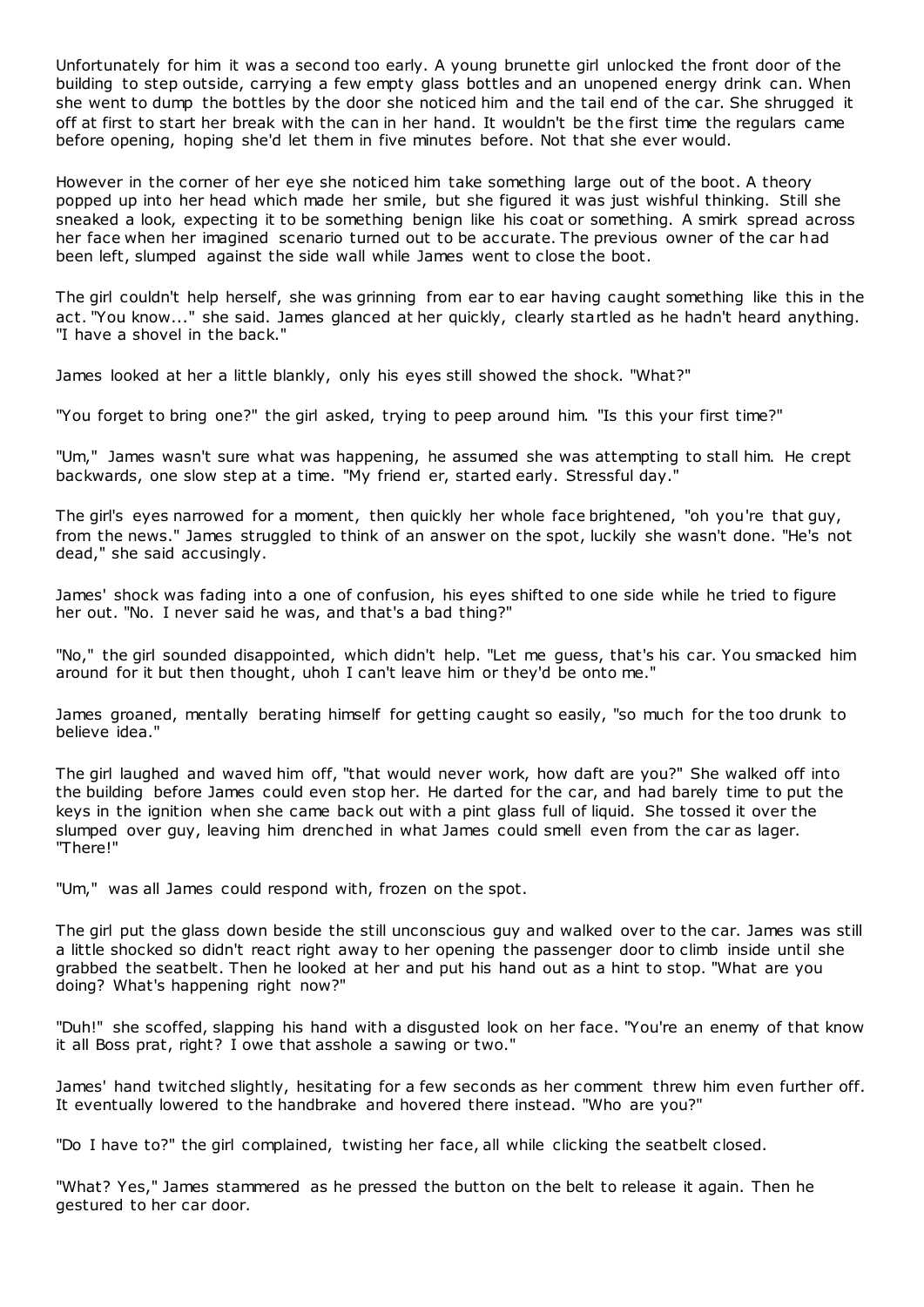"Fine!" she huffed. "I'm Emma. Your turn since I saved your butt."

James was about to object but saw the guy starting to rouse. With a heavy sigh he decided to drive away even with his unintended replacement passenger. "Aren't you a little young to be at the pub?" he improvised.

"Gotta do something to pay the bills," Emma shrugged, then scowled at him. "Hey, I bailed you out. I don't get a name?"

"All you're getting is dropped off at the nearest town. I'm already on the receiving end of a witchhunt as it is, kidnapping a kid..." James mumbled, getting more worried by the second.

"I'm not..." Emma protested.

Though James wasn't done, his trail of thought got derailed as soon as he said kid, "bills? You're what, fifteen. Why do you need to worry about that?"

Emma looked despondent, "that happens when you're dumped, all alone, with no way home because they haven't invented space travel yet. It sucks."

"You're from the future," James said, keeping the final word *too* in the back of his mind.

"You could say that," Emma smiled awkwardly.

James had second thoughts on his destination. He noticed a junction to the right and turned off there instead of going straight on towards civilisation. Emma looked at him, puzzled. "He brought you here, on purpose or accidentally like I was?"

"Definitely purpose. It wasn't me he was after though, I just got caught up in it," Emma replied bitterly. "You'll be here for a reason too. There's no accidentally about it."

"If he wanted to be assaulted, we could've stayed in our time and made a day out of it," James said.

Emma sniggered, picturing what he said. "You're going after him, right?"

James thought about it briefly, sighing, "I don't know." Emma looked disappointed with that answer. "He's not going to win any election, and there's got to be more to it than that. I can't help feeling I'm missing something. Besides, people are looking for me, throwing them off has been my first priority."

"Alice," Emma said, puzzling him further. He sharply looked at her and back. "The registration plate's private, probably the car's name. Saddo." James cringed, muttering *of course* to himself. "One phone call to the police and they'll be on your tail again."

James slowed the car and pulled to the curb so he could stop. Emma didn't look too happy about it.

"Uh, maybe we can ditch it somewhere else, not in the middle of nowhere?" she stuttered.

James didn't answer her, he got straight out of the car, leaving the engine running and the door open. He disappeared around the back of the car. Emma thought about climbing into his seat to take over the driving but he passed by while she was still taking off the seatbelt, tossing a bit of metal onto the empty chair on his way to the front of the car. Something metallic groaned, the front of the car wobbled briefly, then he returned to the door again with a second exact same sized piece. Before he sat back down he picked the first one up to hand both pieces to her. That was when she realised what they were; long and metallic thin strips with AL1C3 written on them.

Emma started to stammer a bit, a little shocked that he did that. "No licence plates at all?"

"For the moment," James said nonchalantly. The door shut and they were soon away again, but not for long. A few yards down the road they turned into an industrial estate car park.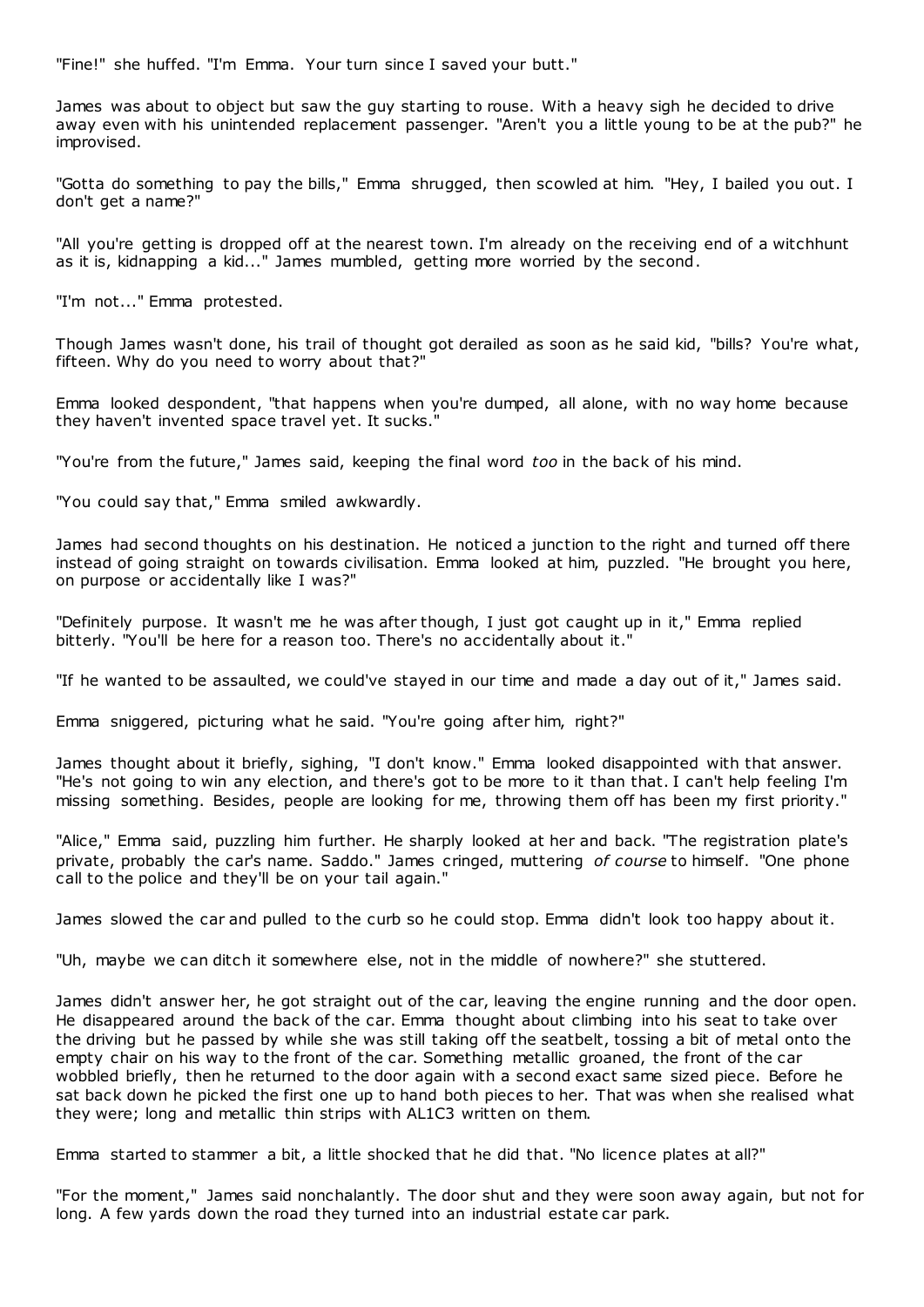Craig's eyes lit up when he spotted exactly what he was looking for. So he ran over to them.

"... It is clear that this city has not changed their day to day routine. Turnout for the polls seem to be about average for..." a woman with a microphone said toward a camera crew. At least until Craig stuck his head in front of her and waved at the camera. The woman stepped aside, the cameraman followed to get him out of the shot. "For the city. The police meanwhile are content the attacker is working alone and has definitely left the area."

"Oh hey, I know him. He and the Boss are actually..." Craig said, once more forcing himself into the shot. He was immediately dragged off by the reporter's staff.

"Push off kid, have some respect," one of them grunted.

Craig didn't dare struggle against the two men who were bigger than him. Still he protested verbally, "wait, I have information. I figured you'd want first dibs." They let go once he was far enough out of their way. He pouted in their direction, "can I at least get an *asselfi* with the reporter?" The question lead to the poor boy being pushed butt first into a puddle.

In the shopping centre quite a distance away from him, a slender figure dressed in all black with a bag over their shoulder casually strolled out of a huge clothes shop. They immediately brought out their phone, turned around and pointed it at the store, which alarms were blaring by that point. "So there it is," they said in the Boss' modulated voice. "Now you know my dress to success secrets. Grab all that is black, and flattering. Now my loyal idiot followers, this is the important part. Make sure you're not wearing your flipflops and socks...

"Hey, there he is!" a security guard shouted toward them. A few more hurried after them.

"Perfect timing," the cloaked figure grinned, then made sure to get a good shot of them. "Say cheese boys, you're on Boss Camera." They were put off for a second by the blatant strangeness, allowing the figure to run off.

They chased them down the busy corridors, dodging the crowds that didn't or couldn't get out of the way. The figure slipped into a smaller corridor, leading to a dead end with a fire exit. Only one guard spotted them and pursued, only to get a clobber to the ribs then hurled over the figure's shoulder onto the hard floors.

"Sorry," B'Elanna's voice said to the dazed man on the floor. The bags were dropped beside him. She turned around to return to the main corridor while slipping off the cloak to show her normal clothing. It dropped to the floor as she ran off.

With no one in pursuit, B'Elanna walked into a coffee shop to sit down and fiddle with the phone. The screen showed a different website and a login prompt, to which she typed in thegreatdb in one box and a password in the other. Upload video was her next task, she chose the most recent. She left it on the table for it to finish beside the little device Harry had recovered from his tussle with the Boss.

Not far away Jessie had plonked herself down on a bench, looking bored to tears as she watched a building with the sign Polling Station stuck to its door. She was about to give up when she spotted a young man head for it wearing a cloak like jacket. The people outside stopped him, he begrudgingly lowered the hood and was allowed inside.

Five minutes passed before he stepped out and walked off, all while unzipping his cloak. Jessie spotted the DUD tshirt he was wearing underneath. She quickly followed him into a variety of shops until he finally turned into a quiet street. Then she grabbed his hood and roughly yanked him into an alley. "Hey," she said sweetly. The man wasn't sure what to make of this, he stared gormlessly. "You voted for Boss?"

"Duh, the others are all the same. Get out of my way lady," he replied smugly.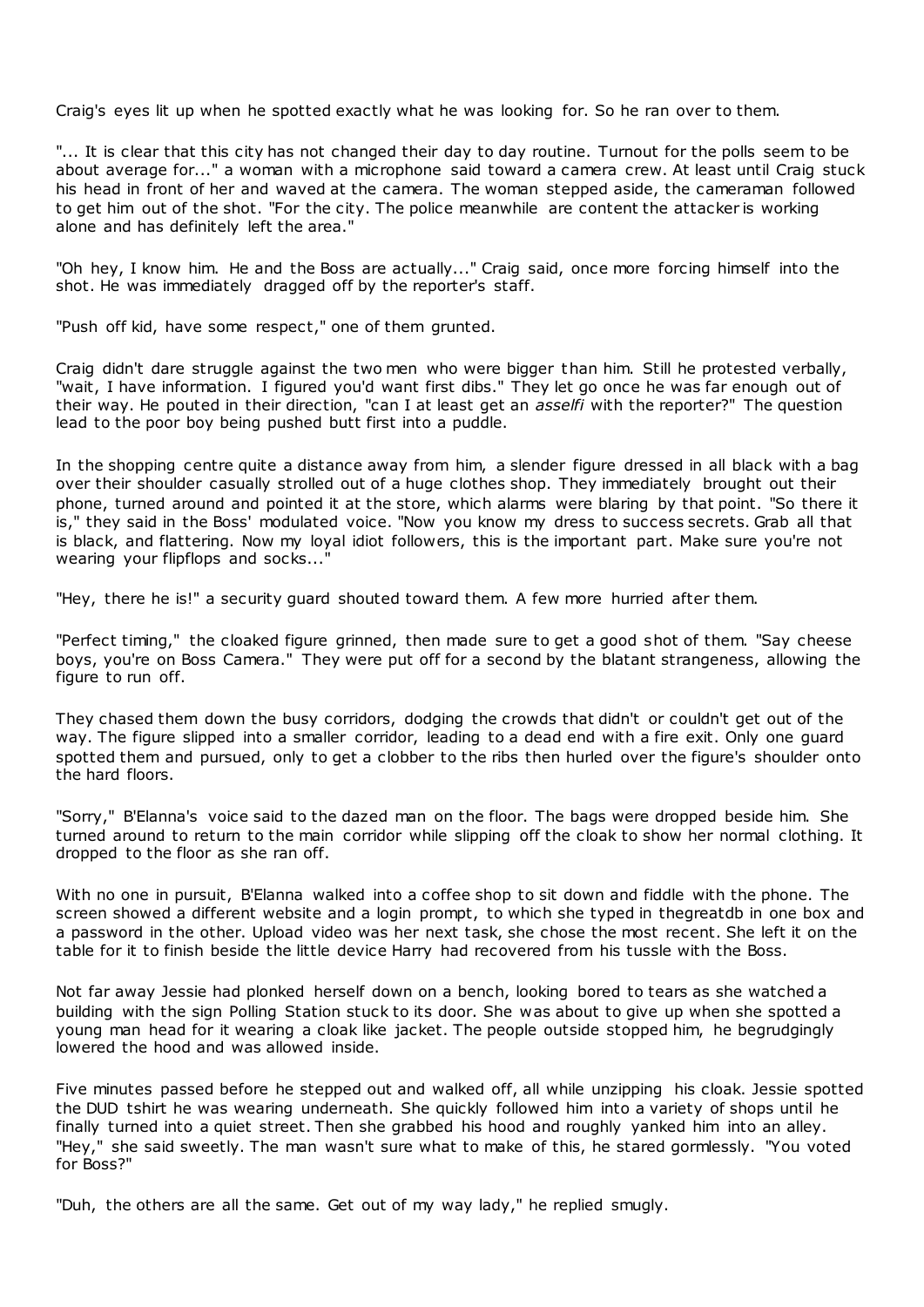Jessie narrowed her eyes dangerously. Minutes later he was lying in a foetal position on the ground and she was walking off with the sandwich he bought from one of the twenty shops he visited. "B'Elanna did warn me. Use the buffet," she scolded herself quietly. Then something clicked in her head, reminding her of their get the Boss' attention plan. "Oh shoot," she complained, turning back around to return to the polling station.

Harry meanwhile sat in the hotel reception, racking his brains for a different idea that would have a chance at working without angering Jessie again. A good hour of nothing and he sat back into the sofa with a heavy sigh. A light vibration brought his attention to the phone in his pocket. He brought it out expecting a phone call or text from the others or even Voyager. Only instead it was a notification on the webpage Craig left open. A little tapping brought up what he was being notified about, he couldn't help but scoff in disbelief.

"He followed the Boss, with his real name. Idiot," Harry whispered to himself. He thought to close it but couldn't figure out how to do that. Then he read the first few words of the message left by the Boss. What it said compelled him to finish it.

*A pansy attacks a great man from behind in daylight, then hides in the dark behind his bodyguard. #irony #expose*

"What?" Harry accidentally said aloud in surprise. He shook off the obvious stares he got for that. "Wait, if he knew there were two there, why...?" He scrolled further down the page until he read a reply to someone else that riled his blood.

*Why bother? My Kimbles does a far better job & he spends most of his time writing console love poems.* The replies to that were mostly one word or lols, the most common one was *rekd*. The Boss replied himself with; *u should see the vid of him crying at killing every1, I've seen digital books with more spine than Harry Kimbles.*

"I'll show you spine," Harry muttered as he pressed the empty text box. A digital keyboard appeared on the screen.

The PADD sitting on Damien's armrest bleeped, waking him up from a nap. Before he checked it he made sure he wasn't on the TV. Since he wasn't he picked it up. A normal LCARS system greeted him first, with a window in the centre that showed the website Harry was looking at, an icon there was flashing. One finger flick slid the LCARS menu away, bringing the window to full screen. "Huh? Who's Andy Craigson?" he asked, not noticing the username craiganderson15 beside it.

"Probably a new follower, sir," one of his guards replied.

Damien shrugged, pressing the command to open the message. His eyes turned stone cold as he read it; *I have Fuzzlenuzzle. If you don't want anything to happen to it, you'd better quit your campaign and call off the manhunt.*

"Sir?" the worried minion beside him said, noticing his clenching jaw, then the screen. "Who is Fuzzlenuzzle?"

He soon found the PADD slammed into his stomach making him double over and grunt. "Track his IP. Bring him to me."

James didn't look impressed one little bit and yet Emma was smirking, confident and a little giddy. His eyes slowly fell to one side to look at his voluntary teammate, doing so didn't make him feel any better. "This is it? I was expecting something a little more... hideout -y."

Emma snorted a bit in derision. "You talk way too much."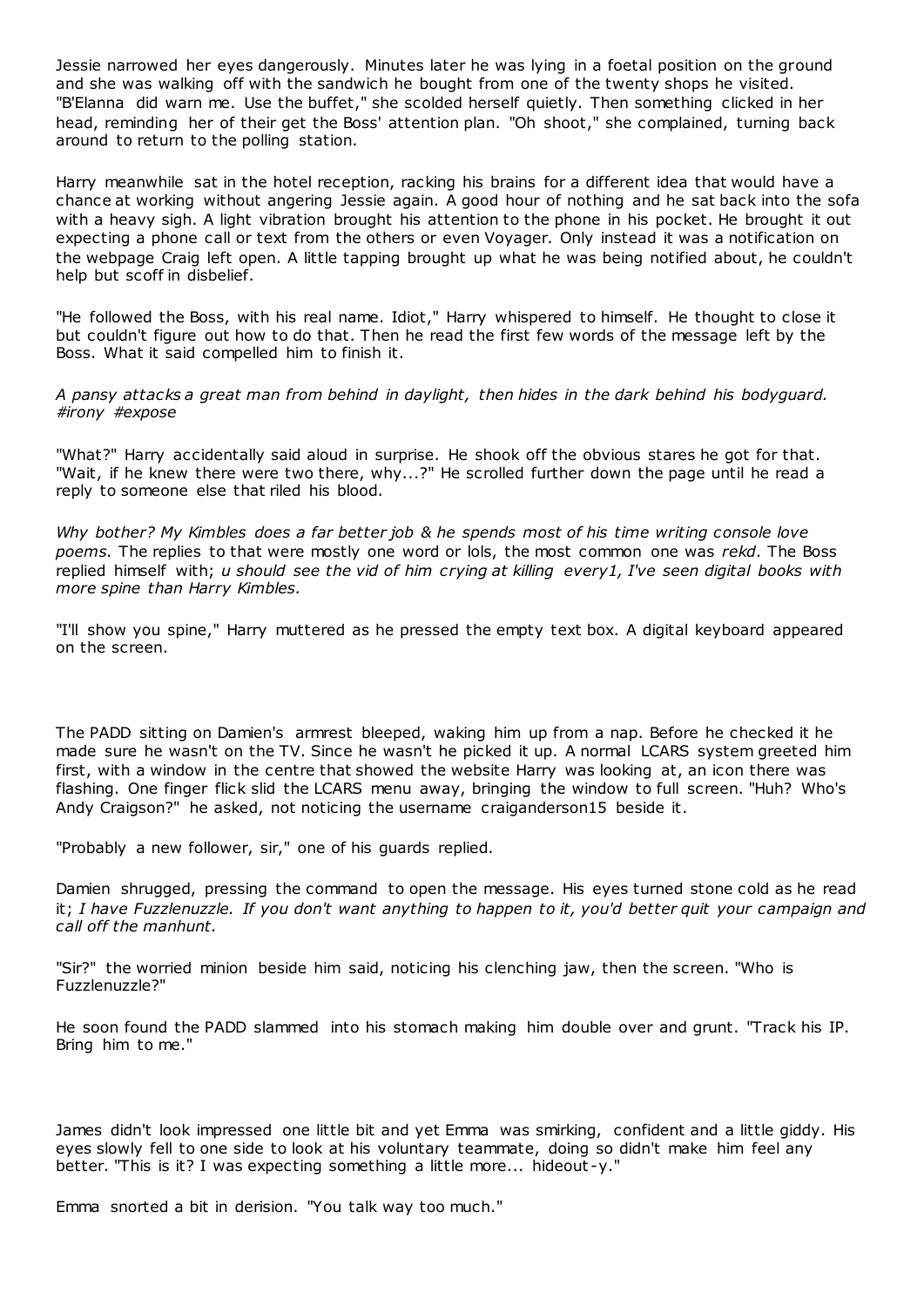"Well, at least we're on the same page for once," James said, looking back ahead at the massive dilapidated looking warehouse ahead of them.

It looked like it hadn't been visited by humans in decades, and yet they both heard some shuffling about inside it. "Ok fine, you wait here. I'll..." he said, glancing back at Emma, only she was no longer there beside him. She was charging ahead to the barricaded doors. He rushed forward to get in front of her and turned to face her, dodging side to side whenever she tried to get by him. "No," he repeated every single time.

Emma seemed to give up but he already knew better and kept his guard up. "What's the big deal? You're not one of those sexist pigs who think girls need protecting and crap?" she hissed.

"No, I'm more the annoying type who thinks fifteen year olds shouldn't be going into dangerous places first, or at all," James replied.

"Sixteen, and..." Emma huffed before trying again, once more blocked. Her tactics changed thanks to his response, her eyes widened, lips pouting, trying her best to look innocently cute. "I'll be good, I'm always good. Please let me go with you."

For a second it seemed to work, James felt a bit sorry for her which he instantly grew annoyed with himself over. "Oh my god. I argue you can't go in cos duh, kid, and you prove my point. Does that ever work?"

"You'd be surprised," Emma smirked with a twinkle in her eye. "Lamien hurt me too you know. Come on, I'll even let you go in first."

James laughed as he turned around, "how nice," he continued toward the building.

"Yup nice, and angelic . That's me," Emma said, her face falling into a wary frown. She followed carefully.

"Fine, stay behind me," James whispered since he was directly in front of the door. Emma silently acknowledged with a nod.

Both on their guard, they entered the building and were immediately confused as to what they saw. Nothing. The large open area was for the most part baron, with the exception of a few boxes and some junk bundled in the corner.

"Huh, what the... I swear, this is where that creep and his toys hung out," Emma complained, using James' confusion to get by and ahead of him.

Slight movement where the only objects were caught both of their attention. Emma ran over abruptly, leaving James to give chase. Halfway down they both noticed the movement was a startled homeless man gathering his only things, frozen on the spot at the sight of them running his way. James stopped, mumbling an apology but Emma continued toward the boxes far to his right.

"One sec, hopefully he left it," she said, sounding apologetic despite that.

James sighed, deciding to give the man a wide berth so to not freak him out further, on his way back to Emma's side. "Left what? A map with a star labelled *you are here* with an arrow pointing to his new place, a photo of it, the last ten minutes of my life back?"

Emma scowled over her shoulder at him. "God, keep your annoying knickers on. It's not my fault, he must've moved lairs." She turned to try another box. Her eyes lit up as soon as she opened it, "yes, thought so! Bossy wouldn't bother dragging my stuff with him."

"Oh," James sighed in realisation. It didn't last, he was confused again. "Kidnappers let you pack some clothes first?"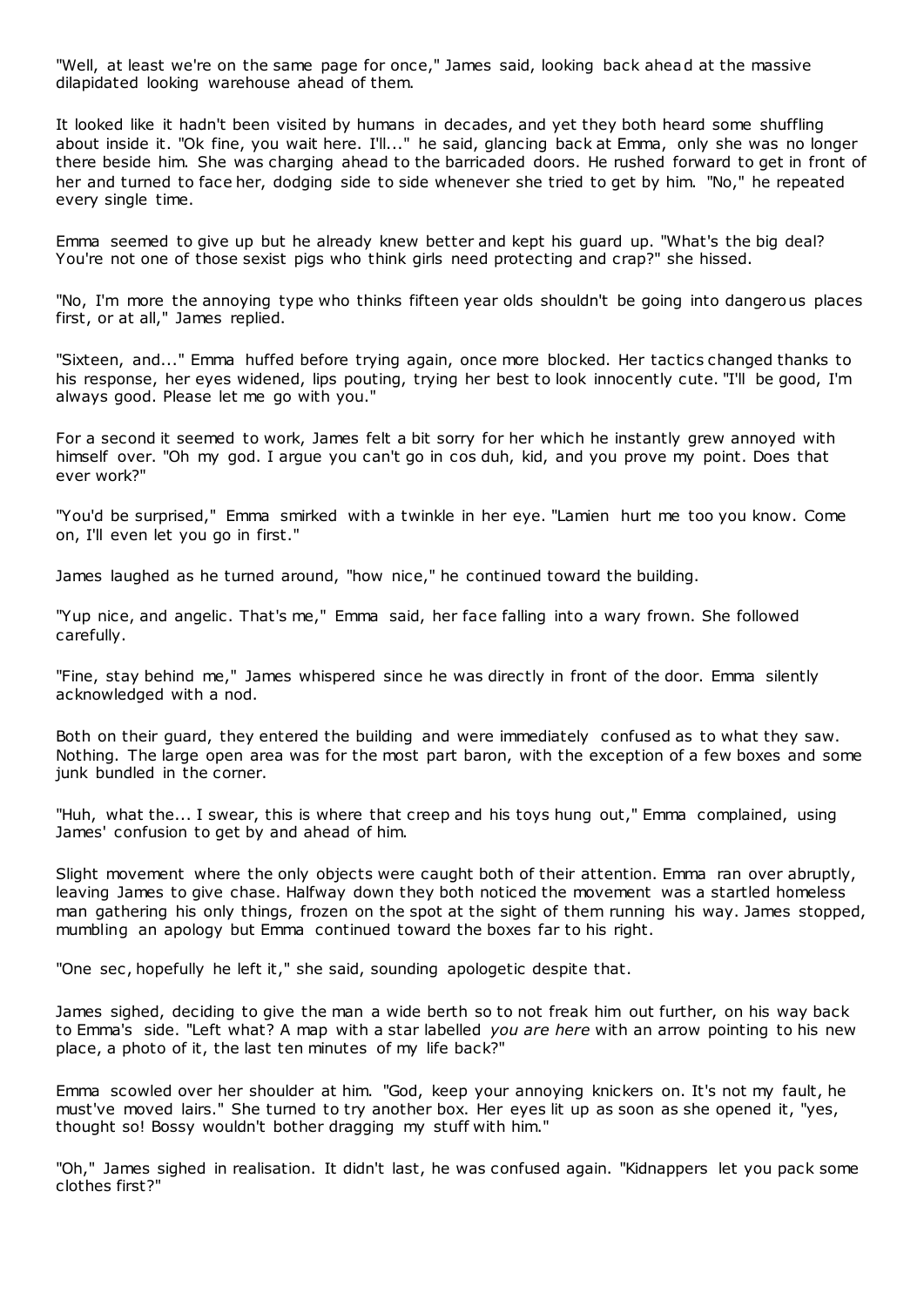Emma carried out a huge bag from inside the box, then dropped it to the ground. The heaviness of it created an almighty bang that echoed around the warehouse a few times. The poor homeless man was startled once more. Emma dropped to her knees to open the bag eagerly.

"Or big rocks, can't leave home without them, right?" James said to clear the awkward air. Emma wasn't really listening, she was too busy trying to yank a long, what looked like plastic contraption out of the bag. Once done her eyes widened quite a bit. James' did too for completely different reasons, he hoped anyway. "Um okay. I really should screen my hitchhikers from now on."

Emma narrowed one of her eyes while raising the eyebrow of the other. "You're a bit of a weirdo, aren't you?"

James laughed in disbelief, then gestured towards the thing she was carrying. "Me? I'm not the one packing a whatever that is."

"I call it the finger trimmer," Emma giggled, pointing the bottom of the odd device in his face. Only then he spotted the little blade hidden underneath a circular guard. His instincts told him to back off and disarm her, he quickly did both making her whine innocently.

"Are you sure it wasn't you who Damien wanted, not this friend of yours?" James asked suspiciously.

Emma stared at him similarly. "I'm not the one he's gotten the whole police force searching for, up your own ass... man."

"Yeah, but only because Harry wanted to play be the emo he..." James said, trailing off as his mind wandered elsewhere. "Wait, didn't you say he liked tinkering with contraptions, toys you called them."

"Uh huh. He acted like some sort of mad scientist with his bwahahahaha-ing, which was only funny when he slopped yoghurt onto them," Emma replied with a slight snigger. "So?"

"So, I don't see any power outlets, marks on the floor or anything that makes this place look like an ex lab," James answered.

Emma's narrowed eyed stare turned into an eyebrow raising, are you an idiot type one. "Why would it? He did all that crap on his ship. This is just a parking and rubbish dumping lot."

To her surprise James reacted to that with a knowing smile, not embarrassment or annoyance. "Then he'll need another place this size in or near his new hideout. Preferably somewhere in the middle of nowhere like this, so he can take the ship out for a spin without getting on the news."

"Well yeah," Emma said. "I haven't a clue where to look for somewhere like that, and you're from the future so... how does knowing that help us?"

James seemed puzzled, she assumed because of her point, but he didn't hesitate with his answer, "all I need is a computer hooked up to the 'net."

A couple of Engineering personnel had joined Tom in Ast rometrics, all of them tinkering with the computers at the right side wall. Tom sighed, feeling useless as he had tried everything and now had nothing else to do. Neelix stood behind him occasionally trying to offer him what he called a Talaxian supper. Tom wasn't eager to die yet, so had chosen to pretend he hadn't heard or seen him as a defense mechanism.

The large screen only showed a recorded video clip version of the buildings draped over the island's hills that Chakotay brought to his attention. Only the lighting was better and it enhanced various details he didn't pick up before. The faint image of the antenna shaped tower, its tip turning invisible before his eyes over and over every few minutes. He couldn't tear his eyes off it.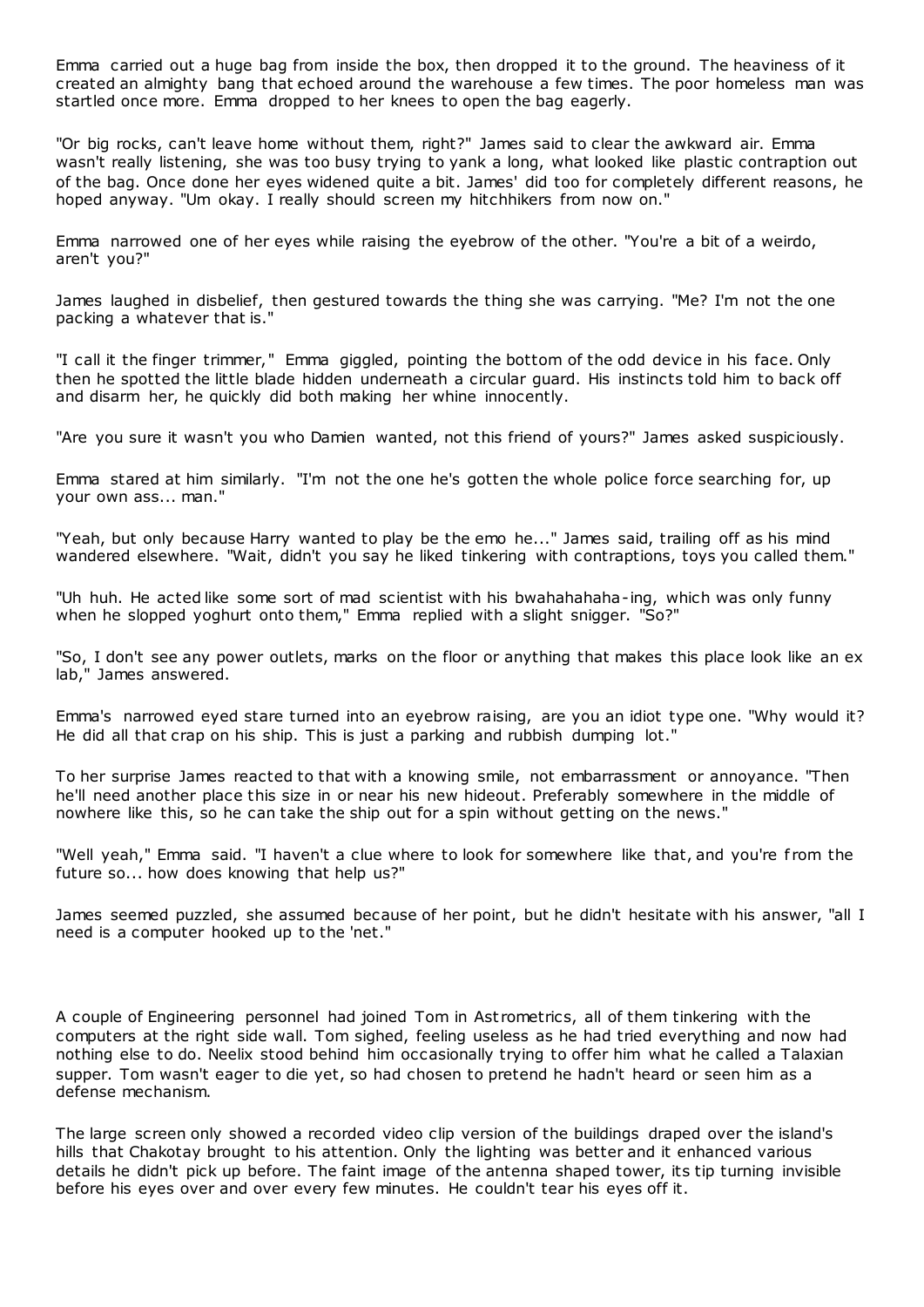"What are you? It's got to be behind this. Our people could be in there though so I can't..." he mumbled as a tray gradually creeped its way into his line of sight. To avoid it he pushed his chair to one side. "It can't be this Boss guy, if we can't push a signal through, he can't either. So what...?"

"Nope," one engineer said loudly enough to startle the helmsman. "There's nothing wrong on our end. It's almost as if the entire island has a signal proof dome around it."

Tom's eyes glazed over as a thought occurred to him. "Let's test that theory shall we." He hurried out of his seat, bumping into Neelix in the process and to his relief made the tray topple onto the floor, and spin towards the door.

*"Tom,"* he heard a voice scolding him quietly. It wasn't Neelix as he was too busy pouting angrily while picking up the hardened slop on the floor. It was also a female voice, so definitely couldn't be him anyway. Tom stopped, confused and a little unnerved by it.

"Yes?" he warily said.

*"Look for the highest hill. We're there. You'll see something refle..."*

Tom frowned suspiciously, "who is this?"

He heard an angered sigh. *"Oh my god, it's Morgan you divvy."*

"Oh," Tom blushed. Then he had a realisation, "oh you figured out what was blocking our communications?"

*"Not really. But bashing this one's head on the console did the trick."*

"Really?" Tom looked worried. "You mean you convinced him?"

*"Nyeh. Sure, whatever you want."*

Tom laughed a little nervously. "Okeydoke, so we're back on the air then." He ran back to his station, giddy and refreshed. His foot skid for barely a second on the food on the floor though. He tapped one part of the station, "Paris to transporter room. Can you get a lock on Chakotay's team yet?"

*"No, we're still having trouble isolating their lifesigns."*

Morgan's voice quickly followed theirs, *"you would, this thing was clogging our scans all along. All I did was turn the strength of it back down to normal. Dad and Tuvok are looking for a power generator to shut it down."*

"They left you on your own?" Neelix was more than a little horrified.

Morgan heard him clearly, rolling her eyes in response. "Yeah," she said slowly, looking down at the leader struggling underneath her hand, pinned to a computer station. "I think I'll get by, somehow. I'd be more worried about what you tell mum, cos she didn't have to go anywhere and I know how much she hates time travel."

Tom inhaled sharply through his clenched teeth, enough to give him a sensitivity twinge. "Oh I'm always more worried about your mother. Don't worry about that. Keep in touch." He hurriedly tapped away at the main computer to bring up fresh new windows on the big screen. "Yep we're definitely back online."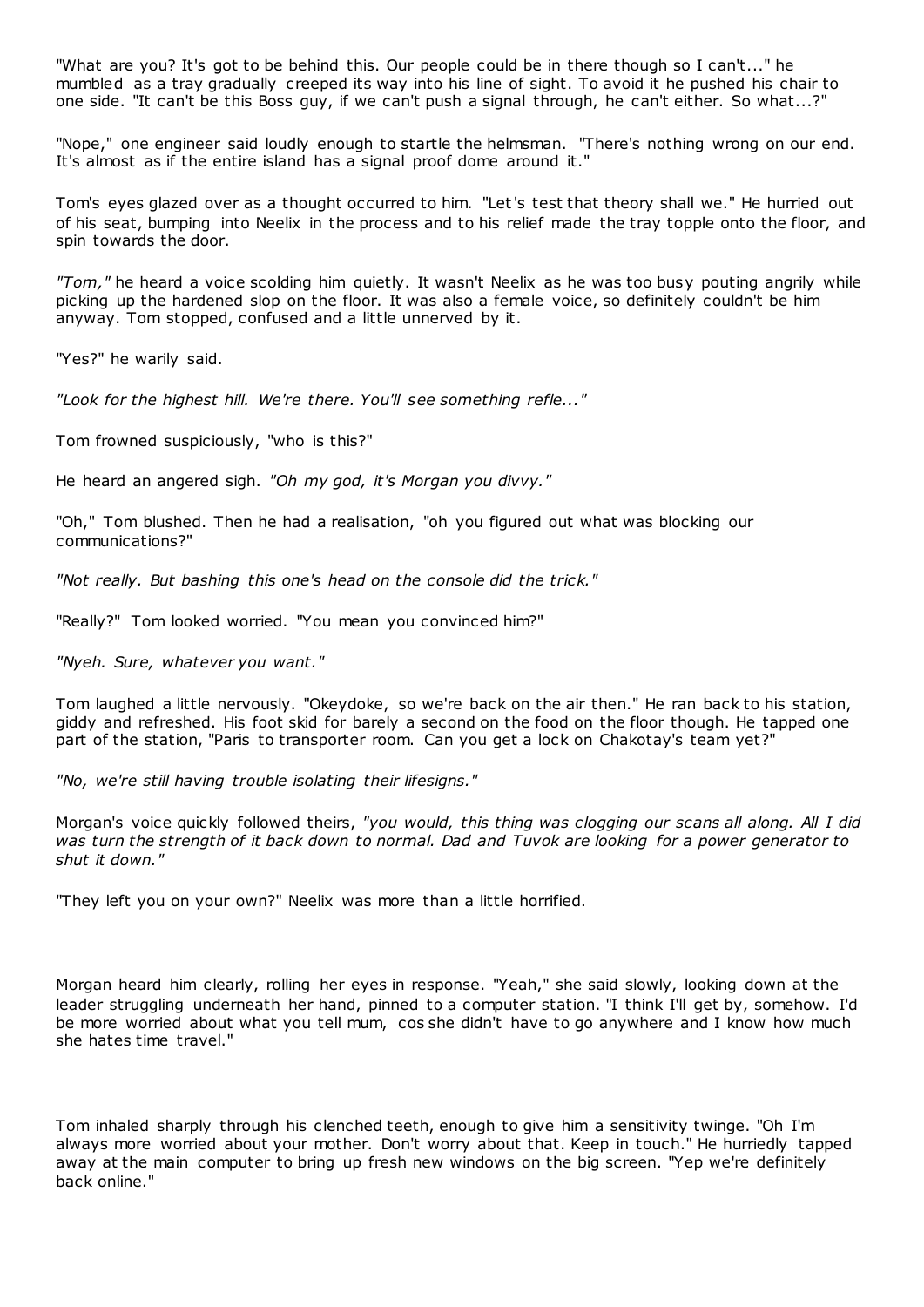His eyes drifted up as if he were afraid of what would be there. On first glance there was nothing new that was earth shattering. Still he gulped a lot of air before he tapped his commbadge. "Voyager to Janeway." He waited a minute but got no response. "Voyager to Doctor. Seven of Nine?"

Neelix joined him back at the station to help him out. He noticed a small aerial view of Earth on the right side, two commbadge symbols flashed in completely different spots; one in England and the other in the middle of the Atlantic Ocean. "Um, maybe you should take a look at this."

Tom panicked, hesitating a moment before looking to see what he was talking about. When he spotted it he was more than relieved.

"Great. We won't be able to get in touch with them for a while," Tom pretended to be upset. He instantly perked up to try again. "Voyager to Torres."

Kathryn squeezed her eyes into the narrowest eye glare she had ever performed. Her target, the back of someone elses chair mere inches from her face. To make matters worse her own chair shook, something on the other side of it managed to poke her hard in the back.

Lilly sat beside her, worrying that yet another plane would be diverted and/or delayed, this time due to air rage. That was the best case scenario as she heard a growl come from the frazzled Captain.

"Perhaps someone should swap seats with her before..." Lilly suggested.

Seven half smiled, "I disagree. There is very little stimulus on this vessel."

"Huh?" Lilly was naturally confused.

The Doctor chuckled from the next aisle, his attention on a screen directly in front of him, earphones over his head. "Oh how absurd, a baby in a suit. Look at him, he's already sitting up right and talking. Oh my goodness. We are definitely living in a stupid time." A few of the passengers were staring at him at this point.

Lilly turned her head away and pretend she didn't know him. "I beg to differ."

The England team had reconvened in the hotel reception, joining Harry tapping away at the phone.

Jessie groaned as she collapsed on a nearby sofa, even putting her legs up on it but left her feet dangling over the edge. "Sheesh, intimidating already paranoid idiots is exhausting."

"I told you to stuff your face at breakfast," B'Elanna smiled. "You're not supposed to smack them around, you know."

"Oh yes I did," Jessie sighed sadly, resting her eyes for a moment.

Craig looked on in sympathy, then glanced toward B'Elanna. "Try telling that to the camera crews. They're a tad on edge."

Jessie sat back up only to elbow the seat cushions to soften them up, "so what did you end up doing?"

"Oh just some tampering here and there, small stuff only he'd notice," B'Elanna replied.

"Hmm, and here I thought that was you who clobbered the Square security guards," Jessie seemed disappointed. She lay back down.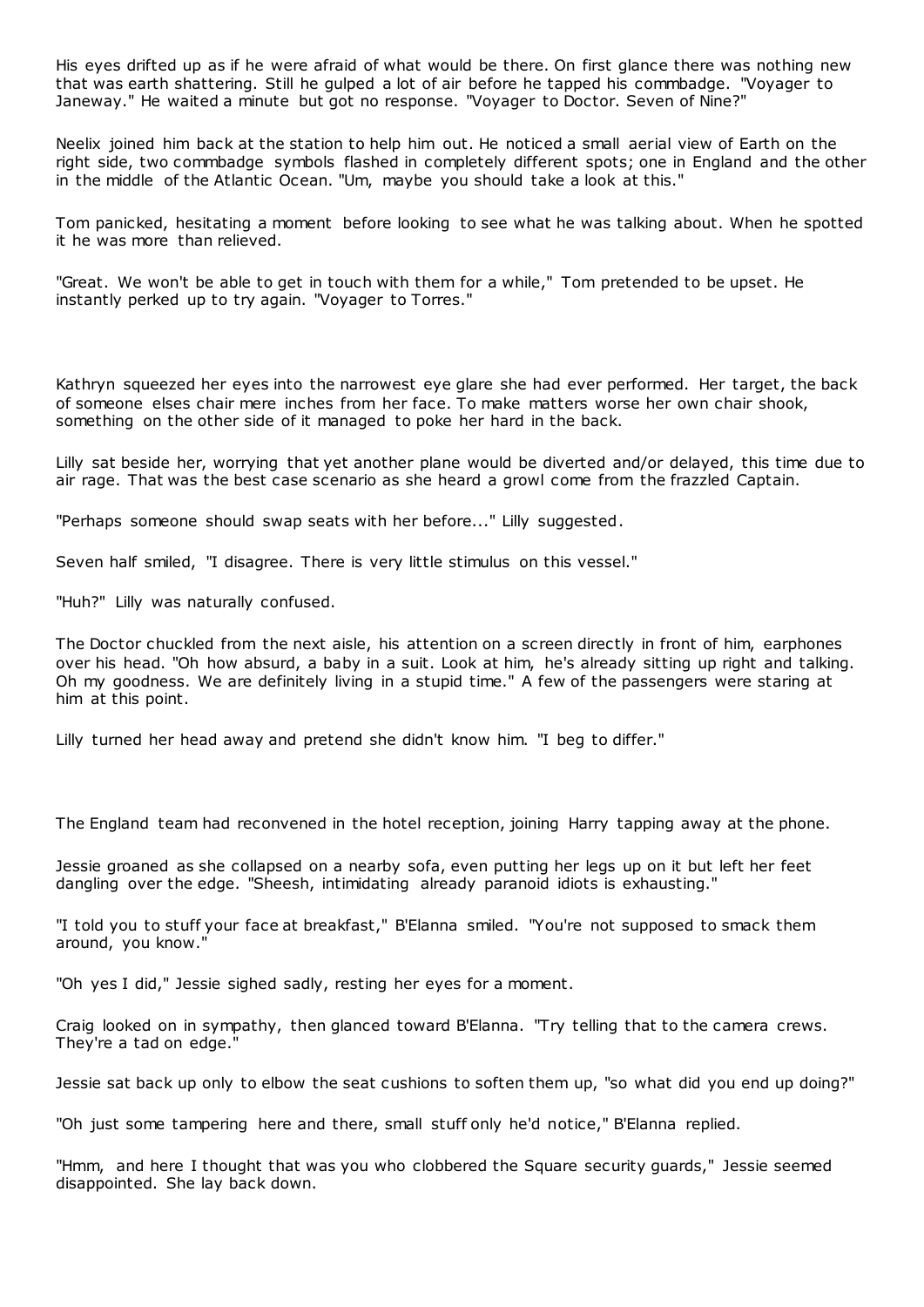B'Elanna cleared her throat absentmindedly. "I wanted to do something which would get minimal exposure that he'd still notice, quickly, that would tell him where we still were. I thought it would take a while to do it, but the moron thought using his name with numbers instead of a few letters and a dash on the end was a secure password."

"That is stupid, really," Craig stuttered while reaching into his inside pocket. The women stared with bemusement at him. He started to look nervous but not because of that. "Where's my..." he said, then eyed what Harry was holding. He reached over to snatch it off him.

Harry jumped out of his skin, then darted around to find out what happened. He looked around at his team with a confused frown on his face. "Did you guys just get back? Say something next time."

B'Elanna laughed quietly. "We did, ten minutes ago. Way to fit in Harry," she said the last line genuinely, pointing at others in the reception who were engrossed in their phones.

"Thanks?" Harry wasn't sure though.

Craig stared slackjawed at the screen, then glared at the former Ensign. "Have you been slagging people off with my account?"

"No!" Harry snapped in response. "I've been taunting that Boss idiot. Learn to read."

"That's what you've been doing all day? Wish I thought of it," Jessie said in a blank tone.

"Enough. We need to pool our heads together and come up with a plan that will work. Maybe..." B'Elanna said, interrupted by her phone ringing. She eagerly answered it. "Tom?" The rest of the team watched on hopefully. She nodded and smiled, prompting sighs of relief. "I'll put you on speaker, so be careful, speak in code or something."

Jessie scoffed, "yeah, Tom speaking carefully. I'll go try on my dresses, shall I?"

B'Elanna winced a little as she placed the phone on the table, seemingly agreeing with her. The rest of the team huddled around the table.

*"I'm not sure how you expect me to censor this. Chakotay spotted something odd in our um, quiet picnic spot. Turns out we didn't get there first."* The team all frowned. *"They weren't too happy, I think they got into some kind of tussle. And from what I gather, they turned up their music so we couldn't hear Chakotay shouting for help. Morgan seemingly returned the favour and turned it down."*

Jessie smirked at the others, "actually, he's not too bad."

B'Elanna chuckled, "nope. So how come you haven't tried to call us until now?"

They heard an irritated sigh. *"You're doing this on purpose, aren't you? Alright um."* Some silence followed while he thought about how to answer. *"These thugs had camped next to the cell tower, they've probably vandalised it. We've had no cell service for hours. And before you ask, no we didn't know there was a cell service tower in our secluded picnic area where we only go to because it's usually got nothing there."*

"You're saying that someone's built a tower there?" Craig asked.

*"Not only that, but a big honking town. Last time we go there,"* Tom's voice replied.

"That shouldn't be possible," B'Elanna said. "A few people being there, that I understand. A whole town though. How long has that been there?"

*"I dunno, a while is all I can guess. At least it's not very popular, the place is deader than the Mess Hall after Neelix makes his broths."*

*"Hey!"*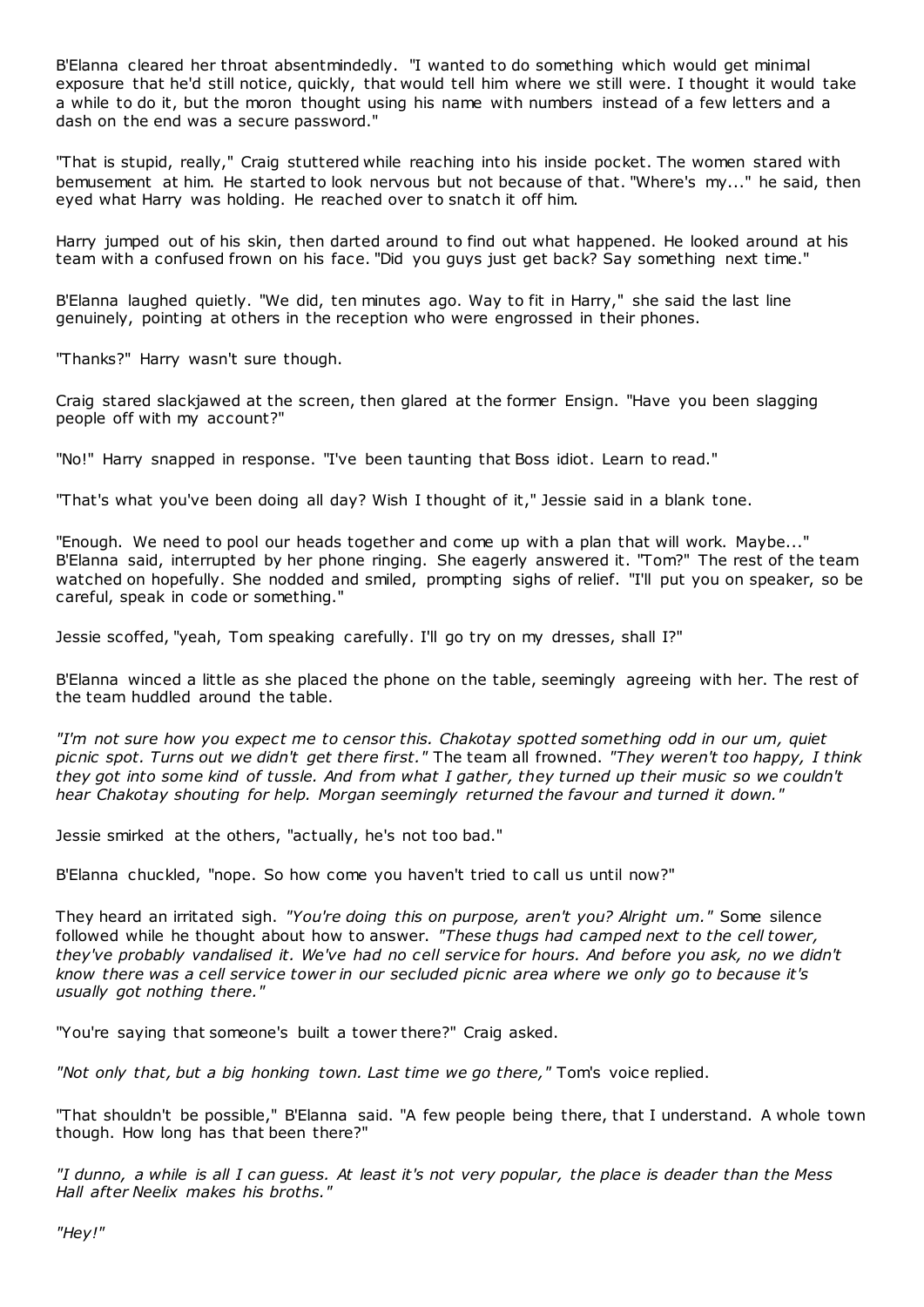Jessie sniggered, "ah hem, losing it."

*"No I'm... whatever, fine. You know about this Boss stuff at least, right?"*

"We have no way of finding out where he is, not without trying to bait him," B'Elanna whispered whilst leaning over to barely an inch away from the phone.

"And fishy ain't biting," Harry muttered. He tried to ignore the blank stares he got for that comment. "Can't you narrow it down?"

*"If I did, I would've beam um... dropped you off there in the first place."*

Jessie mouthed a duh before replying, "we know his online accounts, we even have access to one. Can't we trace him through that?"

B'Elanna nodded, "you might be onto something. Tom, I'll text you the information." Craig got the hint and handed her his own phone so she could work on it.

*"Right. Any word from James?"*

Jessie's face fell, "I was hoping you would've."

*"Nope. It's a little worrying he's managed to keep a low profile. Maybe Boss has him,"* Tom's voice said as someone walked by the group. The stares made Jessie cough on purpose. *"Hired him. Or has him... running errands."*

"Slipping off a cliff here," Craig quietly mocked him.

A few more people walked by. The team weren't that concerned about it until they doubled back and one of them grabbed B'Elanna's phone straight out of her hand. "So, you must be Andy Craigson. Come with us and no fuss will be made," they said.

B'Elanna scowled, jumping to her feet to take the phone back. They slipped it into their jacket before she could. "What are you talking about? You don't go stealing things from people in the middle of a hotel, and what kind of name is..." Her eyes fell onto Craig, his widened in horror. Harry meanwhile looked far too sheepish for his own good. "I swear to god," she growled.

Jessie used the commotion to slide her leg over to the table and nudge the second phone toward her. It ended up on the floor beside her.

"The last thing you people need is another televised assault. Y ou won't get away so easily here," the phone stealer said to B'Elanna.

"Another, what? We're not doing anything, you're the aggravators. I'm telling you, they'll let any idiot into the police these days," she snarled.

The group smiled smarmily. "Oh, we're not police. Think of us as private security." The group looked more than a little worried. "Come. Mr Boss is extremely eager to meet you and discuss terms."

"Terms?" Jessie asked, carefully sitting up in a way that helped her slip the phone into her pocket.

"For the safe release of his *comrade*, naturally. Do not play any more games," the man said in a threatening tone.

B'Elanna glanced toward Craig, he shrugged nervously. "We don't have any of your people. You on the otherhand..."

Harry stood up abruptly. "Okay fine. Don't think for a second that we'll cave at the littlest of things." The others stared at him, confused and a little annoyed. "Something this important we expect a high cost."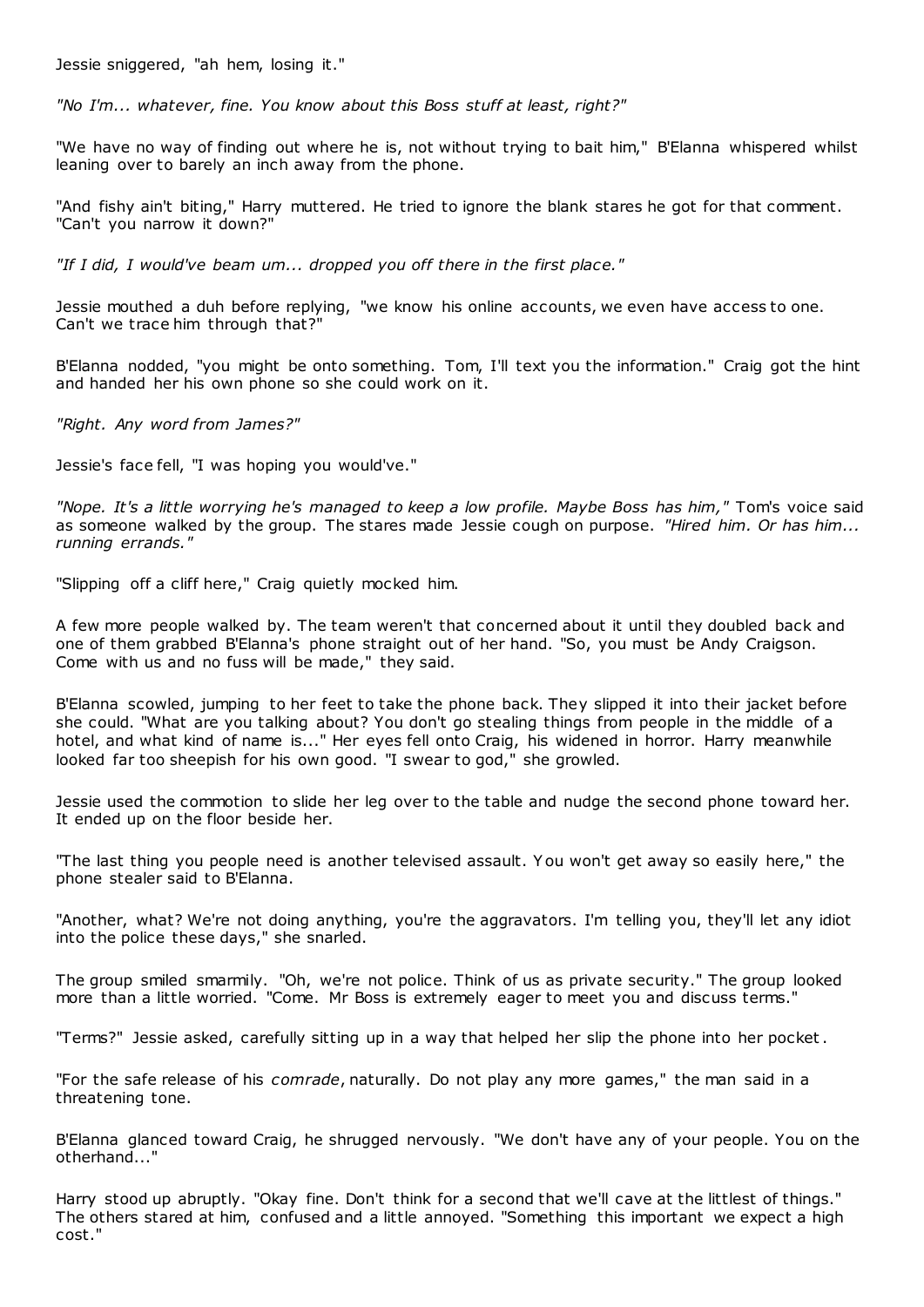"Of course. Our Boss is nothing but fair," the man said, still with the malicious smile on his face. He gestured to the door. The team reluctantly got up to walk towards it, two of the private security made sure to lead the way, the remainder followed closely behind them.

"Who on earth are they talking about?" B'Elanna whispered.

Harry bit his lip in an attempt to look nervous, fighting the need to smile. "Perhaps I would have been equally as ignorant if the competent Boss hadn't been sleeptalking on the keeping us in holo-timeloop stasis job." One of the private security elbowed him discreetly in the side.

"And here I thought you spent all day trolling on *twit*," Craig commented.

Jessie sniggered to herself, "who are we to underestimate Mr Shooty's beau?" Harry scowled in her direction.

"Hey!" Emma complained, once more reaching out to press a button on the radio. Music started blasting around the car.

James sighed irritably as he used his thumb resting on the wheel to press the button, switching it back off. "No."

"Oh ok, no, I'm convinced," Emma grumbled. She switched it back on. "Too bad, I like this one."

"I should think so, it's your music player," James said, turning it off again.

Emma rolled her eyes, "oh lighten up grandpa. One more and you can listen to whatever whiny droll crap you want. K?" Her hand barely reached the radio when James reached out to pull the cable that was inserted into the radio. What it was attached to then was hurtled over his shoulder, almost hitting the rear window. To his annoyance she laughed at him for it. "Oooh, cranky pants needs that stic k removed from his ass. Bit sensitive, huh?"

"No, we're trying not to stand out. Don't you remember?" James groaned in response.

"It's not that loud. Grow a set," Emma huffed back.

James snickered a bit at the insult, "little tip. If you want to hurt my feelings, maybe lay off the cliche insults." Emma stared at him blankly, yet there was a dangerous glint in her eye. "Do you want to get the height jokes out of the way now, or save it for two hours later?"

"You really think you're funny, don't you? News flash, you're not," Emma muttered.

"I'm just annoying. Yeah, you mentioned that during the first hour," James said.

"Well maybe it's not enough to tell you once. That's how irritating you are," Emma said, reaching for the radio. James frowned, he figured she forgot and was doing it out of habit but she didn't seem to mind that an annoying song started playing from it. "This is better. Drown out the crazy for the next few hundred miles."

James shook his head, this time he only turned the radio down a touch so it wasn't so deafening. "I could've, should've left you behind back at the pub, the warehouse, the petrol station, anywhere really."

Emma glanced at him with forced indifference. "So?"

"So," James said with a tired sigh. "So I didn't. You've already lied to me once, so maybe I should let you off at the next services station if you're going to be nothing but a headache."

Emma scowled, "you wouldn't dare. I helped anyway, and when the hell did I lie?"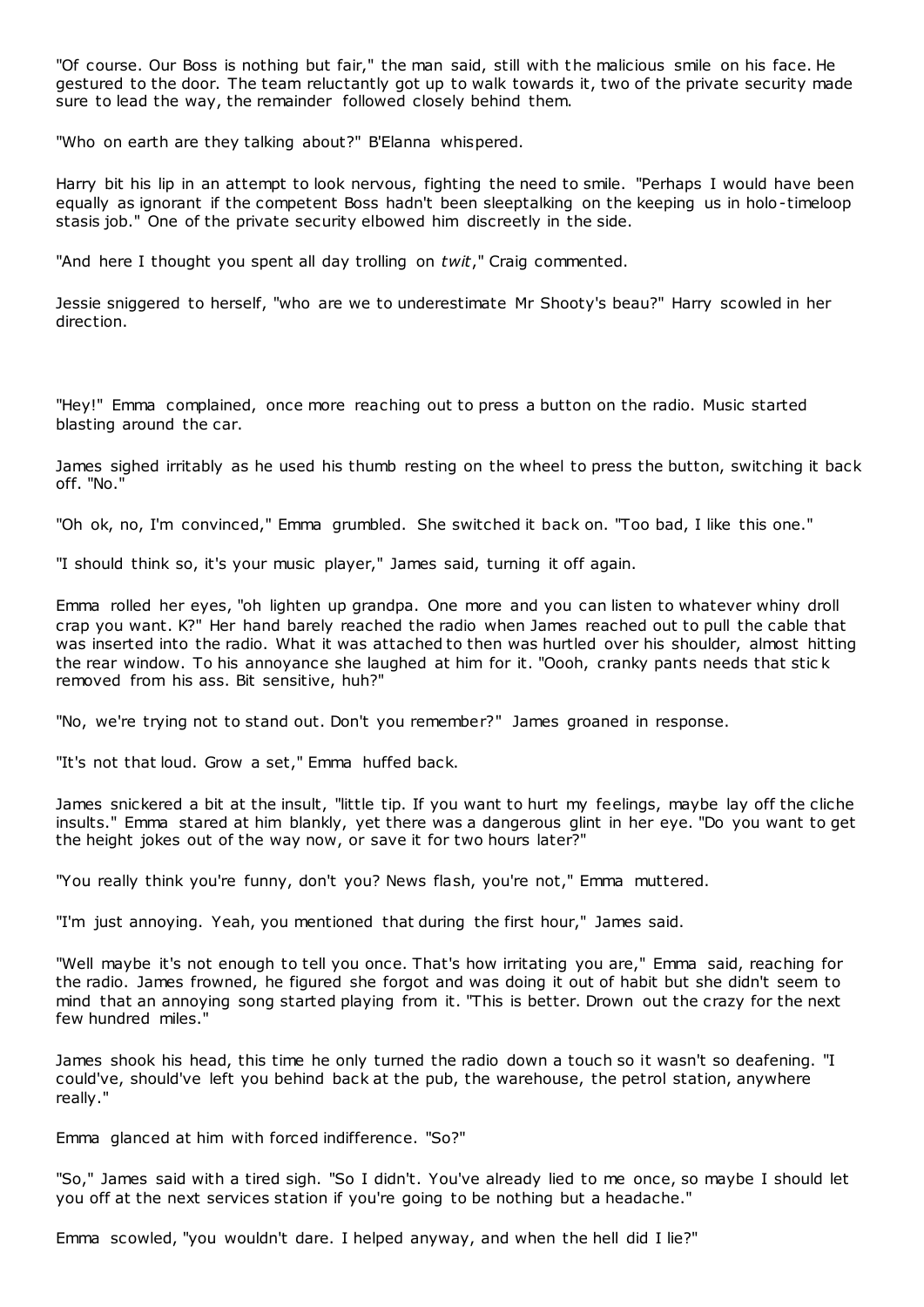"Well fine, lie is a strong word. Avoided the truth more like," James replied, annoying her further. "Are you from the future, *something like that*. *I don't know a place like that, so a future guy wouldn't have a clue.*"

"Ookay, those weren't lies wise guy," Emma said.

"You're not from the future, are you?" James asked bluntly, and with a straight face so she knew he was serious.

It worked a treat, her face fell. "Does it really matter?"

"Yes it matters. I took a huge chance bringing you along as it is. If it turns out you're some sci-fi fangirl from this time, my head will roll," James answered.

Emma didn't respond. She stared glumly out of the window to her left. The music did nothing to help the awkward silence, the warbling was making it far more tense. Emma shut it off since it was annoying her.

"You're right. I'm not," she finally said quietly after ten or so minutes.

James lightly nodded, he knew that anyway. "So how did you end up mixing in with Damien? Is that why you know about ships and..."

"He... he destroyed my home. Well, took it is more accurate," Emma replied, her voice so low James barely made it out. "I was bait to lure my friend to him. She's who he really wants."

He instantly felt bad for pushing the subject after hearing that. "You got away, and you didn't need the finger trimmer," he said lightly to try and cheer her up.

"Damien's a poser, a sad little boy," Emma said bitterly. She turned away from the window to stare ahead. "But he's got idiots who follow him, willingly, even though they know that. And ships, a lot of ships, all stolen mostly from us. I dunno why he's so interested in this country when he has starships, I'm sure it has nothing of use to him. It makes no sense."

"I dunno, but we can ask him that ourselves," James said, smiling a little darkly toward her, "can't we?"

Emma more than matched it, "so does that mean you'll let me have my toy back?"

"No," James replied with a shudder.

Emma rolled her eyes, "we'll see. Pansy."

James once more sniggered at her, "crazy kid."

"Annoying prat," Emma countered.

"I thought we were doing insults," James said in a confused voice.

"Old man," Emma corrected herself.

"Again with the old, aren't you technically older than me by what, a few hundred years?" James laughed.

Emma sighed, "could've fooled me, you drive like an old codger."

James' eyes fell to the speedometre, they were doing over 90 miles an hour. "Oh, I'm sure that last sign I saw said seventy. Must've missed one. Should I be going faster?"

"We're not trying to stand out, remember," Emma said mockingly.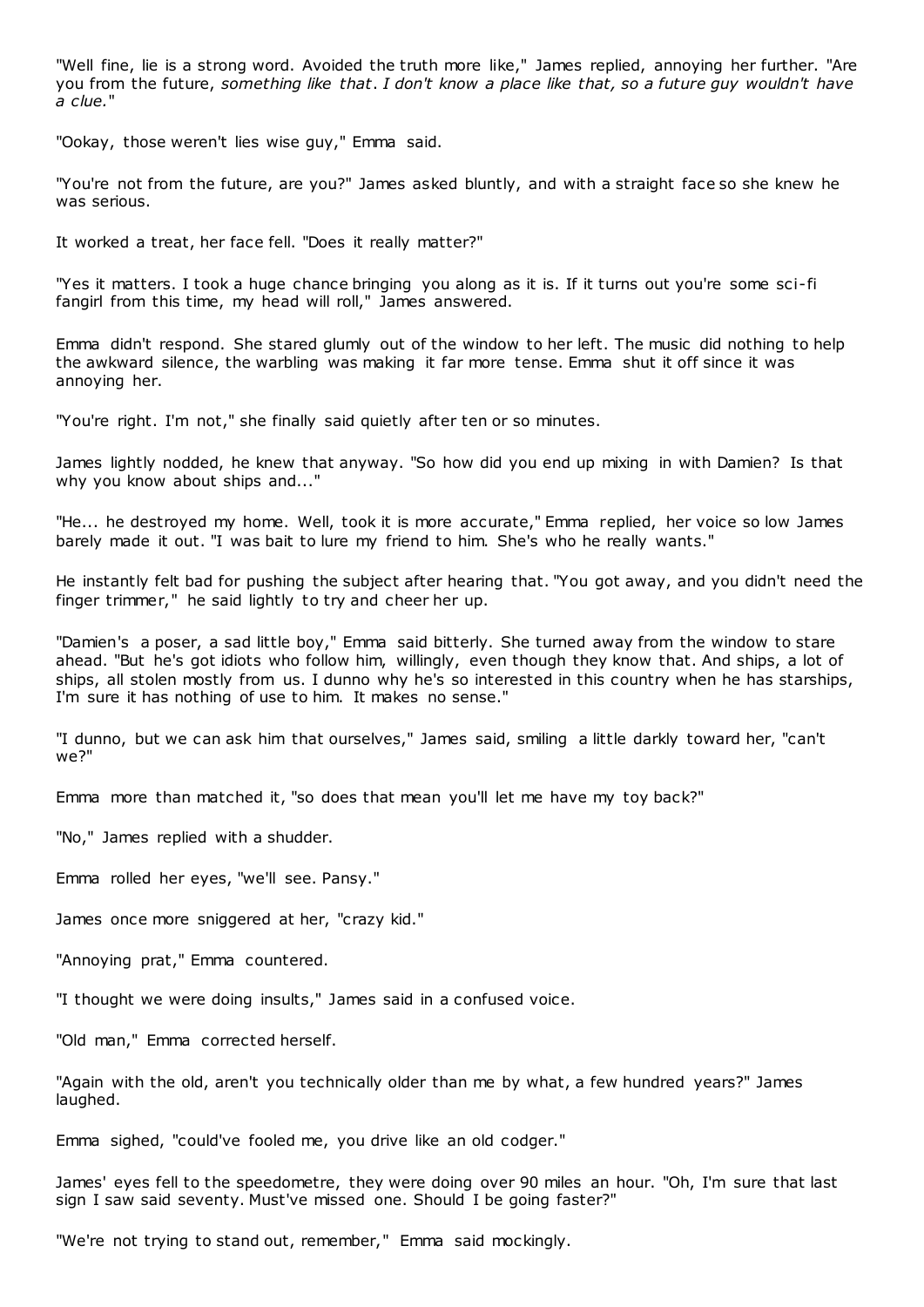"So, that doesn't answer my question," James uneasily said.

Emma snickered in response.

Tom had trimmed his fingernails to the bed and yet he still nibbled away, nervously staring at one particular window on the screen; the one barely showing the tower he knew Chakotay, Morgan and Tuvok were inside. They had been silent for far too many hours, he didn't dare contact them first in case they were sneaking around.

"You know, I've got much more nutritious snacks that you can have," Neelix said in a helpful voice.

Tom stopped for the moment and stared at his hands. "I doubt it."

Neelix shrugged and got back to browsing the windows. One of them got his attention, "hmm exit polls. What are those?"

"Not sure," Tom admitted without looking. "Which one..." Neelix pointed so he knew where to focus on. "Strange, I thought they'd have the results tomorrow. Let me turn the sound on." He pressed a few commands in which made the window a little bigger.

A man on that one was forced to share the screen with a bar graph that appeared beside him. "This is definitely not the results anyone were expecting, and if accurate will be a massive blow to our prime minister. The opposition was far more capable than she expected."

"I doubt Mr Boss is who they're talking about," Neelix said.

Tom shook his head, "no, if I understand correctly the one with the biggest bar is the current government, the second is someone el..."

"Then why would they be worried?" Neelix asked.

"Politics were never my thing so... hang on," Tom said, quickly looking down to type something into a search engine.

The man continued, "this election is shaping up to be a disaster for them as they'll be losing many seats to the opposition. If these polls are correct, we're looking at a minority, not a majority like expected. For anyone who isn't sure what that means, they will have to form a coalition with another party that has the right amount of seats to stay in power..."

Tom nodded like he understood, Neelix looked over his shoulder curiously. "I'm so confused," Tom said, dashing Neelix's hopes of an explanation. Still the helmsman brightened up, "no biggie, the Boss isn't making a dent so it doesn't matter."

"That doesn't leave them with many options, does it Greg?" a woman asked from offscreen.

The man on the screen nodded, "that's right, Michelle. The smaller parties have repeatedly insisted they wouldn't work with her. No one's going to be lining up to help her out. We're expecting a massive shakeup tomorrow morning."

Damien watched the same news report, a dark smile spread across his face. "No one huh? I wouldn't say that," he chuckled. Popcorn crumbs scattered everywhere when he leapt to his feet and swung around to point at his minions. "Prepare the brainwashing device." Two nodded and hurried out of the room. "It's time we add a little touch of compliance into this sad little country, mmhmm."

"Why didn't he do this to make people vote for him?" one of his guards whispered to another.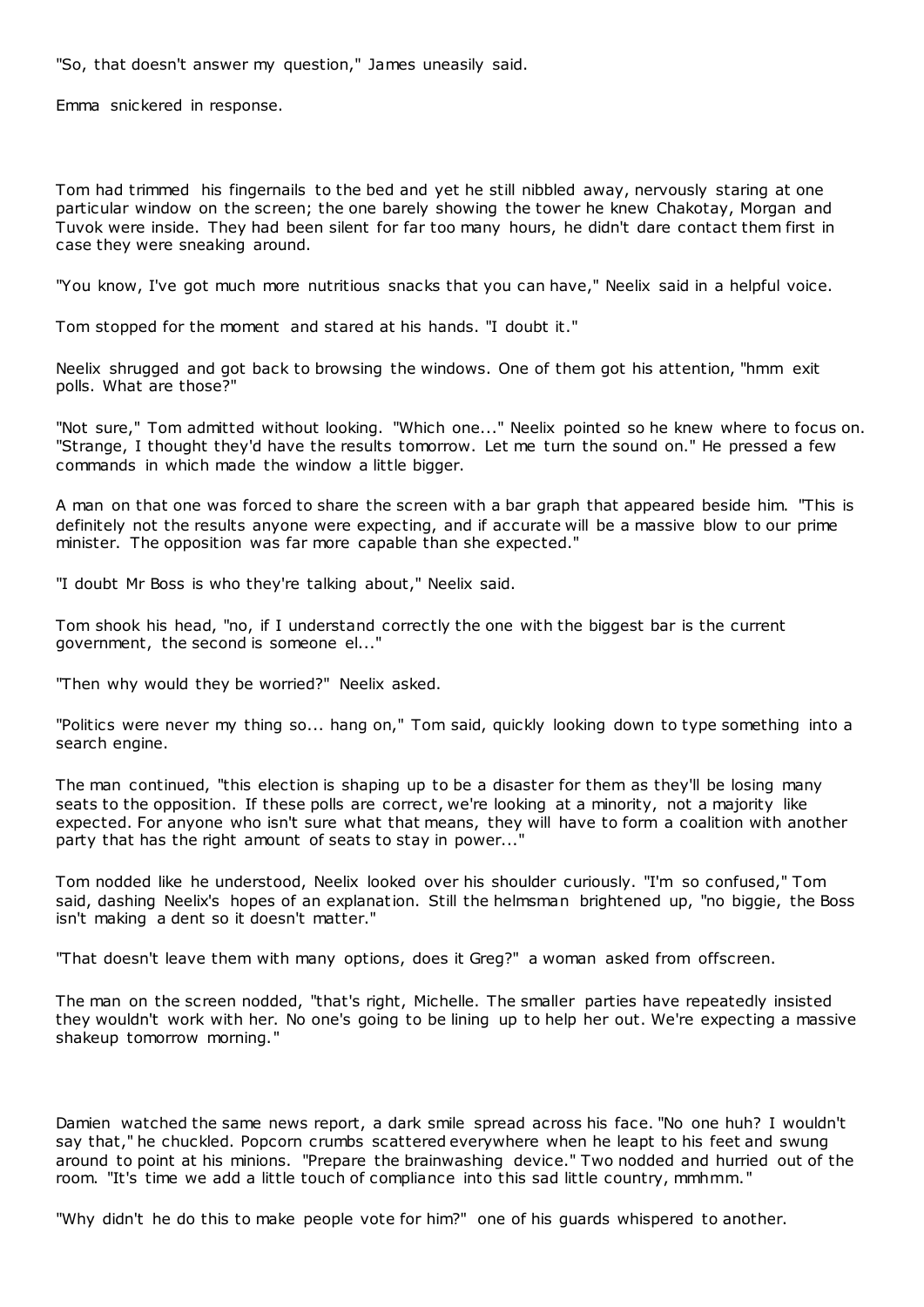They shrugged, "he probably did, that's why we have nine seats."

Damien narrowed his eyes, they thought he overheard. "Where's Patches the Second?" He looked around the office frantically.

"Uh I don't know. We'll search for him immediately," one of the minions squeaked fearfully.

A woman's screams rang out from outside the room, putting everyone but Damien on edge. He smiled knowingly. "Ah our guests have arrived," he sneered toward the guards at the door. "Send them in."

"Okay," they said with uncertainty. They turned to leave.

Damien waited with crossed arms, then changed his mind and decided to put his hands on his hips. He looked disgusted and returned to crossing his arms, this time with a sneer on his face.

His guards returned with B'Elanna's awayteam, flanked by the private security men. They hinted at the group to stop as soon as they were in the door, but Jessie shuffled further forward with her eyes extremely wide, her head darting around fearfully and her arms holding herself.

Harry scoffed as soon as he laid eyes on Damien. "Wait, Damien? You're the Boss? You've got to be kidding."

Jessie still managed to look annoyed despite shaking in fear, "what, we're surprised by this?" One of the guards pushed by from the corridor holding a rabbit in his arms. He had to slip by Jessie, making her yelp and side step a few metres until a guard stopped her.

"She's right, only Damien would have bunnies running around," Craig said.

Damien chuckled as the guard handed the rabbit to him. He made sure to stare at Jessie while he stroked it, at least until she shuddered and looked away, then he eyed the others. "Welcome to my lair. May I get you some torture."

B'Elanna shook her head in disbelief, "actually yes, I am surprised at this. Apart from his choice of wardrobe, this plan is too competent to be his."

That wiped the smirk from Damien's face, his eyebrow twitched excessively. "I'll admit," he said, beginning to pace. "This plan is too subtle for my tastes."

"I said competent," B'Elanna said sternly.

Damien ground his teeth, visibly flinching from her remark. "Ideally, I'd take this country in one grand sweep. However, *the downfall of the United Kingdom by alien spaceships* would garner far too much attention."

"You meant to say rabbits right?" Harry seriously asked.

Damien stepped closer, staring and smirking at him directly. "Oh I love a bit of ignorance in the evening. Delicious. Like chocolate. That reminds me." The remaining minion ran off to a fridge on the other side of the room.

"What's the point? Not only is this three hundred plus years in the past, but only idiots who are afraid of their own shadow would vote for a gigantic ego with no backbone," Jessie snapped. "Really, it's insulting that you think my country or any country would pick somebody so clearly up his own ass he can tickle his tiny brain. No wonder you always gloat about it when you can see it everyday."

B'Elanna cleared her throat awkwardly. She noticed a few of Damien's people were smirking or laughing behind their hands. Jessie was more than confused by it. "What? she asked innocently.

Damien laughed to hide his annoyance with her, the minion meanwhile handed him a yoghurt pot. "Brush up on your history, Bessie. This world right now is inhabited by fools. Fear, stupidity, all ripe for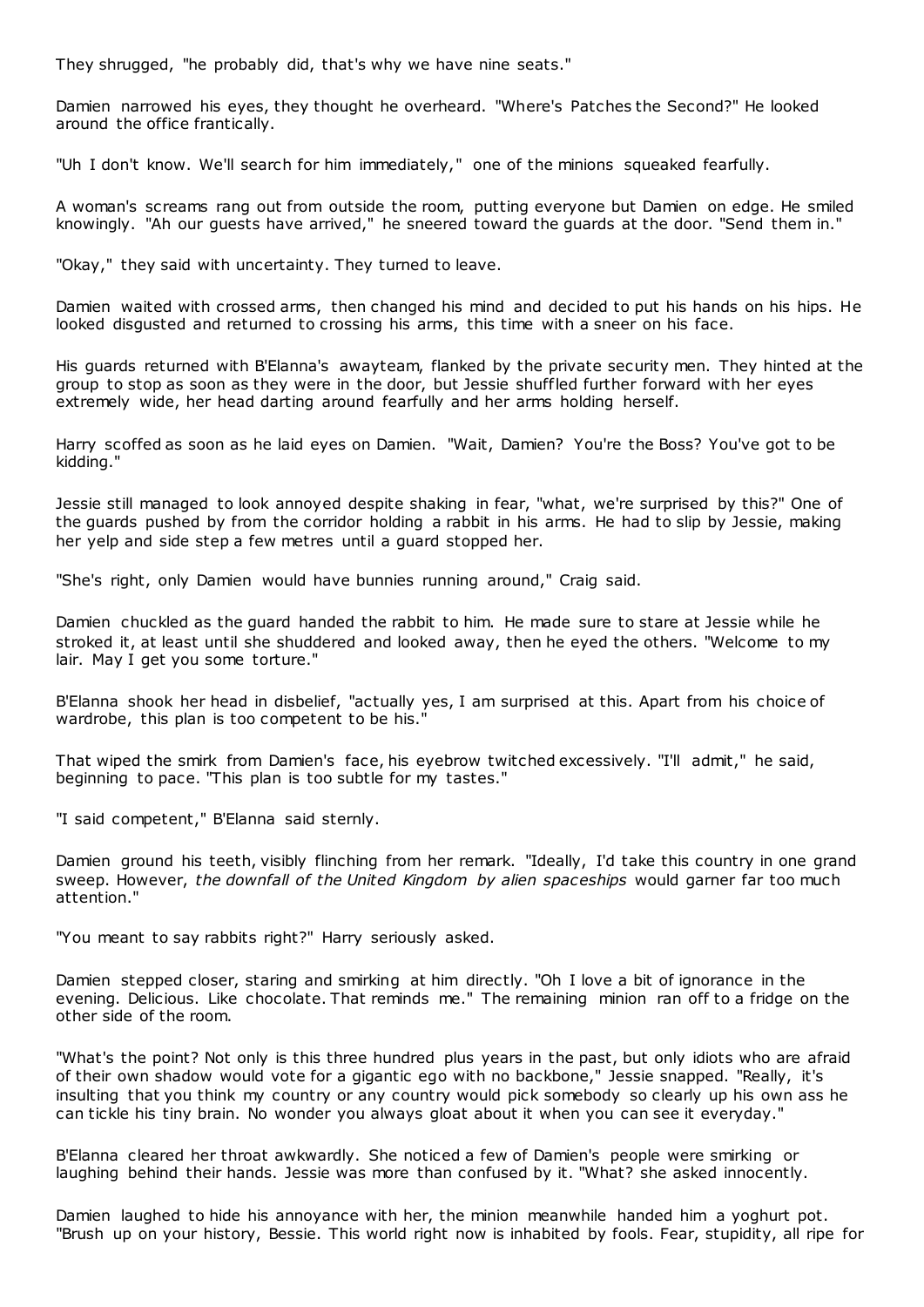the stirring," he said while literally stirring the pot. "You'll see the results of that personally soon enough."

"That still doesn't change the fact that even if you do win, whatever influence you make now will create a different future. A one where you wouldn't have any incentive to travel back, or even a one where you might not exist..." Harry said.

Jessie smiled, "ah, silver linings."

"Don't talk to me like I'm some time travel simpleton," Damien hissed, eyes narrowing. "I'm well aware of all of that twaddle. It's you that are naive and misunderstanding, but that's okay, I don't expect everyone to be as brilliant as I." He stretched one arm overdramatically, all while snuggling the rabbit still. "No, I am no mere time traveller. I am Damien, master of dimensional travel. Nothing I do here will change a thing, at least not until I bring in my newly *convinced* chumps into your pathetic lives and seize what is rightfully mine."

None of the awayteam looked particularly impressed.

Unknown to Damien, Tom and Neelix had heard the whole muffled thing from the phone in Jessie's pocket. They were too engrossed to notice the video screen showing the island hillside distorted until the strange antenna shaped tower reappeared.

*"Wait, we've already established that Seventh Voyager's dimension and ours are the same in this time period. And we're the idiots?"* Harry's voice said.

Tom nodded, that turned into a massive yawn. "Yeah you tell him, Har," he said unenthusiastically.

"I thought we were supposed to be engrossed," Neelix was confused.

"I am," Tom yawned once more as he pointed to the screen on his console. Neelix only then heard music playing from it. He started bopping his head to the beat, a smile spread across his face. "I know right," Tom grinned in return.

*"You narrow minded fools. There are gazillions of dimensions, infinite possibilities. This one served my purpos..."*

*"Chakotay to Paris,"* overlapped the other voice.

Tom's eyes flew wide open in a panic . Yawns were a thing of the past. "Paris here," he said after slapping the console until he got the right panel.

*"What took you so long?"* Chakotay's annoyed voice grumbled. *"Never mind. We've powered down this tower temporarily, now would be a good time."*

Tom sat up in a hurry, "say no more. Transporter Room. Get a lock on Chakotay's team. After you've done that, keep a lock on the other teams' signals, just in case."

*"What did I tell you? Keep that pissing furball away from me!"* Jessie's voice screeched.

*"Uh what the fu..."* Chakotay's voice said before it was cut off by the transporter beam.

Tom stared at Neelix curiously, "what did I miss?"

Neelix looked pained, Tom got a headache from just looking at him. "Something about a secret society, spaceships, washing heads and a nuzzle that's fuzzy."

"I don't even know where to begin with that," Tom said hesitantly.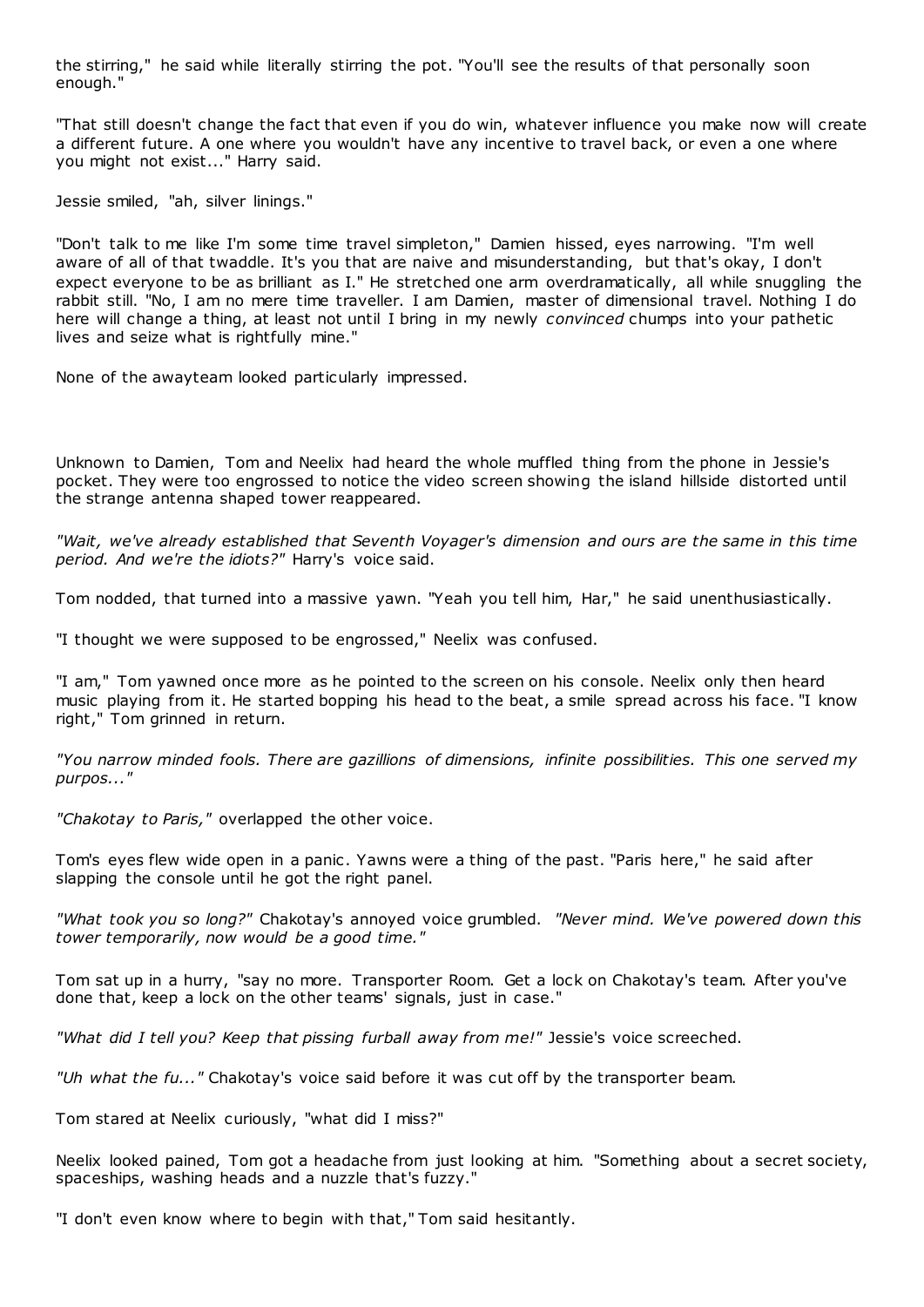*"I didn't even know who or what it was. I just wanted to get my own back after this,"* Harry's voice said.

*"Ah yes, and while we're on the subject, how is overdramatic blond bimbo? It's too bad he ran, I'd have liked him to witness this moment before I scrubbed his free will out,"* Damien's voice sneered.

Tom's face brightened up to Neelix's confusion, "oh I do know. He said brainwashing, not head washing didn't he?" Neelix shrugged. "That's what this election's about."

"I'm not sure I follow," Neelix stammered.

"How else would he get a bunch of us to man his Voyager copy? He was never gonna win, he didn't have to. He can still get his foot in the door by making that coalition," Tom said.

B'Elanna's face twisted as she went over what had been said so far. "If you can control people, or make them lose their free will so they'll obey you, why couldn't you do this to the whole country's population, or the world's? Why an election? In this time and dimension. It makes no sense."

"I'm flattered if you think I'm that omnipotent. I'll admit the technology hasn't been perfected enough yet to pierce through more, resistant and interfering minds. I can't go zap everyone unfortunately. Some can be *convinced* by a press of a button, but others need wearing down first," Damien chuckled deviously.

Jessie's face softened and her brow raised, "huh, explains why Seventh Voyager are such idiots."

"Yes, they were merely the guinea pigs for my new invention. You on the other hand will be their willing replacements, leading the flagship of the all powerful Rabbien Coalition into domination of worlds. Bwahahahaha," Damien's obnoxious laughter filled the room.

He didn't notice though that nobody was really intimidated, or reacting in anyway. Harry though did look a little thoughtful, a question sprung to mind that he had to ask even if Damien was still laughing. "Why Seventh?"

Damien was thrown completely off, he glared at him for ruining his moment, "what?"

"They called us Fifth when we met them. I know they're dumb and all but they do know what a six is. Their Seven of Nine was called that," Harry thought aloud. "So why Seventh Voyager? Surely Sixth would be..."

Damien looked a little distraught. It was funny to everyone, even his own people. "That... that is an unpleasant tale I never hope to share with anyone. It'll only open a can of worms that is best left in the past. It is rare I make mistakes, and that was one of one."

### *Three Years Earlier*

*"Would you like some tea, Mr Damien sir?" Kathryn said in a tooth achingly sweet voice and manner.*

Damien shuddered so much he nearly had an out of body experience.

Jessie stared at him blankly, "yeah that's horrifying."

"No good, she had to go. Fortunately her sister was more than willing to..." Damien snickered briefly, "take her place."

"Oh cut it out," B'Elanna snapped. "You're not an evil super villain with an IQ of five hundred. You're an edgy little boy in a man's body, thinking he's cool but he's really a moron quoting cliche lines, cuddling his bunnies with yoghurt all over his face."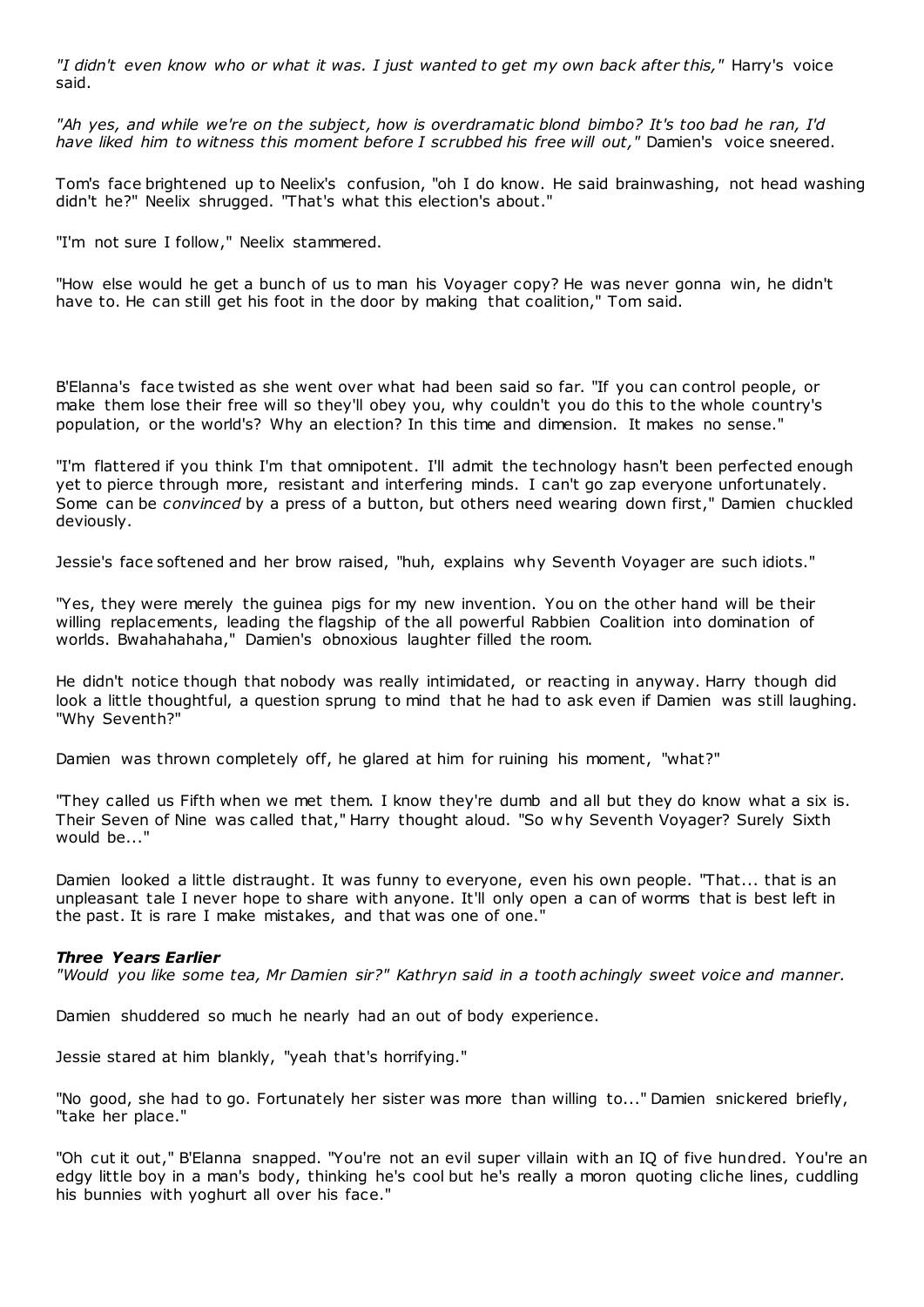Damien checked his mouth, just in case. It was clear, still her comment stung. "Then why is it that you're here, huh? Oh that's right," he pretended to have a realisation. "You can't go back to your dimension. Only I know how."

"To be fair, we haven't tried yet. We're only here because we thought Seventh left a mess behind in the past," Harry said.

Jessie smiled, "well we weren't wrong."

Harry chuckled while Damien's face hardened. "So we're only here to clean it up and be on our way," Harry finished.

"I'd like to see you try, Mr Overcompensating Shooty," Damien snarled.

"Hey I..." Harry stuttered for a while, then glared at Craig. He averted his eyes away. "How does he know about that?"

"I know everything," Damien chuckled. "It'd be wise not to underestimate me further."

"Funny. I figured we were overestimating this Boss character with this," Jessie said, bringing the phone out of her pocket.

Damien laughed at her for it, "ohno, what are you going to do? Plug it in and hope this is the time it sets on fire?"

"What?" Jessie frowned. "No, just going to open this app thing."

Her thumb pressed the screen. An ear piercing screech emanated from it, forcing everyone to cover their ears. It was excruciating for everyone even with that, but Damien's people were brought to their knees from the pain. B'Elanna noticed this and tried to turn her painful head toward Jessie.

"That's enough. Off, off!" she ended up screaming.

Jessie pressed it again, ending the noise.

"Ugh, that wasn't very smart, was it?" Damien grumbled, still pressing one hand against an ear. "Maybe you should leave your plan making to someone brighter than her, perhaps that furball who makes snot stew."

Jessie clenched her fists so much they were white. B'Elanna carefully put an arm out in front of her. "Then perhaps you should get your minions to lock us up before we do."

"You're right. There's plenty of time before the results tomorrow," Damien snickered. He turned to his still recovering on the floor guards and security. "Take them to the cells."

His people groggily got back to their feet, dazed and some were a little shocked and annoyed. Damien's face drained as he glanced around at them all. "What are you waiting for?" he snapped desperately.

"I'm sorry sir," one minion said. "Let me get you another yoghurt." She hurried off to the fridge.

Damien relaxed for a moment, a one short lived as his people were either glaring at him or walking out with annoyed grumbles. "What, I am your leader. Bow to my whims you worthless..." a yoghurt pot slapped into the side of his face. The contents slithered down to his shoulder and chest.

His trembling angry face got a few laughs from his remaining ex servants before they filed out, not even thinking he was worth anymore than a withering glare. Soon all that was left were the awayteam.

"How?" he growled.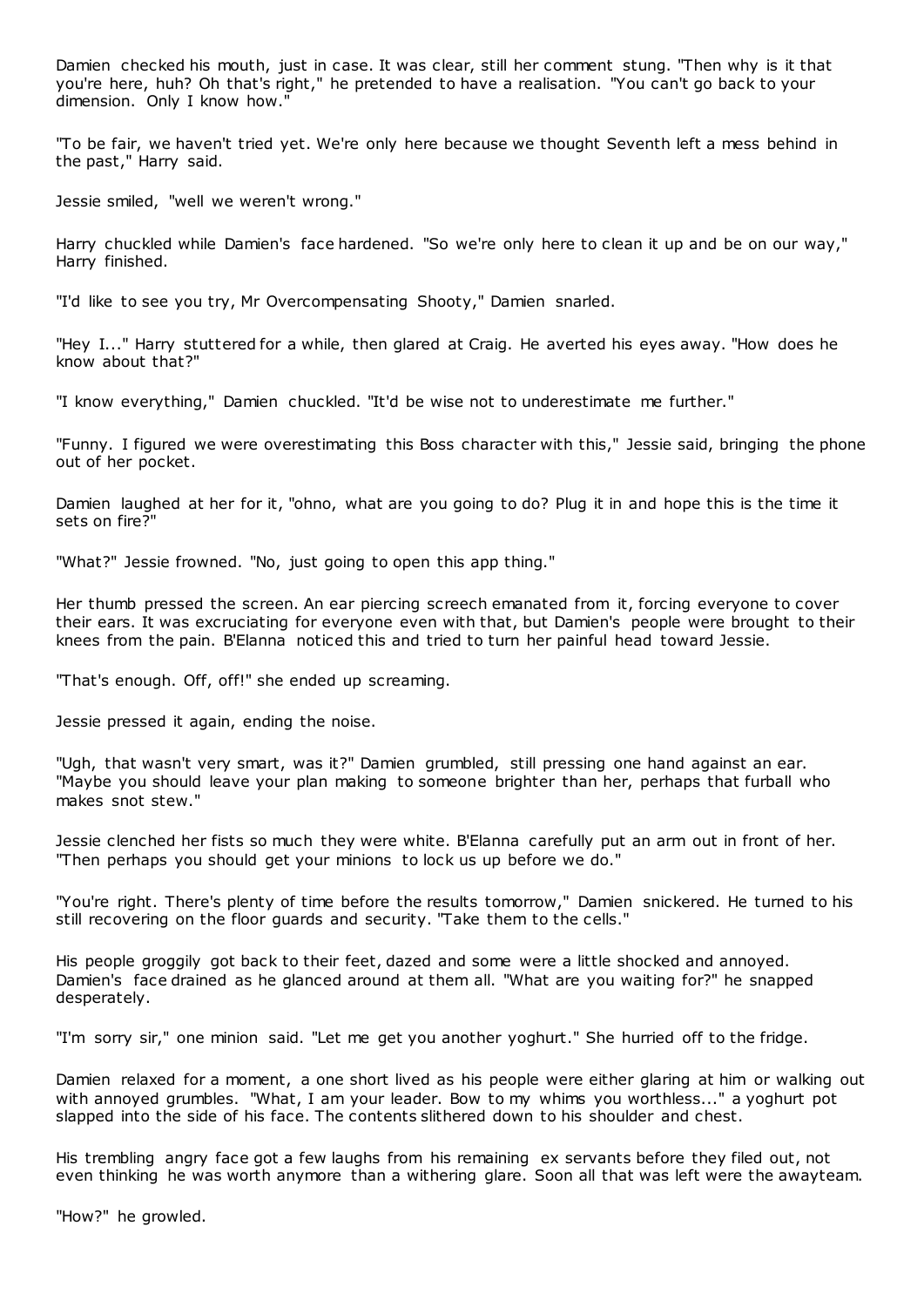"Maybe you shouldn't put all your specs in this cloudy server," B'Elanna said. "And maybe change your password."

Damien backed away and yet his hands balled into fists. "None of this matters! I have more than enough votes to help keep that witch in power. Then she will relinquish full control of this country to me. You will never get close enough to pull this off again. Not when you're rotting in jail for terrorism."

"You keep throwing that word around, but I don't think you know what it means," Craig said.

"My word against yours Andy Craigson. So long, good riddance," Damien said with a confident smile. The team were following his backwards steps now, he was almost at the wall.

"Uh look around, you're not getting out of this room," Harry warned.

Damien laughed, "I'm touched. I thought you didn't think I was threatening enough. Oh well, on that note." He bumped into the wall, which turned into a turnstile. He was gone in seconds.

"Oh for god's sake," Jessie complained.

B'Elanna shook her head, sighing tiredly. "Spread out, find him. I'm sure even Harry can take him on one on one."

Harry nodded, then gasped angrily, "hey! Surely Craig is the least threatening of us."

Jessie rolled her eyes and ran out. Craig muttered something irritably as he instead walked to the door.

"Harry," B'Elanna said sympathetically. "Damien did win that fight, you know. I was being polite."

"Fine, let me redeem myself," Harry huffed. He ran out after the others.

James walked through the now open double doors, still swinging and squeaking from the abrupt opening, with Emma right behind him. She wasn't there for long, what with her attempting to push past him every now and then. He sighed irritably after five tries.

"Will you cut that out?" he whispered.

"You're going too slow," Emma whispered back as she tried again.

This attempt made him stop and glance over his shoulder. "This is a big place. I'll go upstairs, you check out the ship yard."

"But you said his ship was still in your dimension," Emma said suspiciously.

"That was days ago," James said, averting his wider eyes. Emma wasn't convinced, she narrowed hers and tried to push past again. This time James stepped to one side so she had plenty of room to get by. "I'm serious, they could've easily come back. I dunno, I haven't heard from anyone."

"Fine," Emma said but her tone was snippy.

James wandered away towards some spiral stairs anyway, occasionally glancing back to check on her. He was relieved that she turned off into a different corridor. Still he kept that up until he got to the next floor.

Approaching footsteps and lots of them made James hurry through the closest door, which turned out to be for a cupboard, then closed it leaving a tiny gap so he could still see into the corridor. Moments later the people Damien had working for him rushed by.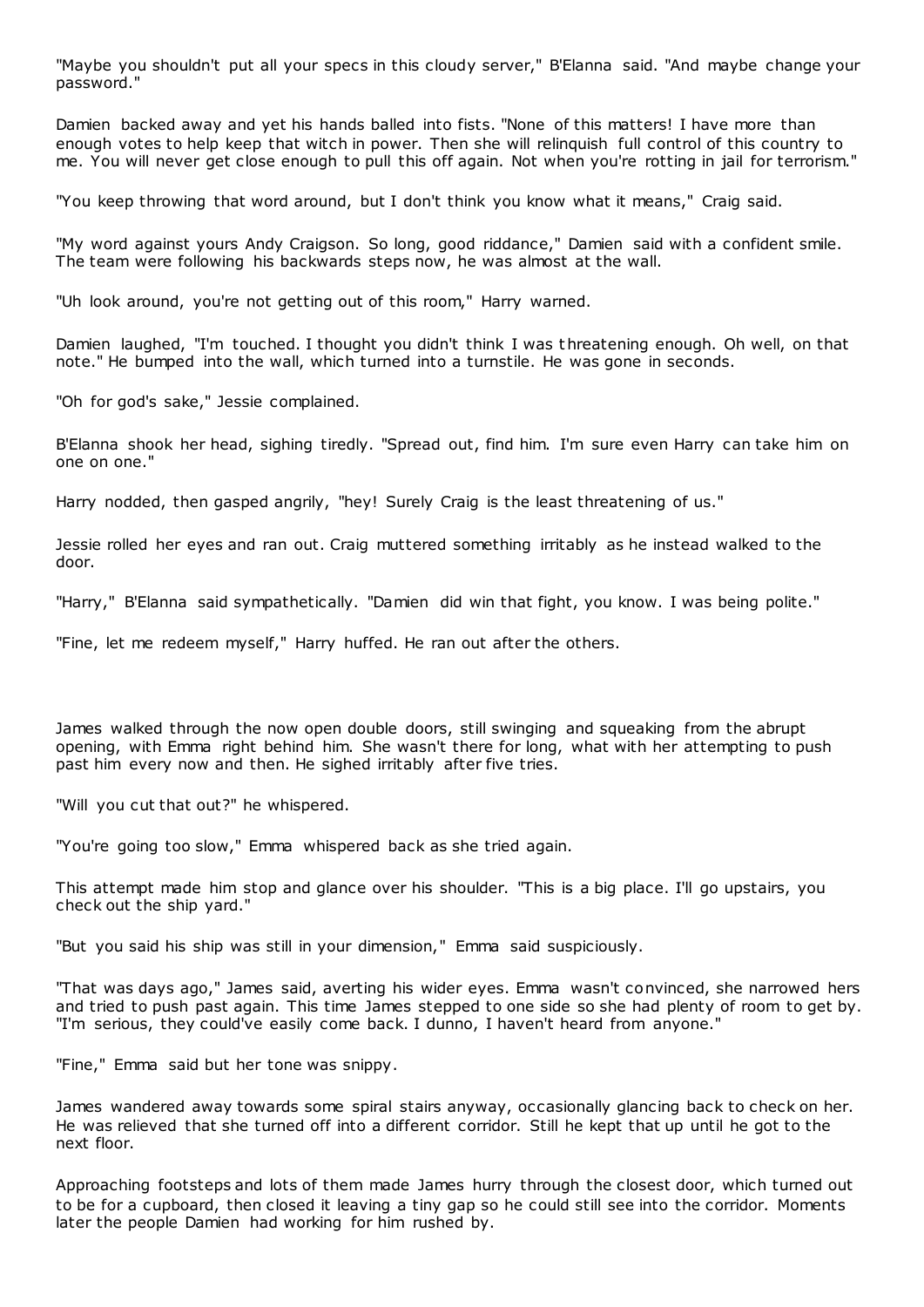"Come on, couldn't be as bad as what he made me do," one said.

"Really, something more demeaning than cleaning poop out of Patches and Fuzzlenuzzle's hutch?" another groaned. The pair's conversation faded out of earshot when they reached the stairs.

James wasn't surprised to hear that, still he grimaced. After a couple of minutes of silence he slipped out from the cupboard to continue on his way. The next corner he turned, the view ahead of him stopped him in his tracks.

"You! You couldn't resist playing the hero again, could you?" Damien snapped, pointing a phaser at him.

"Hardly. It's better than playing the cartoon villain though," James scoffed.

Damien tapped the settings, the phaser sounded like it powered up. "I'll make this very easy for you. Join my ship willingly, or die here like a pathetic chump."

Meanwhile Jessie stepped out of what looked to her like a conference room, which to her disgust had posters of Damien and rabbits all over the walls. It took her a few minutes to stop shuddering. Once she was done she continued on, ignoring the next door she came to.

Typically it opened though and someone ran out. To her disappointment and annoyance it was only Harry. He looked at her similarly. "You're a sight for traumatised eyes," he said.

"Posters," Jessie guessed. Harry nodded, holding back a whimper.

Shouting and thuds echoed down the corridor, startling them both. It was close, but not close enough to hear what was being shouted. They ran towards where it was coming from. The shouts turned into screams, pained and angry from two different voices.

"Don't tell me," Harry stuttered. "There are worse rooms than that?" he said as lightly as possible but his voice trembled.

Jessie wasn't sure if he was serious so she didn't reply, she kept going. So did he. What they saw when they turned the corner made their jaws drop.

Damien lay slumped, face down on the floor in a pool of his own blood, his back stained red. Behind him they found out where one of the screams was coming from; Emma struggled to get out of James' arms as he pulled her backwards away from the body. She dropped a knife onto the floor in the struggle.

"What are you doing? He deserves it, he destroyed everything," her screams turned into angered cries.

"Stop it, you got him okay," James tried to say calmly. It wasn't working, she stomped on his foot as hard as she could and tried to elbow him. He let her go only to stand in her way when she tried to rush forward and get the knife back. "Calm down!"

Jessie was the first to budge from her frozen shocked position. She stepped forward and crouched down to pick up a discarded phaser lying quite a few feet from the body and them. When she straightened back to a standing position she noticed it was one of theirs, but on a customised stun setting she hadn't seen before. James meanwhile picked up the blood stained knife.

"Pfft, this is the thanks I get for saving you, again?" Emma grumbled. "Get stuffed then."

James breathed deeply to try and calm himself down. "You didn't need to, I was fine, he was..."

"James? What the hell?" Jessie said, getting both of their attention. James swung around on the spot to see her and Harry. "What happened, who is this?"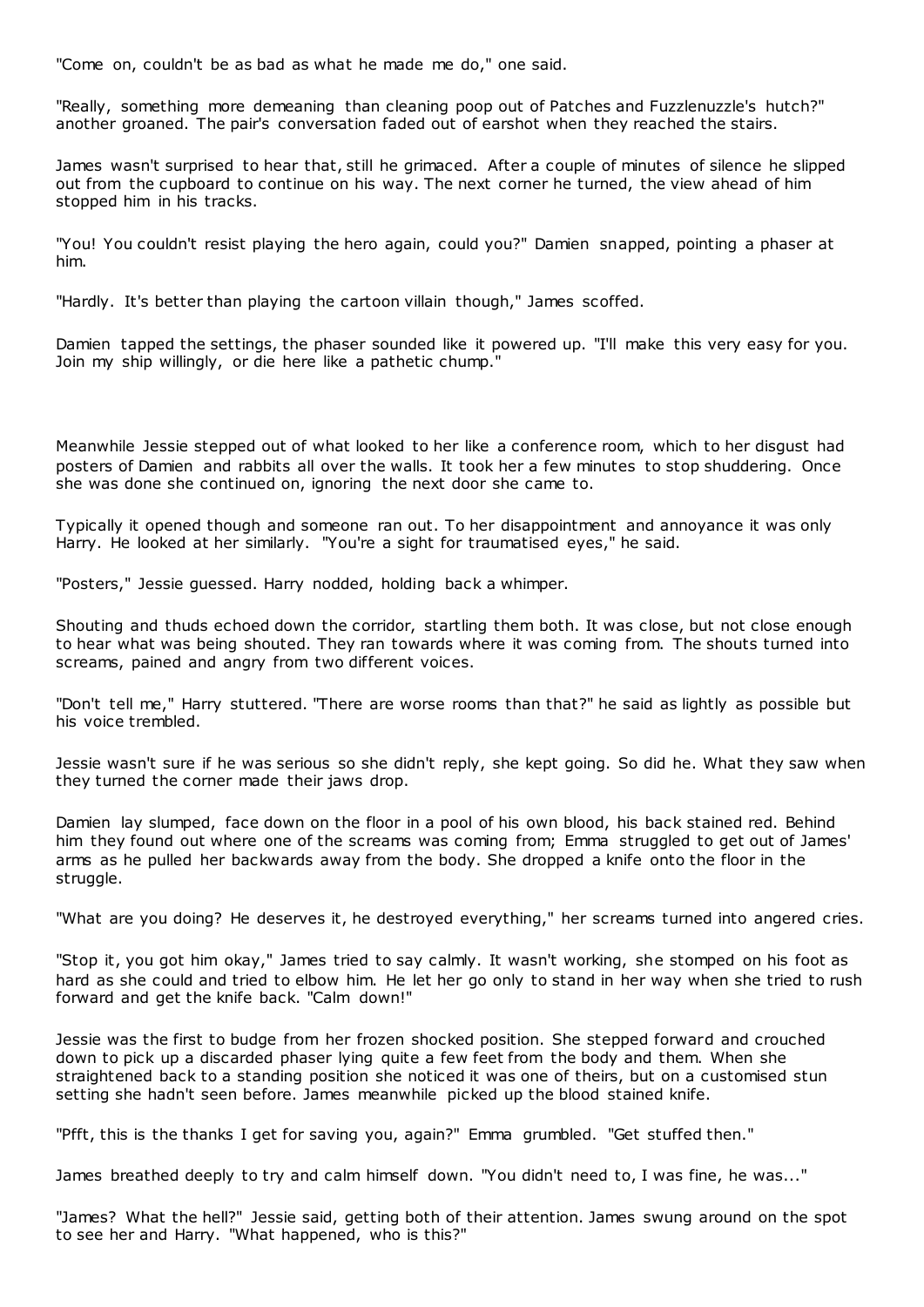"This," James began to answer but hesitated. "Is Emma, she claims to be from some hidden island, more advanced than humans now. Damien, he..."

"You're a member of the secret society Damien was talking about?" Harry questioned.

Emma looked at him, thankfully a lot calmer than a few minutes ago. "Was. He took it. Apparently it's wrong to stab a guy who laughs as he tries to enslave and kill an entire race."

"I was just..." James said quickly and defensively. "You went a little overboard. Once was enough." Emma narrowed her eyes at him.

"Good god Jessie, did he shove a rabbit in your face or something?" Craig stuttered from behind Jessie and Harry. B'Elanna was with him, struggling to find words.

Jessie's mouth dropped wide open, "I didn't do this."

*"What's going on. Who did Jessie hit this time?"* Tom's voice rang out from her pocket.

"You when I get back," Jessie said through gritted teeth. She took the phone out, "the rubbish has been taken out. You can beam us back now."

*"Yeah about that, I tracked you to a shielded building. You're going to have to..."*

B'Elanna groaned, "stop trying to drag this out."

*"I wouldn't do that, I'm not suicidal,"* Tom's voice whimpered.

"I wasn't talking about you," B'Elanna said, her eyes drifting to Damien. Seeing him that way made her feel guilty for saying that. She shook it off, "we'll just have to go back outside. There's nothing left here. Prepare the ship for take off."

Everyone were on their guard when they heard more footsteps approaching. They looked around in time to see Kathryn and her team appear from around the corner, all of them but the Doctor looking like they were sleepwalking.

"Hello everyone," the Doctor said brightly. Then he spotted the body which soured his mood, he hurried over to tend to him.

Emma pulled a disgusted face in his direction, "what's this asshole doing?"

"I'm a doctor, I heal anyone regardless of their crimes. Stand back," the Doctor replied.

Lilly slowly walked up to them, glancing toward Emma. "Is this?"

"Yup, good riddance," Emma replied bitterly.

"Nice," Lilly laughed briefly, prompting a few blank stares from some. It made her uncomfortable, "I mean, no I can't lie, I mean nice. This guy was a monster."

"He was a deluded tryhard, unfortunately with access to decent technology," B'Elanna muttered.

The Doctor sighed despondently, "without my equipment I can't do anything for him. He's lost too much blood."

Kathryn jumped for no reason anyone can see, "oh Damien's dead? Shame, I owed him a slap."

"Um, it's been a long day," Lilly laughed awkwardly. "Leave him, you revive him and he'll stab you in the back." Emma smiled knowingly.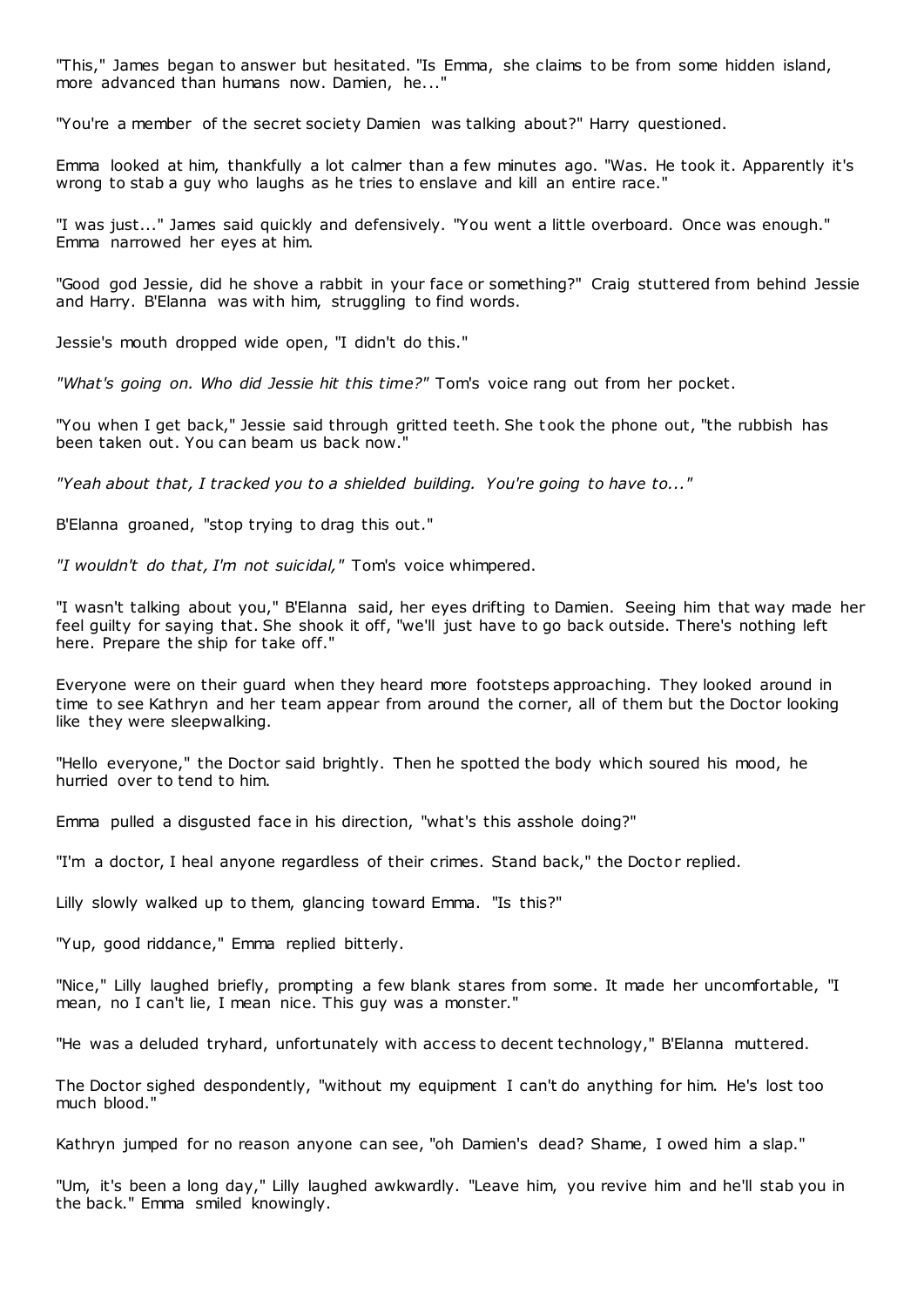"Didn't you say he would have the means to open the portal back to our dimension?" Seven said in Lilly's direction.

Kathryn groaned and rolled her eyes, "oh for the love of god." She walked over to kneel beside Damien on the opposite side the Doctor was. "Get his legs," she barked to no one in particular. "He's coming back with us. We'll search him on Voyager."

"You just want to revive and slap him," James said.

"And you don't?" Kathryn smirked. "Come on, help me carry him."

"Don't look at me. He already made me woozy," Jessie said.

Some arguing later the awayteams headed back out the building, lugging Damien with them. As soon as they stepped outside they felt energy crackle around them.

"Great, Tom energise," B'Elanna said.

There was a light clatter. A few members of the team looked down to see a PADD like device beside Damien's feet, a little cracked from its journey from his pocket to the ground.

Kathryn breathed in deeply through her nose to contain her temper. Whoever wasn't holding Damien inched away. James quickly grabbed it before they all transported away.

Voyager flew into the sky, intentionally toward brewing storm clouds. Its shields fluctuated constantly.

"Status?" Kathryn said as she entered the Bridge.

"We're almost on top of the portal's supposed co-ordinates," Tom meekly replied.

Kathryn wasn't surprised when she only saw the grey clouds on the viewscreen. "Is the deflector ready yet?" She got a nod from Harry. "Re-open the portal. Tuvok, you better make sure the shields are up. Ready weapons. I have a feeling those morons are still waiting for us. Or trying to figure out how to open it themselves."

"Yes Captain," Tuvok responded.

A beam from Voyager's deflector sliced through the clouds so deeply they could see the blue on the other side. Once the beam let up the ship flew straight through the gap it opened, only instead of blue skies they emerged into the black of space. Not only that, but their mirror image lay in wait straight ahead of them with their allies.

"We're being hailed," Harry said.

"They're changing their course to surround us," Tuvok followed him.

Kathryn smirked, "turn us about, invert the deflector frequency and standby. But first, open a channel." Harry understood, smiled and nodded.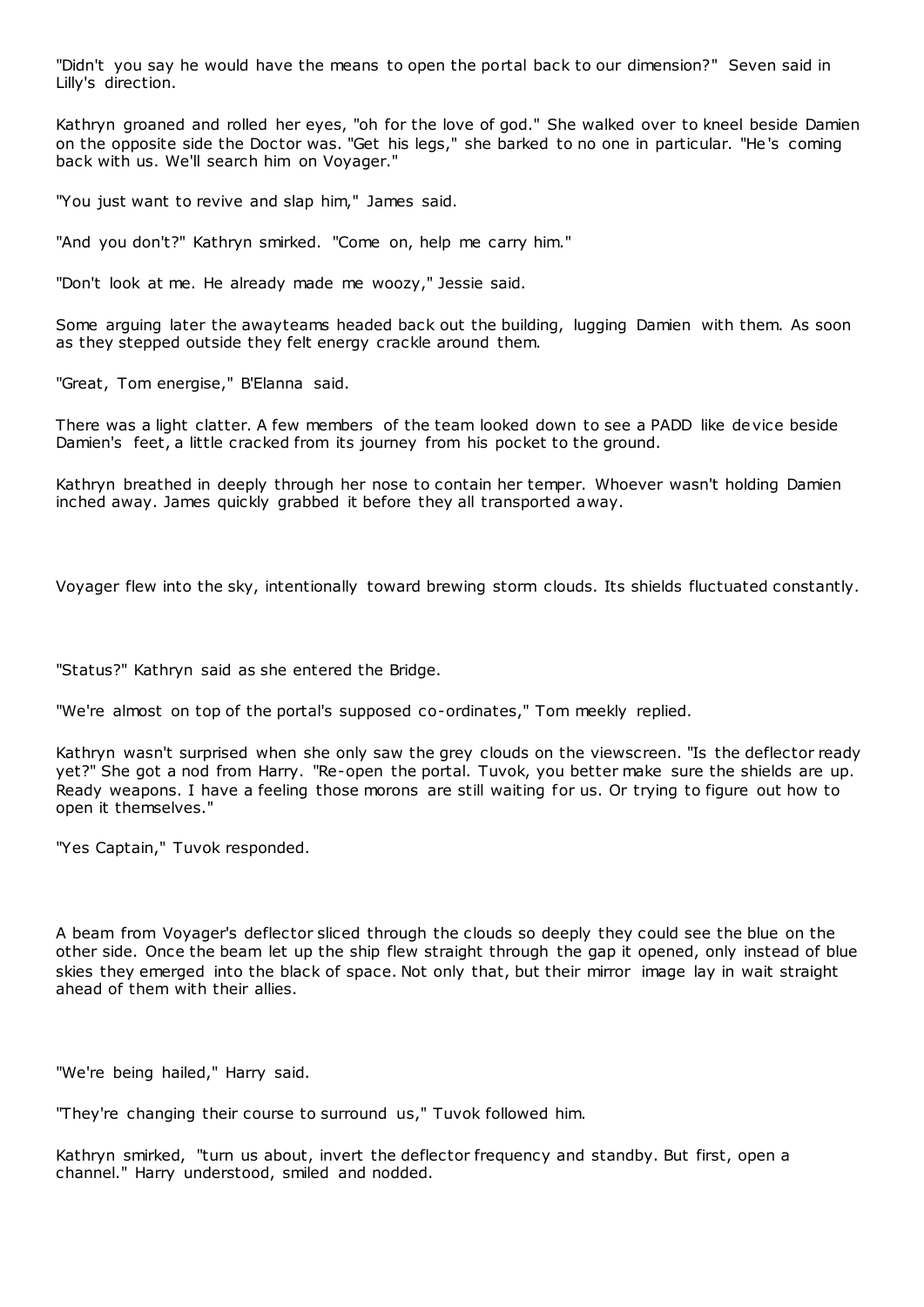Phoebe and her crew quickly appeared on the viewscreen, she with her hands on her hips sporting a deathglare. It wasn't anywhere near as powerful as Kathryn's, but it still gave shivers to a few members of the Bridge.

"Did you miss us, Kathy?" Phoebe asked.

Kathryn walked over to the viewscreen to close the gap between them. Tom was more than t hankful he wasn't in between them anymore. "Your Boss is dead. He's lying in our morgue."

Phoebe's face drained, she looked more than shook. "You're lying." A few of the Bridge tried not to laugh at their evil selves looking giddy. Seventh Tuvok even high fived some random crewmember a little too hard, they ended up on the floor.

"Your plan has failed. I'll give you five minutes to go back home, or you'll be next," Kathryn warned.

"You still don't know?" Phoebe said maliciously, still with a tear in her eye. "That is the home of the cowards, the Liger pacifists, selfishly hogging their technology from Humans. They're more advanced than us you know, even in that time. Today, you might be able to get your crew home. You just need to find them. Think about it."

Kathryn sighed, "I know. I know that your friends are traitors who you convinced to chase innocent people from their homes, leaving them to wander aimlessly. So maybe you should be the one to think about it, while I return the favour. And you know me Phoebs, I'm not the bluffing kind. Try me."

Phoebe's eyes narrowed, she swung around to shout at her Tactical. "For god's sake Tuvok, put that booze away... what's wrong with you, and target them!"

Seventh Tuvok was in the middle of chugging a bottle with a party hat on his head. He wasn't the only one either. A couple people were already passed out on the floor.

Kathryn looked at them with silent judgement before turning her back on them. "Do it."

Harry smirked as he pressed the two panels he needed.

"Captain, the console tells me they're attacking the portal," Seventh Harry whimpered.

"Closing it is more accurate," Harry said directly to him.

"What!?" Phoebe roared.

Kathryn signalled her Harry to turn the viewscreen off. "Get us out of here, warp nine."

Seventh Voyager and its fleet increased speed, heading toward the planet. Meanwhile Voyager got out of their way and immediately jumped to warp. As before the closest ship bumped into an invisible wall. Inside it Phoebe seethed, "you'll pay for this, *dear* sister."

*Captains Log Supplemental: I have no idea how I'm going to sum up all this craziness, so I won't. I'm off to bed. But first, I've got some unfinished business to attend to.*

"So um, you beamed them up because?" Kathryn asked icily.

Tom tugged on his collar, "I didn't know about them. I just thought, it'd be easier... no commbadges, had to do it on mass. Transporter room's fault!" he stammered until he turned to goo.